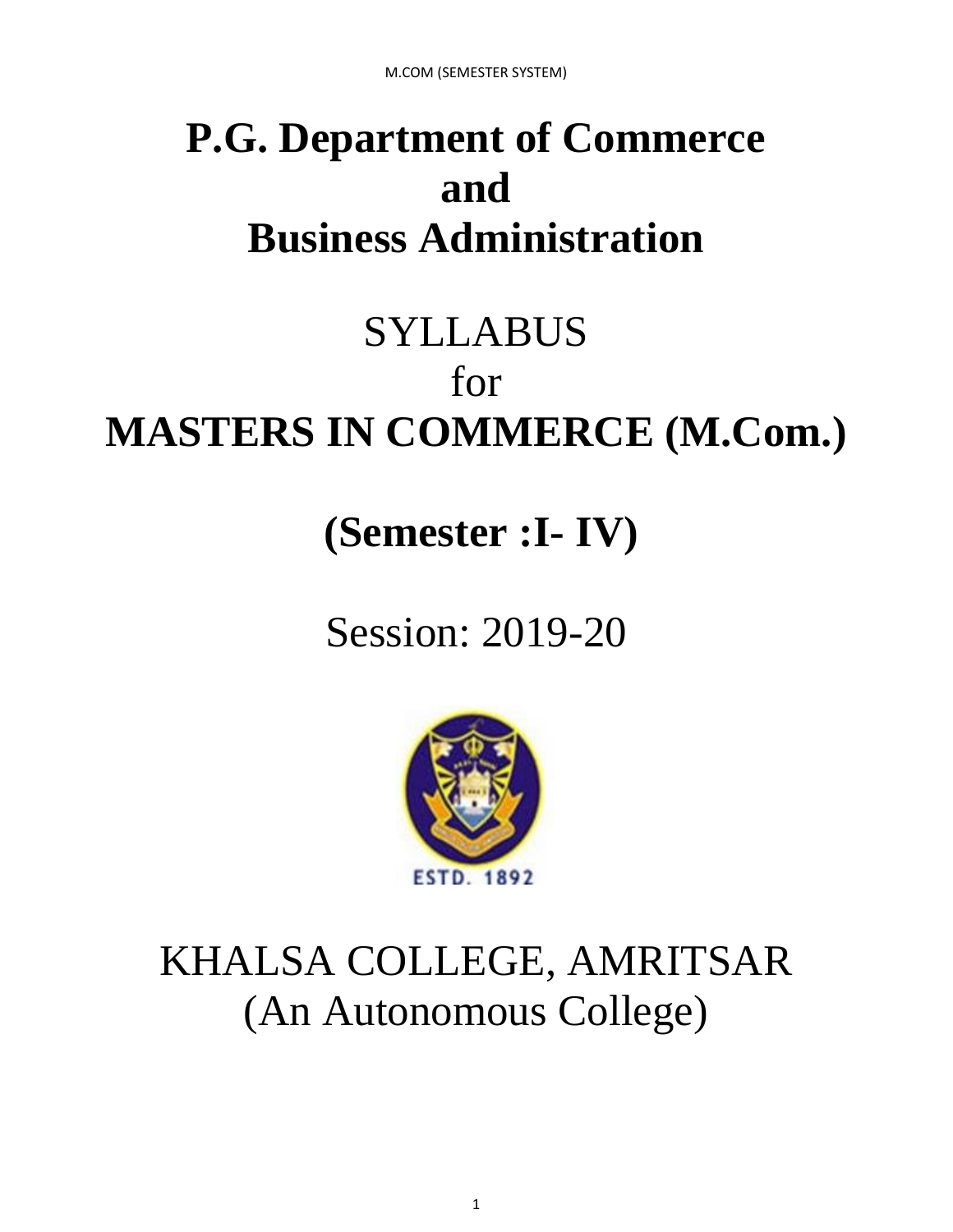### **SCHEME OF COURSES**

#### **2019-20**

#### **SEMESTER - I**

| <b>COURSE</b> | <b>COURSE TITLE</b>    | <b>Theory</b> | <b>Internal</b> | <b>Practical</b> | <b>Total</b> | Page   |
|---------------|------------------------|---------------|-----------------|------------------|--------------|--------|
| NO.           |                        |               | assessment      |                  | marks        | number |
| <b>MC-101</b> | Managerial             | 75            | 25              |                  | 100          |        |
|               | Economics              |               |                 |                  |              |        |
| MC-102        | Research               | 40            | 25              | 35               | 100          |        |
|               | Methodology            |               |                 |                  |              |        |
| MC - 103      | Management             | 75            | 25              |                  | 100          |        |
|               | Principles and         |               |                 |                  |              |        |
|               | Organization           |               |                 |                  |              |        |
|               | Behavior               |               |                 |                  |              |        |
| MC - 104      | <b>Business</b>        | 75            | 25              |                  | 100          |        |
|               | Environment            |               |                 |                  |              |        |
| $MC - 105$    | Management and         | 75            | 25              |                  | 100          |        |
|               | <b>Cost Accounting</b> |               |                 |                  |              |        |
| MC - 106      | Seminar                |               |                 |                  | 50           |        |
|               |                        |               |                 |                  |              |        |
| MC-107        | Computer               | 40            | 25              | 35               | 100          |        |
|               | Application in         |               |                 |                  |              |        |
|               | Business-I             |               |                 |                  |              |        |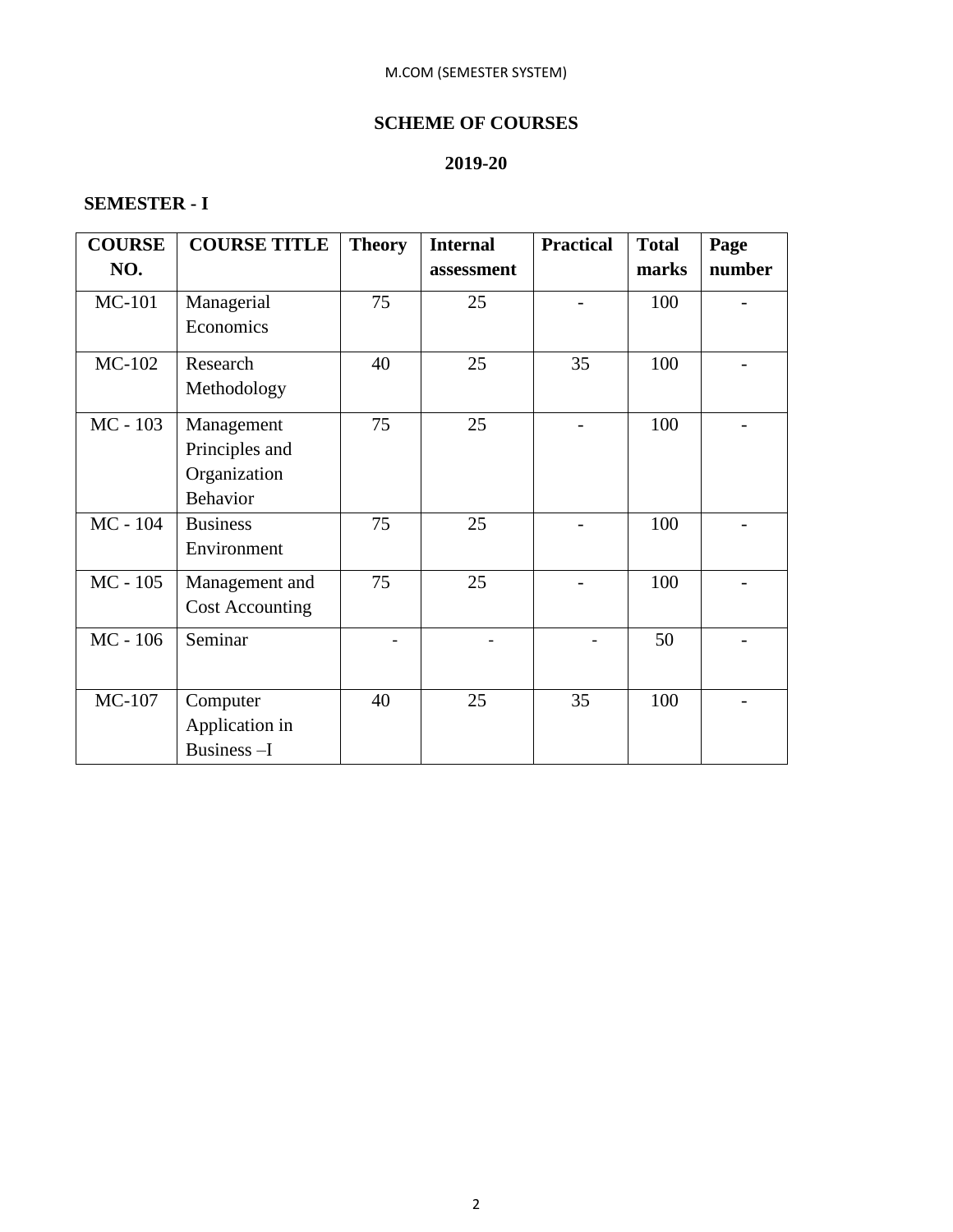### **SEMESTER – II**

| <b>COURSE</b> | <b>COURSE TITLE</b>                                   | <b>Theory</b> | <b>Internal</b> | <b>Practical</b> | <b>Total</b> | Page   |
|---------------|-------------------------------------------------------|---------------|-----------------|------------------|--------------|--------|
| NO.           |                                                       |               | assessment      |                  | marks        | number |
| $MC - 201$    | Corporate Financial<br><b>Accounting and Auditing</b> | 75            | 25              |                  | 100          |        |
| $MC - 202$    | <b>Financial Management</b>                           | 75            | 25              |                  | 100          |        |
| $MC - 203$    | <b>Statistical Analysis for</b><br><b>Business</b>    | 40            | 25              | 35               | 100          |        |
| $MC - 204$    | <b>Marketing Management</b>                           | 75            | 25              |                  | 100          |        |
| $MC - 205$    | Human Resource<br>Management                          | 75            | 25              |                  | 100          |        |
| $MC - 206$    | $V$ iva – Voce                                        |               |                 |                  | 50           |        |
| MC-207        | <b>Operations Management</b>                          | 75            | 25              |                  | 100          |        |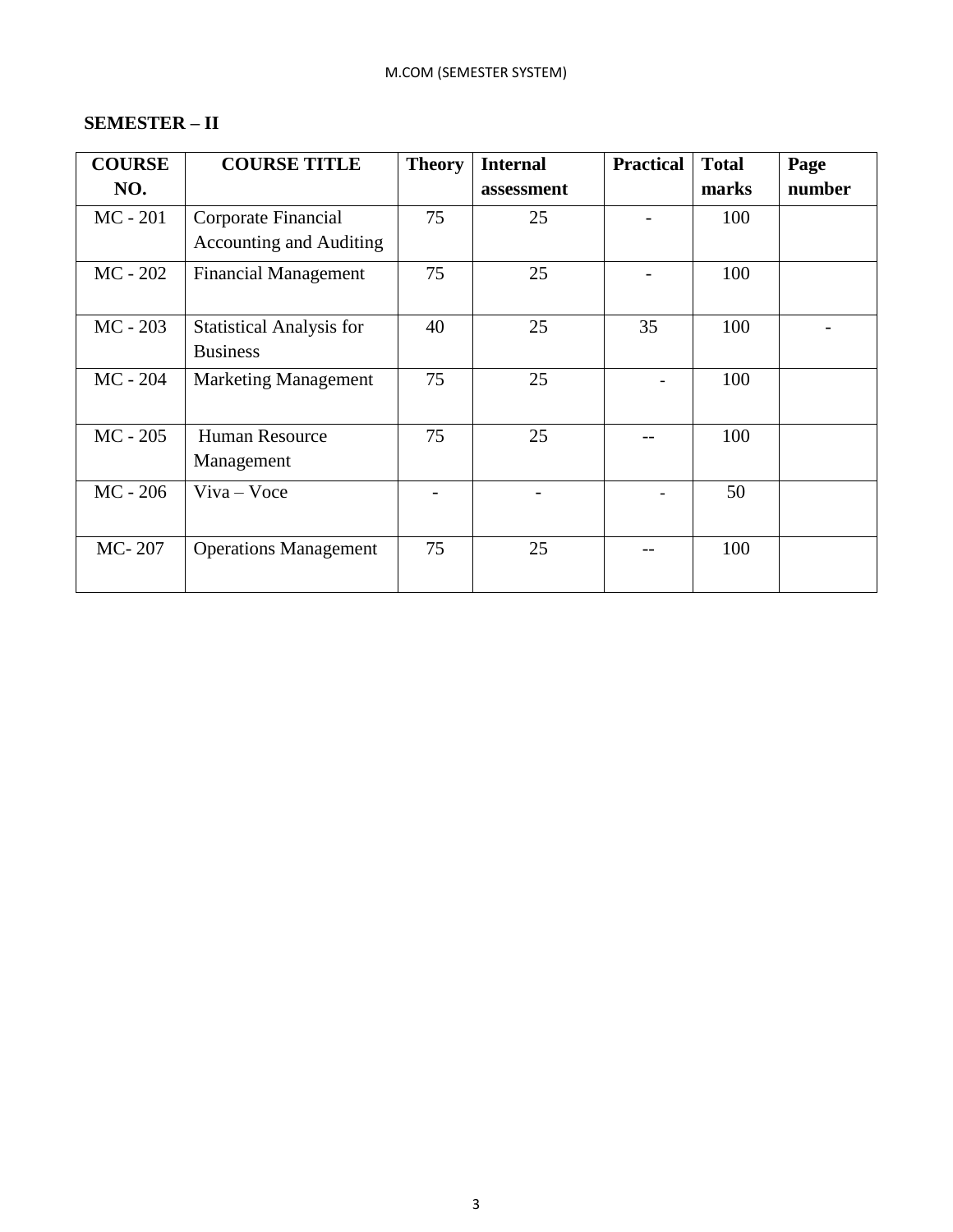#### **SEMESTER – III**

| <b>COURSE</b><br>NO. | <b>COURSE TITLE</b>               | <b>Theory</b> | <b>Internal</b><br>assessment | <b>Practical</b>         | <b>Total</b><br>marks | Page<br><b>Number</b> |
|----------------------|-----------------------------------|---------------|-------------------------------|--------------------------|-----------------------|-----------------------|
| $MC - 301$           | Banking and Insurance<br>Services | 75            | 25                            | -                        | 100                   |                       |
| $MC - 302$           | Seminar                           |               | $\overline{\phantom{a}}$      | $\overline{\phantom{0}}$ | 50                    |                       |

#### **Note: Any two of the following groups, each having two papers**

### **Group A: Accounting and Finance**

| $MC-311$ | Security Analysis and portfolio<br>management | 75 | 25 | 100 |  |
|----------|-----------------------------------------------|----|----|-----|--|
| $MC-312$ | Contemporary Accounting                       |    | 25 | 100 |  |

### **Group B: Business Studies**

| $MC-321$ | <b>Strategic Management</b>       | 25 | 100 |  |
|----------|-----------------------------------|----|-----|--|
| $MC-322$ | <b>Security Market Operations</b> | 25 | 100 |  |
|          |                                   |    |     |  |

### **Group C: International Business**

| $MC-331$ | International Economics Organizations                                  | 75 | 25 | $\overline{\phantom{a}}$ | 100 |  |
|----------|------------------------------------------------------------------------|----|----|--------------------------|-----|--|
|          | $MC - 332$   Management of International Business<br><b>Operations</b> | 75 | 25 | $\overline{\phantom{a}}$ | 100 |  |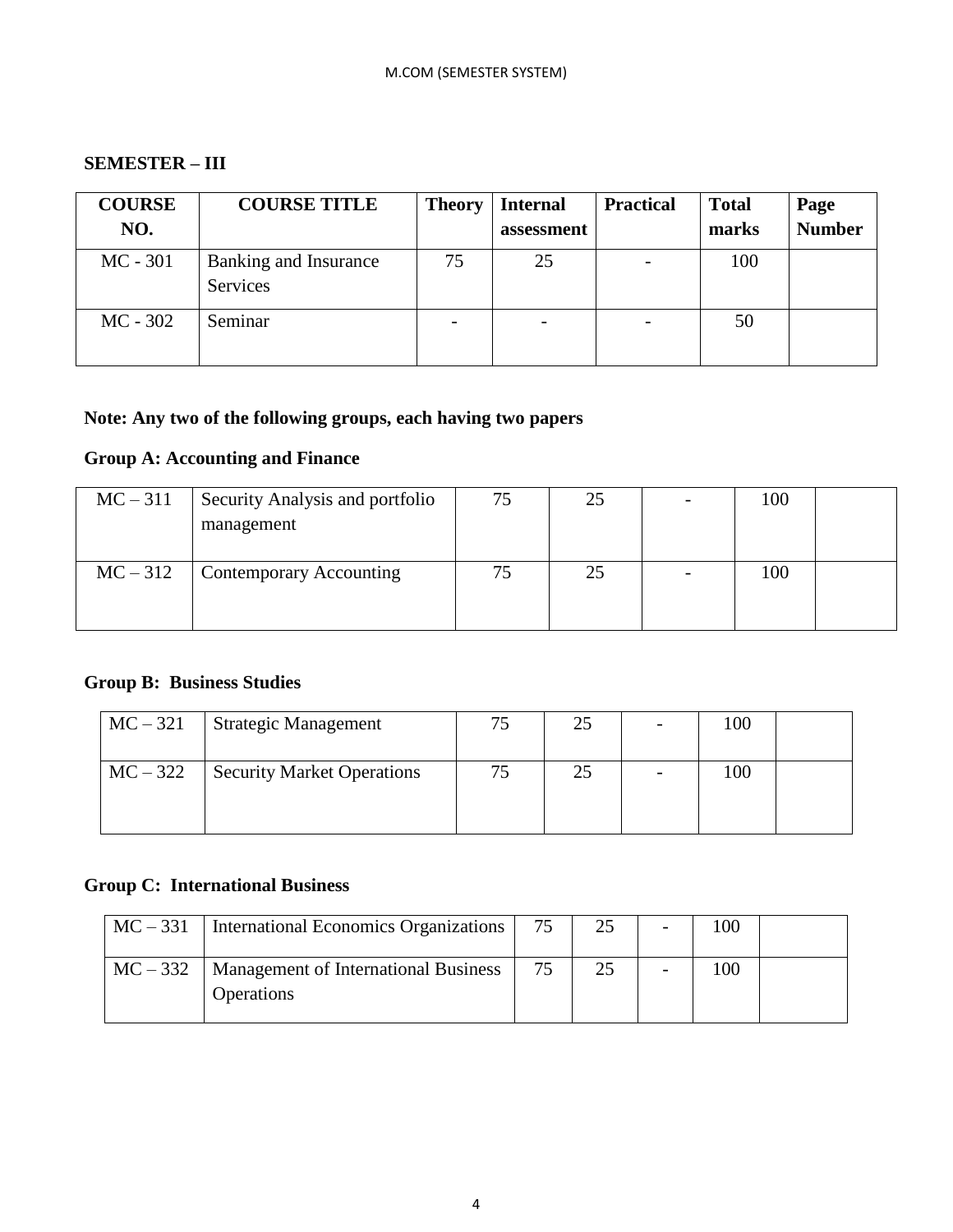### **Group D: Marketing**

| $MC-351$ | <b>Consumer Behavior</b> | 75 | 25 | 100 |       |
|----------|--------------------------|----|----|-----|-------|
| $MC-352$ | <b>Retail Management</b> | 75 | 25 | 100 | 39-40 |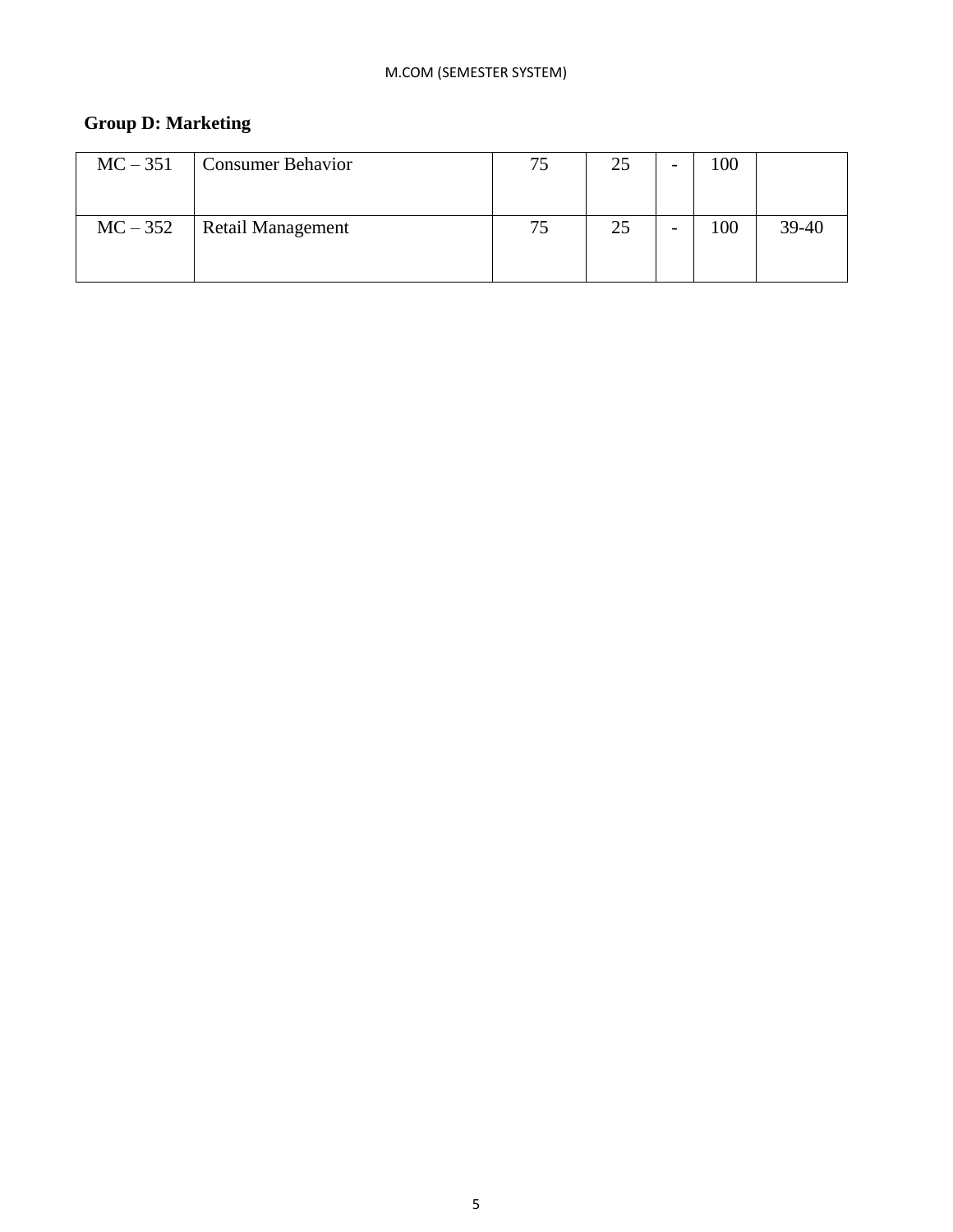#### M.COM (SEMESTER SYSTEM)

#### **SEMESTER – IV**

| <b>COURSE</b><br>NO. | <b>COURSE TITLE</b>      | <b>Theory</b> | <b>Internal</b><br>assessment | <b>Practical</b> | <b>Total</b><br>marks | Page<br><b>Number</b> |
|----------------------|--------------------------|---------------|-------------------------------|------------------|-----------------------|-----------------------|
| $MC - 401$           | International Accounting | 75            | 25                            |                  | 100                   |                       |
| $MC - 402$           | E-commerce               | 75            | 25                            |                  | 100                   |                       |
| $MC - 403$           | $Viva - Voce$            |               |                               |                  | 50                    |                       |

#### **Note: Any One of the following groups, each having three papers Group A: Accounting and Finance**

| $MC-411$ | International Financial Management              | 75 |    | 100 |  |
|----------|-------------------------------------------------|----|----|-----|--|
| $MC-412$ | <b>Financial Markets and Financial Services</b> | 75 | 25 | 100 |  |
| $MC-413$ | Corporate Tax Law and Planning                  | 75 |    | 100 |  |

**Group B: Business Studies**

| $MC-421$   | Goods and Services Tax (GST)                           | 75 | 25 | 100 |  |
|------------|--------------------------------------------------------|----|----|-----|--|
| $MC-422$   | Entrepreneurship Development and<br>Project Management | 75 | 25 | 100 |  |
| $MC - 423$ | Business Ethics & Environment<br>Management            | 75 | 25 | 100 |  |

## **Group C: International Business**

| $MC-431$ | <b>International Financial Markets and</b><br>Foreign Exchange | 75 | 25 | 100 |  |
|----------|----------------------------------------------------------------|----|----|-----|--|
| $MC-432$ | <b>International Financial Management</b>                      | 75 | 25 | 100 |  |
| $MC-433$ | <b>International Marketing</b>                                 | 75 | 25 | 100 |  |

## **Group D: Marketing Management**

| $MC - 451$ | Advertising and Sales Management  | 75 | 25 |   | 100 |  |
|------------|-----------------------------------|----|----|---|-----|--|
|            |                                   |    |    |   |     |  |
| $MC - 452$ | Brand and distribution Management | 75 | 25 | - | 100 |  |
| $MC-453$   | <b>Services Marketing</b>         | 75 | 25 |   | 100 |  |
|            |                                   |    |    |   |     |  |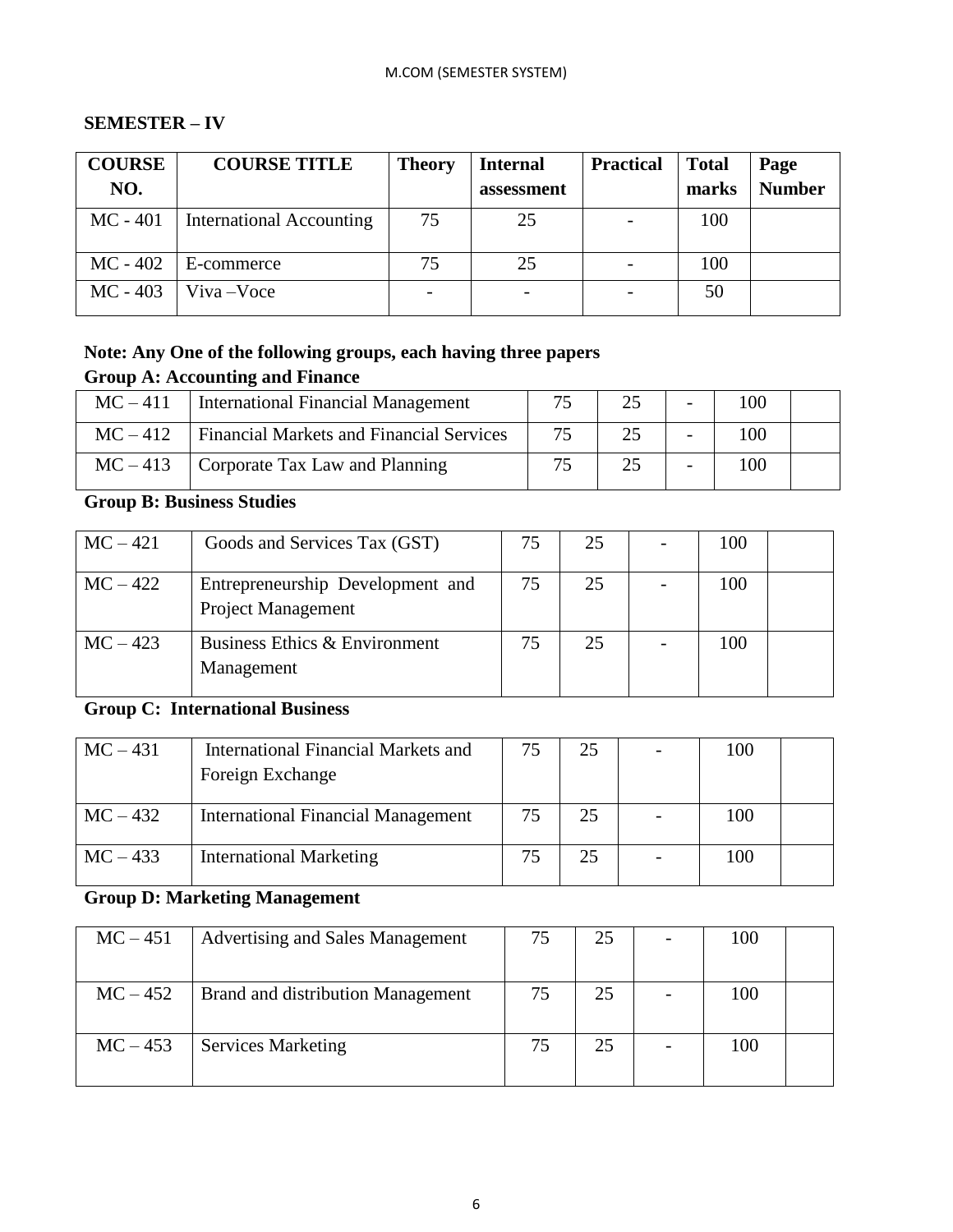#### **MC–101: Managerial Economics**

**Time: 3 Hours Max. Marks: 100 Internal Assessment: 25 Theory: 75**

#### **Note: The question paper covering the entire course shall be divided into three sections as follows:**

- **Section A:** It will consist of 10 very short answer questions from the entire syllabus with answer to each question upto ten lines in length. Students will attempt 10 questions. Each question will carry 1.5 marks; the total weightage being 15 marks.
- **Section B:** It will consist of essay type/numerical questions with answer to each question upto five pages in length. Four questions will be set by the examiner from Part–I of the syllabus and the candidates will be required to attempt two questions. Each question will carry 15 marks. The total weightage of the section shall be 30 marks.
- **Section C:** It will consist of essay type/numerical questions with answer to each question upto five pages in length. Four questions will be set by the examiner from Part–II of the syllabus and the candidates will be required to attempt two questions. Each question will carry 15 marks. The total weightage of the section shall be 30 marks.

#### **Part–I**

- Managerial Economics: Meaning, Nature, Scope and Concepts
- Marginal Analysis: Law of Diminishing Marginal Utility, Law of Equimarginal Utility
- Law of Demand: Meaning, Determinants, Exceptions, Kinds of Demand, Change in Demand and Importance.
- Elasticity of Demand: Meaning, Types and Degrees of Elasticity of Demand, Methods of Measuring Price Elasticity of Demand, Factors Determining Elasticity of Demand, Importance.
- Indifference Curve Analysis: Meaning, Assumptions, Properties, Consumer Equilibrium, Importance.
- Production Function: Meaning, Types: Short Run and Long Run Production Function, Economies and Diseconomies of Scale.

#### **Part–II**

- Theory of Costs: Types of Costs, Traditional Theory: Long Run & Short Run, Modern Theory: Long Run & Short Run.
- Managerial Theories: Profit maximization and Sales Maximization.
- Market Structure: Meaning, Assumptions and Equilibrium of Perfect Competition, Monopoly, Monopolistic Competition.
- Oligopoly: Sweezy Model.
- National Income: Conceptual Framework, Measures of National Income, Methods of Measurement, Limitations of National Income.
- Consumption Function: Meaning, and Nature, Determinants and Measures to Raise Propensity to Consume. Keynes Psychological Law of Consumption – Meaning, Properties and Implications.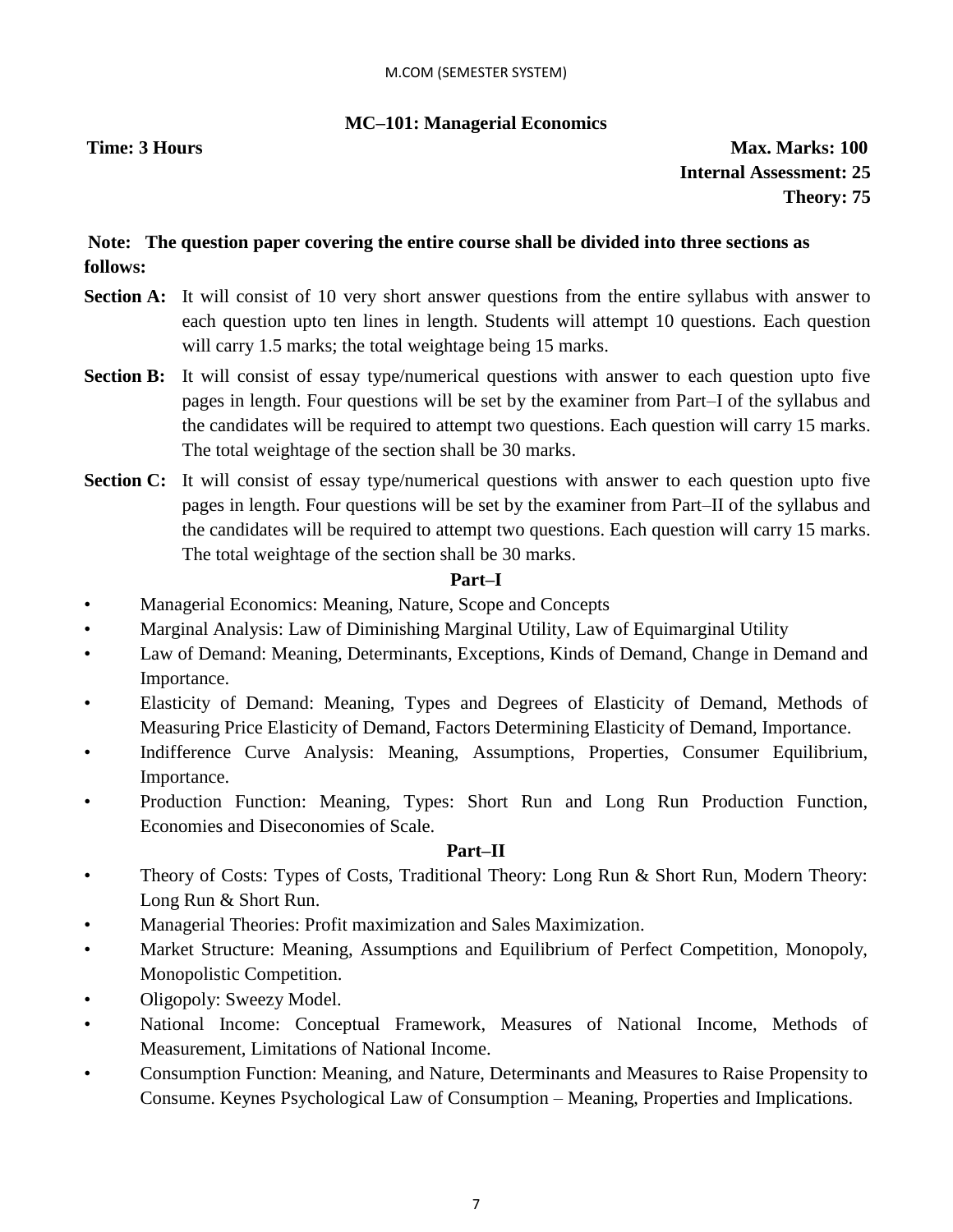• Inflation: Meaning, Types, Theories, Causes, Effects and Control. Unemployment trade off-Philips curve analysis.

- 1. Thomas, Christopher R. and Maurice, S. Charles, "*Managerial Economics – Concepts and Applications"*, 8th Edition (2006), Tata McGraw Hills, New Delhi.
- 2. Mehta, P L, "*Managerial Economics – Analysis, Problems and Cases*", 13th Edition (2007), Sultan Chand & Sons, Delhi.
- 3. Peterson and Lewis, "*Managerial Economics*", 4th Edition, Prentice Hall of India Pvt. Ltd. New Delhi.
- 4. Joel, Dean, "*Managerial Economics*", Prentice Hall of India, Pvt. Ltd., New Delhi.
- 5. Hirschey, M. "*Fundamental of Managerial Economics*", 9th Edition (2009), South Western Cengage Learning.
- 6. Koutsyannis A., "*Modern Microeconomics*", 2nd Edition (1977), Macmillan 7. Dwivedi, D.N., "*Managerial Economics*", 7th Edition, Vikas Publication.
- 8. Ahuja, H. L., "*Modern Micro Economics*", (2009), Sultan Chand and Co.
- 9. Deepashree, "*Principles of Micro Economics*", 2nd Edition, Ane Books Pvt. Ltd.
- 10. Mithani, D.M., "*Managerial Economics*", 5th Edition (2009), Himalaya Publishing House, New Delhi.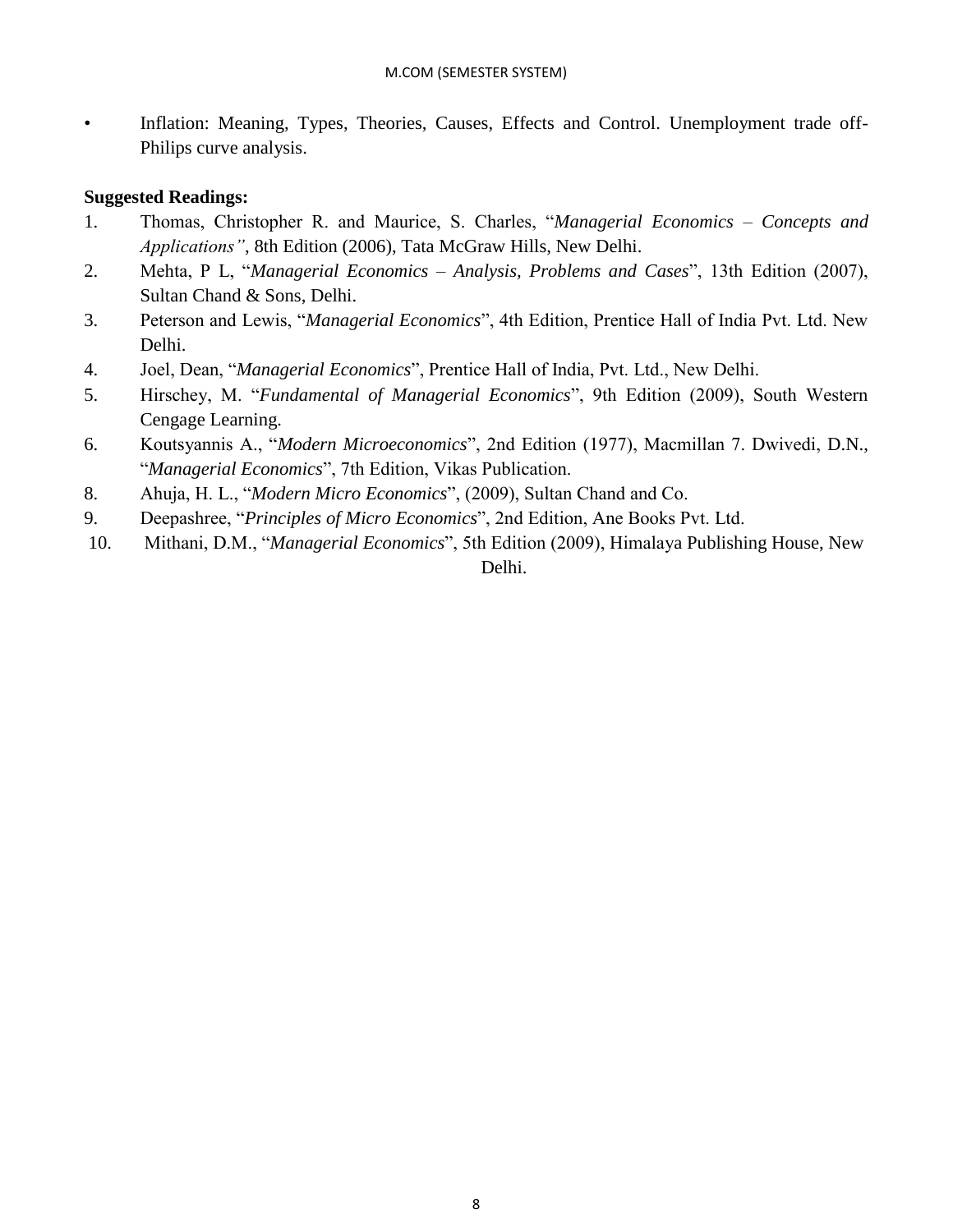#### **MC – 102: Research Methodology**

**Time: 3 Hours Max. Marks: 100 Max. Marks: 100 Theory: 40 Practical: 35 Internal Assessment: 25** 

**Note: The question paper covering the entire course shall be divided into three sections as follows:** 

- **Section A:** It will consist of 8 very short answer questions from the entire syllabus with answer to each question upto ten lines in length. Students will attempt all 8 Compulsory questions. Each question will carry 1 marks; the total weightage being 8 marks.
- **Section B:** It will consist of essay type/numerical questions with answer to each question upto five pages in length. Four questions will be set by the examiner from Part–I of the syllabus and the candidates will be required to attempt two questions. Each question will carry 8 marks. The total weightage of the section shall be 16 marks.
- **Section C:** It will consist of essay type/numerical questions with answer to each question upto five pages in length. Four questions will be set by the examiner from Part–II of the syllabus and the candidates will be required to attempt two questions. Each question will carry 8 marks. The total weightage of the section shall be 16 marks.

#### **Part – I**

Research methodology: Nature and scope; problem formulation and statement of research objectives. Research process.

Choose a Research Topic.

Review of Literature

Goals of a Literature Review.

Types of Reviews

Sources of Research Literature.

Writing of Review.

Research designs: Exploratory, descriptive and Causal designs (Basic designs—After only, Before After, After along with control group, Before after with control group, Time series designs).

#### **Part – II**

Measurement concept, Levels of measurement—Nominal, Ordinal, Interval and Ratio.

Attitude Measurement: Comparative and Non–comparative scaling techniques, Tabulation and cross–tabulation of data.

Data Preparation, Analysis, and Interpretation.

Data preparation Data screening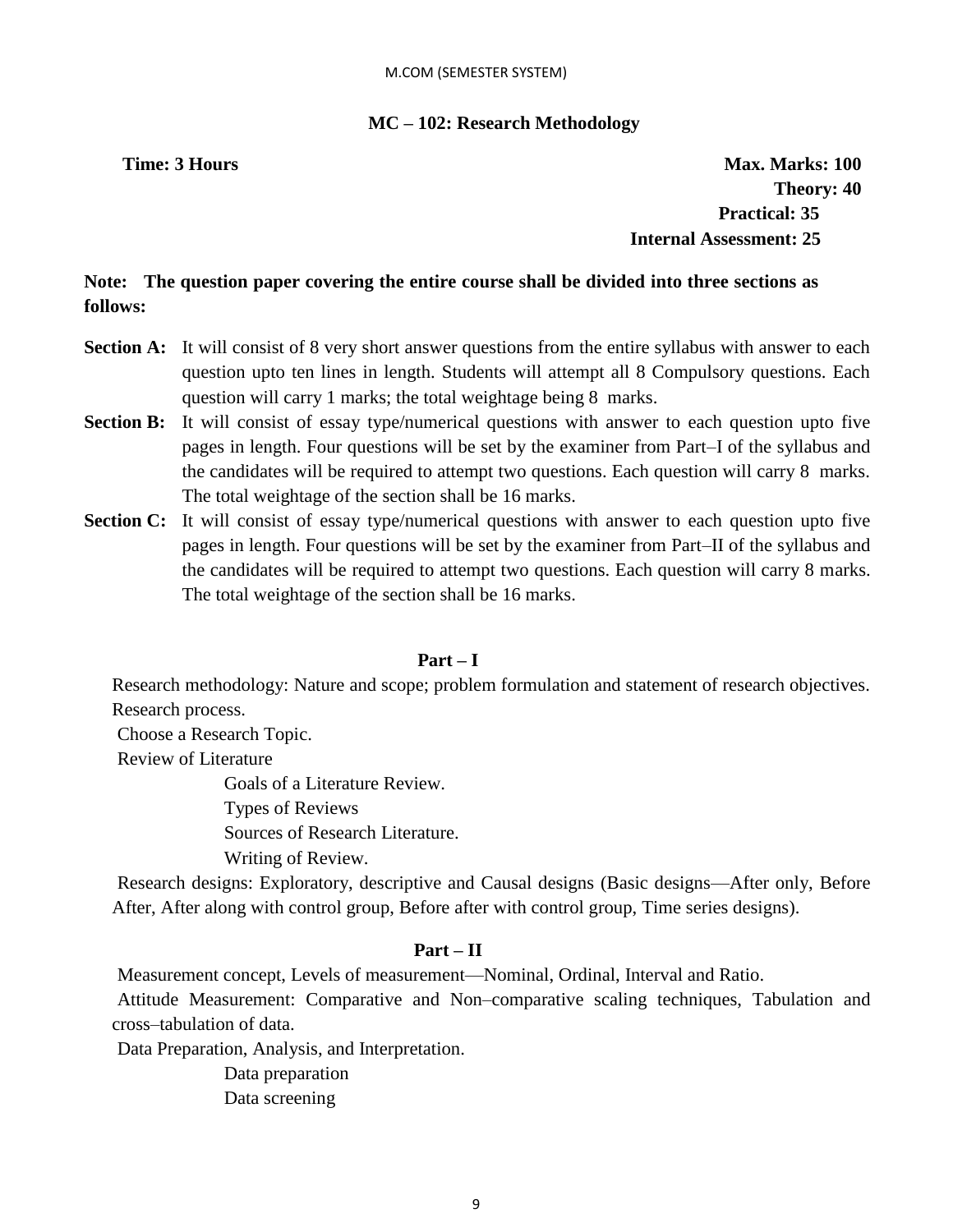#### Transforming data

Data Analysis and Interpretation.

Data analysis techniques: Multiple regression analysis, Logistic regression analysis, discriminate analysis and Factor analysis.

#### **PRACTICALS THROUGH SPSS:**

**The students will be trained in the following techniques of data analysis using latest version of SPSS software. At the end of the semester, external examiner will be appointed by the University to conduct the practical by examining the students in the lab and award marks.** 

**Topics:** Data preparation, Data screening, Transforming data, Data Analysis and Interpretation, Multiple regression analysis Logistic regression analysis, Discriminant analysis and Factor analysis,

- 1. Cooper, D. R. and Schindler, P.S., "*Business Research Methods*", 9th Edition, Tata McGraw Hill, New Delhi.
- 2. Levine, D.M., Krehbiel T.C. and Berenson M.L., "*Business Statistics*", 12th Edition (2012), Pearson Education, New Delhi.
- 3. Kothari, C. R., "*Research Methodology*", 2nd Edition (2008), New Age International.
- *4.* Anderson, D.R.; Sweeney, D.J. and Williams, T.A., "*Statistics for Business and Economics*", 2nd Edition (2011), Thompson, New Delhi.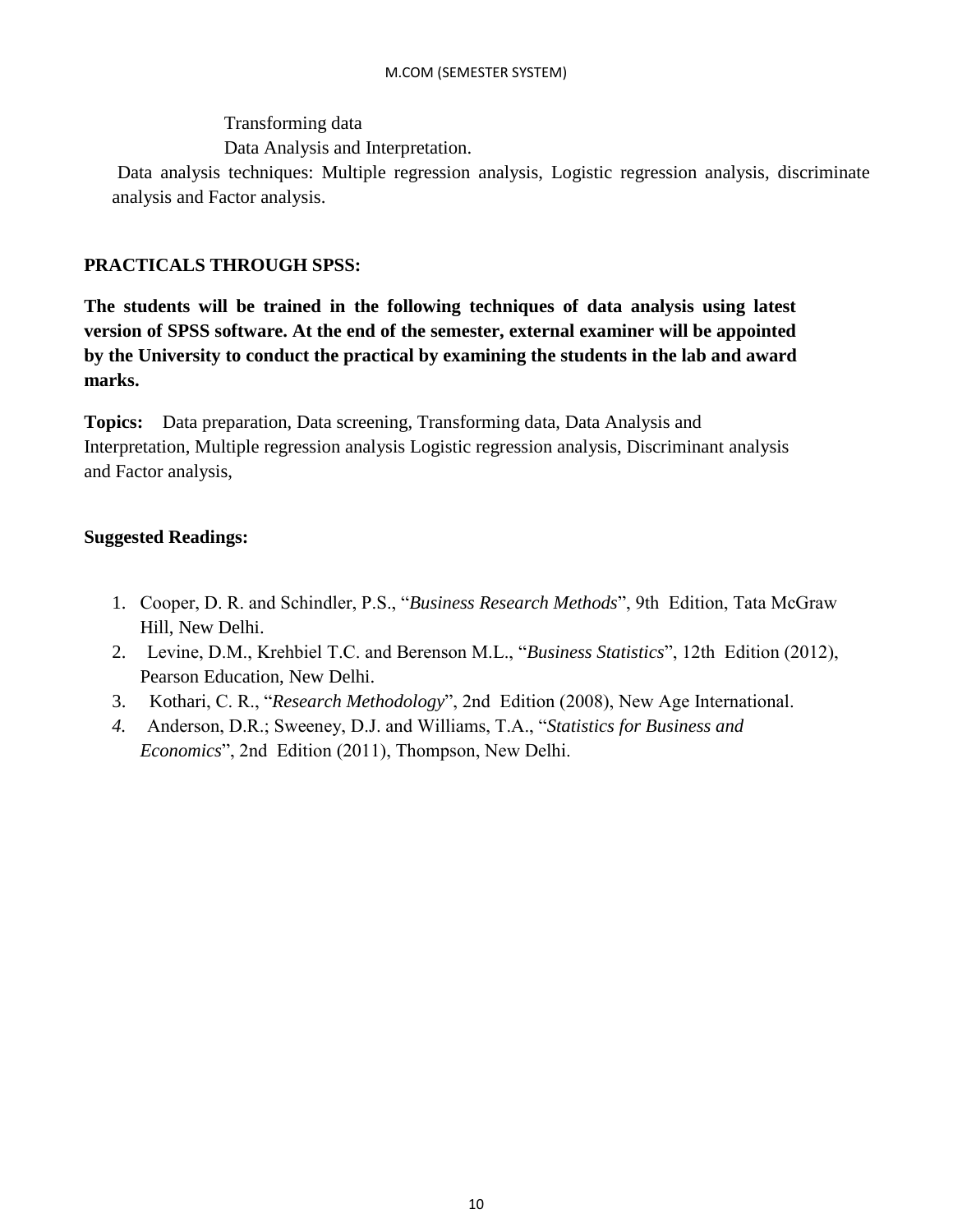#### **MC–103: Management Principles and Organization Behaviour**

**Time: 3 Hours Max. Marks: 100 Internal Assessment: 25 Theory: 75**

#### **Note: The question paper covering the entire course shall be divided into three sections as follows:**

- **Section A:** It will consist of 10 very short answer questions from the entire syllabus with answer to each question upto ten lines in length. Students will attempt 10 questions. Each question will carry 1.5 marks; the total weightage being 15 marks.
- **Section B:** It will consist of essay type/numerical questions with answer to each question upto five pages in length. Four questions will be set by the examiner from Part–I of the syllabus and the candidates will be required to attempt two questions. Each question will carry 15 marks. The total weightage of the section shall be 30 marks.
- **Section C:** It will consist of essay type/numerical questions with answer to each question upto five pages in length. Four questions will be set by the examiner from Part–II of the syllabus and the candidates will be required to attempt two questions. Each question will carry 15 marks. The total weightage of the section shall be 30 marks.

#### **Part–I**

Management: Definition, Nature and Purpose; Functions of Managers, Managerial Skills and Roles. Planning: Concept and Importance, Types, Steps in Planning, Limitations of Planning and Planning Premises. Management by Objectives (MBO): Concept, Objective setting process, Benefits and Weaknesses of MBO.

Organizing: Nature and Types of Organizations; Departmentation; Span of Management; Centralization and Decentralization; Line and Staff Authority; Authority and Responsibility; Committees: Nature, Advantages and Disadvantage of Committees.

Motivation: Concept and various theories of Motivation: McGregor's theory X and theory Y, Maslow's Hierarchy of Needs theory, Alderfer's ERG theory, Herzber's Motivation–Hygiene theory, McCelelland's Needs theory of Motivation, Adam's Equity theory, Vroom's Expectancy theory and Porter and Lawler's Model of Motivation.

Leadership: Concept and various theories of Leadership: The Michigan Studies, The Ohio State Leadership Studies, Tannenbaum and Schmidt's Leadership Pattern, Fiedler's Contingency theory, Path–Goal theory, Likert's System four, The Managerial Grid, Charismatic Leadership, Transactional and Transformational Leadership.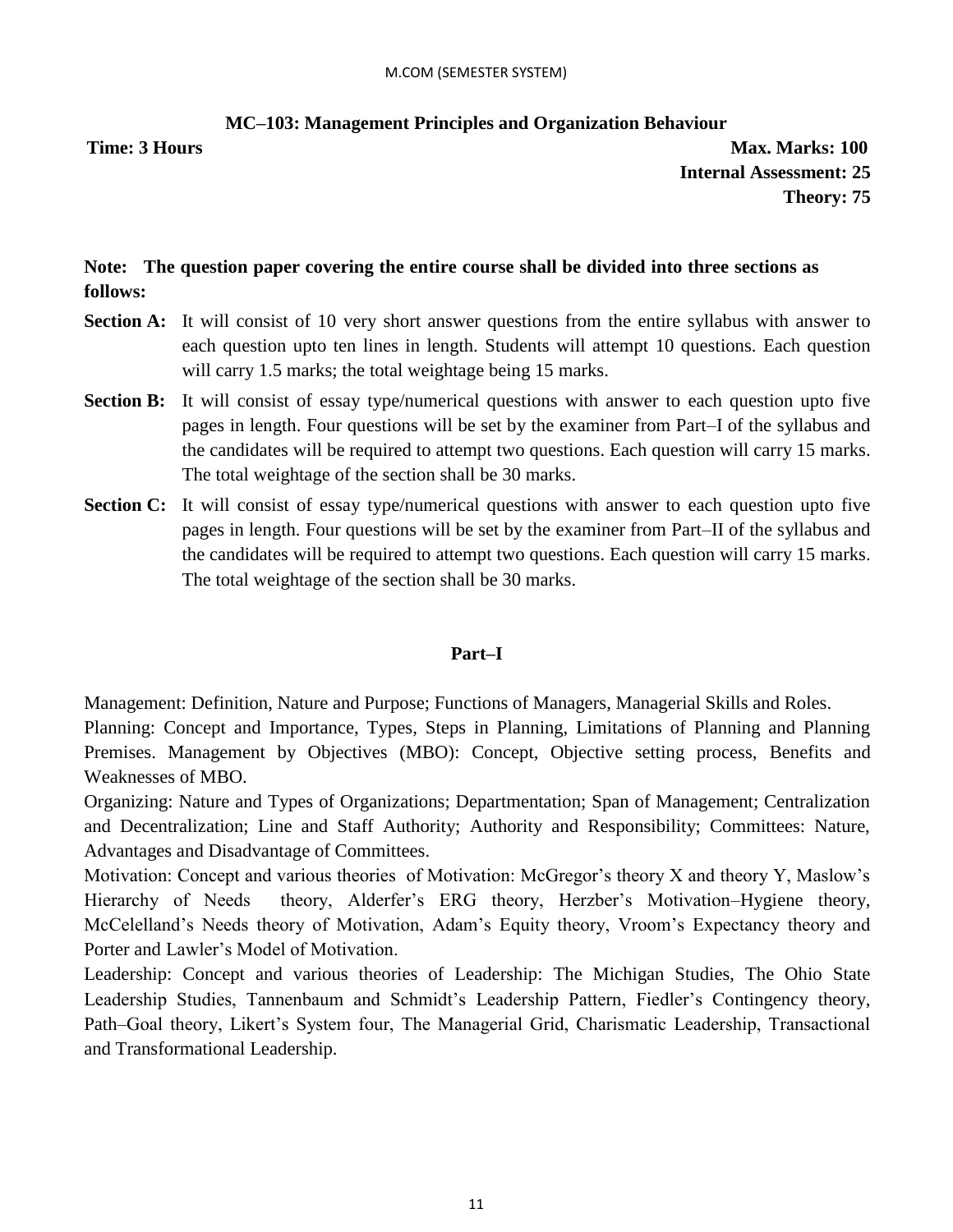#### **Part–II**

Organisational Behaviour (OB): Meaning, Importance, Challenges and Opportunities for OB.

Personality: Concept and determinants

Attitudes: Sources and types, Cognitive dissonance theory

Emotions: Nature and Types, Sources of Emotions, Managing Emotions at work, Emotional Intelligence: concept and Dimensions.

Perception: Nature and significance of perception, Factors influencing perception, perceptual process, Perceptual Distortions and Improving Perception.

- 1. Harold Koontz and Heinz Weihrich, "*Essentials of Management: An International Perspective*", 7th edition (2007), McGraw–Hill, New Delhi.
- 2. Richard L Daft, "*The New Era of Management*", 2nd edition (2008), Thomson, New Delhi.
- 3. Stephen P Robbins, David A. Decanzo, "*Fundamentals of Management*", 6th edition (2007), Pearson Education, New Delhi.
- 4. Stephen P. Robbins, Timothy A. Judge, Seema Sanghi, "*Organisational Behaviour* ", 14th edition, Pearson Education, New Delhi.
- 5. K. Aswathappa, "*Organisational Behaviour, Text, Cases and Games*", 10th edition (2012), Himalaya Publishing.
- 6. Sekaran, Uma, "*Organizational Behaviour: Text and Cases*", 2007, Tata McGraw Hill, New Delhi.
- 7. McShane, Steven L.; Glinow, Mary Ann Von and Sharma, Radha R, "*Organisational Behaviour*", 5th edition (2008), Tata McGraw Hill, New Delhi.
- 8. Philip Sadler, "*Leadership*", 2nd edition (2005), Viva Books Private Limited.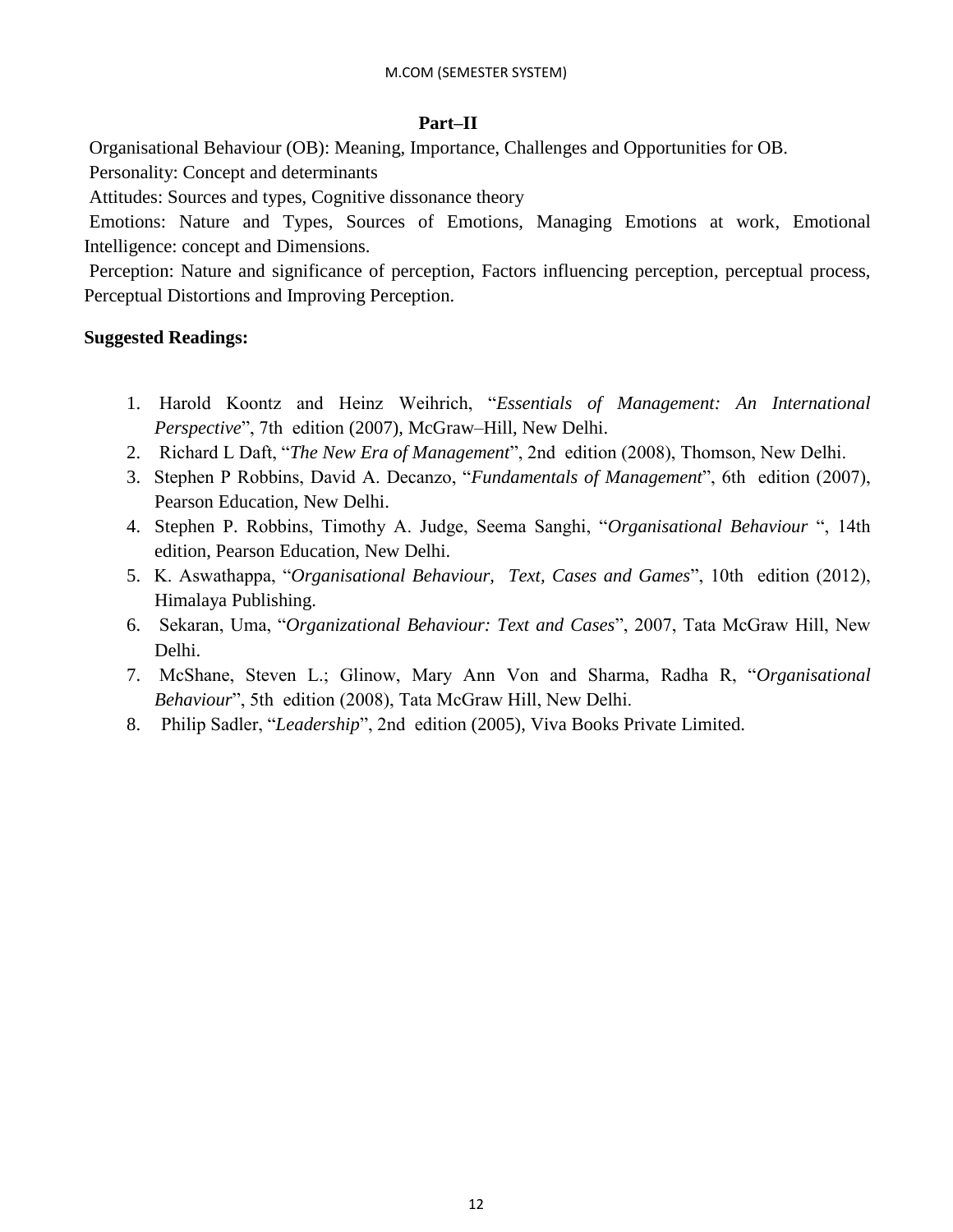#### **MC–104: Business Environment**

**Time: 3 Hours Max. Marks: 100 Internal Assessment: 25 Theory: 75**

#### **Note: The question paper covering the entire course shall be divided into three sections as follows:**

- **Section A:** It will consist of 10 very short answer questions from the entire syllabus with answer to each question upto ten lines in length. Students will attempt 10 questions. Each question will carry 1.5 marks; the total weightage being 15 marks.
- **Section B:** It will consist of essay type/numerical questions with answer to each question upto five pages in length. Four questions will be set by the examiner from Part–I of the syllabus and the candidates will be required to attempt two questions. Each question will carry 15 marks. The total weightage of the section shall be 30 marks.
- **Section C:** It will consist of essay type/numerical questions with answer to each question upto five pages in length. Four questions will be set by the examiner from Part–II of the syllabus and the candidates will be required to attempt two questions. Each question will carry 15 marks. The total weightage of the section shall be 30 marks.

#### **Part–I**

Salient features of Economic Systems: Capitalist system/Market economy; Socialist system and Mixed Economy, Basic Features of Indian Economy, Government Business Relationship.

Business Environment: Meaning, Types: Internal Environment; External Environment; Micro and Macro Environment.

Aspects of Economic Reforms: Liberalisation; Privatisation; Globalisation and its Implications for India. Economic Planning in India: objectives, Strategies and Evaluation of XIth plan and Strategy and priorities of XIIth plan

Social Responsibility of Business: Concept, rationale, dimensions models of social responsibility and barriers of SR; The Environment Protection Act, 1986.

#### **Part–II**

Deficit Financing and its implications for the Indian Economy; Analysis of current year Annual Budget. Disinvestment of Public Enterprises: Rationale; Objectives and Implications.

Evaluation of various regulatory policies of Government: Industrial Policy changes during the post Reforms; Fiscal and Monetary policy changes in India, Salient Features of FEMA.

Consumer Rights and Consumerism: Role of Consumer Groups with special reference to India; Consumer Protection Act, 1986 with latest amendments.

Foreign Trade: concept of balance–of–payments; balance–of–trade; currency convertibility; Foreign trade policy 2004–09 and 2009–14; Exim Policy during the post reforms in India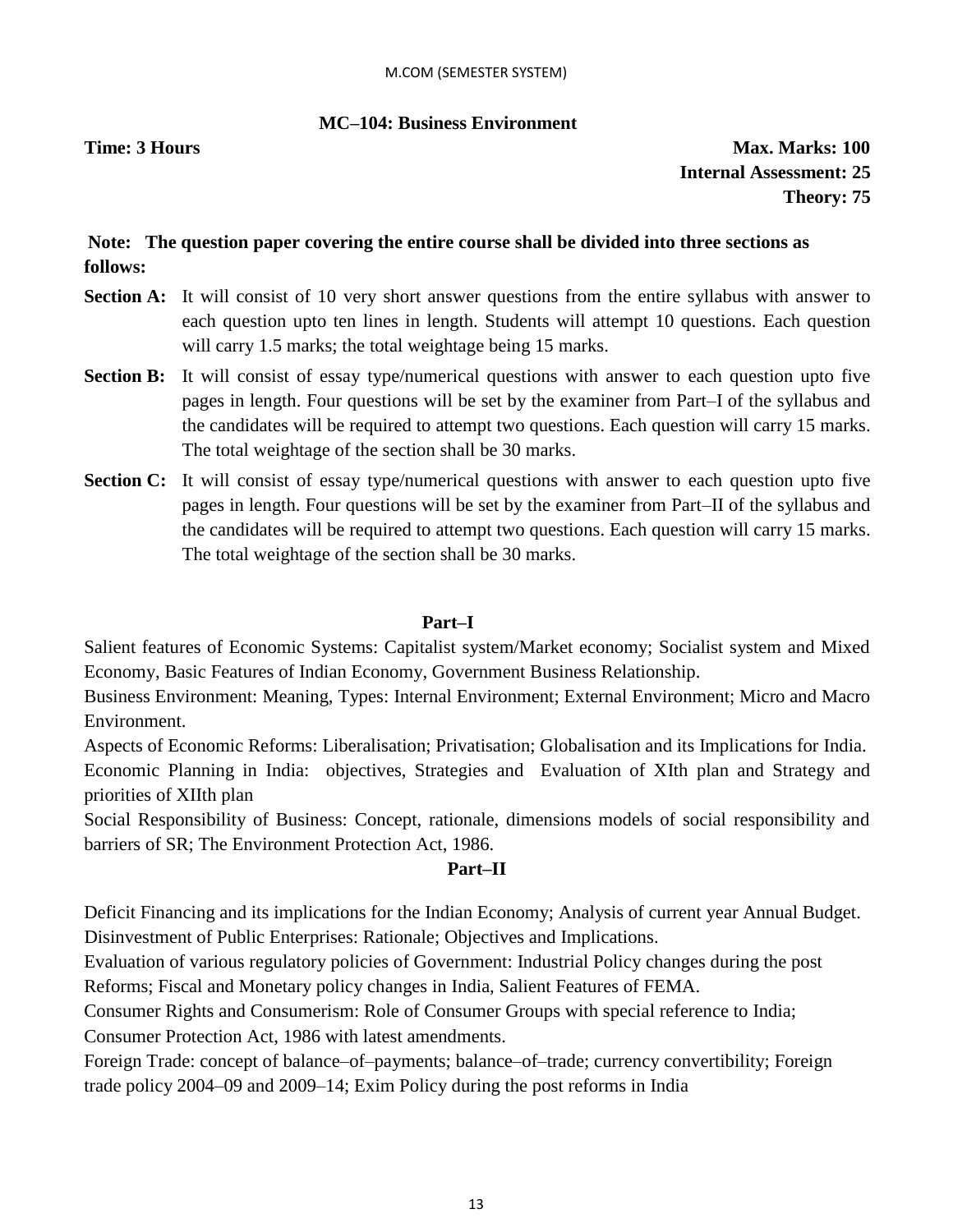#### **Suggested Readings:**

- 1. Cherunilam, Francis, "*Business Environment*", 2011, Himalaya Publishing House, New Delhi.
- 2. K Ashwathappa, "*Legal Environment of Business*", Himalaya Publishing House, New Delhi.
- 3. M. Adhikary, "*Economic Environment for Business*", Sultan Chand & Sons, New Delhi.
- 4. K. Ashwathappa, "*Essentials of Business Environment",* 11th edition (2011), Himalaya Publishing House, New Delhi.
- 5. Paul Justin, "*Business Environment – Text and Cases*", 2006, Tata McGraw Hills Publishing
- 6. Ruddar Dutt and KPM Sundaram, "*Indian Economy*", 53rd edition, S. Chand and Company Ltd., New Delhi.
- 7. Govt. of India, Five Years Plan documents.
- 8. Govt. of India, Various issues of Annual Economic survey of India.

### **Note: It is Mandatory for the students to consult Economic Times, Financial Express, Annual Budget and Economic Survey to understand this paper.**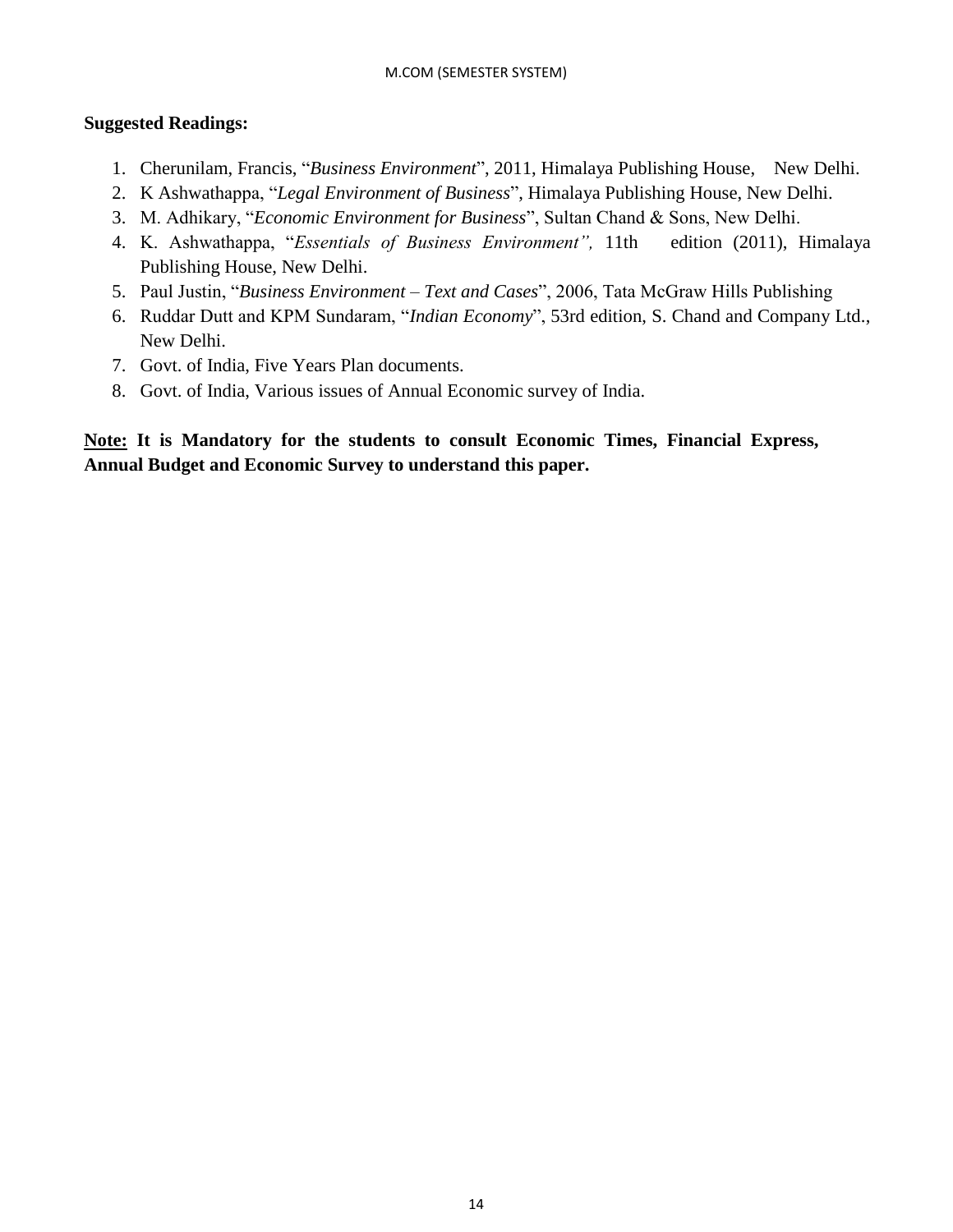#### **MC – 105: Management and Cost Accounting**

**Time: 3 Hours Max. Marks: 100 Internal Assessment: 25 Theory: 75**

#### **Note: The question paper covering the entire course shall be divided into three sections as follows:**

- **Section A:** It will consist of 10 very short answer questions from the entire syllabus with answer to each question upto ten lines in length. Students will attempt 10 questions. Each question will carry 1.5 marks; the total weightage being 15 marks.
- **Section B:** It will consist of essay type/numerical questions with answer to each question upto five pages in length. Four questions will be set by the examiner from Part–I of the syllabus and the candidates will be required to attempt two questions. Each question will carry 15 marks. The total weightage of the section shall be 30 marks.
- **Section C:** It will consist of essay type/numerical questions with answer to each question upto five pages in length. Four questions will be set by the examiner from Part–II of the syllabus and the candidates will be required to attempt two questions. Each question will carry 15 marks. The total weightage of the section shall be 30 marks.

#### **Part–I**

**Introduction to Accounting**: Accounting as a management information system; Users of accounting information; generally accepted accounting principles and concepts; understanding the annual reports of companies.

**Management Accounting and Managerial Decisions**: Management accountant's position, role and responsibilities.

**Management Control Structure:** Various forms of responsibility centers. Responsibility Accounting, Transfer pricing.

**Management Control Process:** Budgeting process, Preparation of fixed and flexible budgets, Zero Base Budgeting, Activity Based Budgeting, performance budgeting and participative budgeting.

**Segment Performance Evaluation:** Traditional measures of evaluation. Economic Value Added, Balanced Score Card.

**Analyzing Financial Statements:** Horizontal, vertical and ratio analyses.

#### **Part–II**

**Standard Costing and Variance Analysis:** Standard costing as a control technique; Setting of standards and their revision; Variance analysis –meaning and importance, kinds of variances and their uses–material, labour variances; overhead variance, Relevance of variance analysis to budgeting and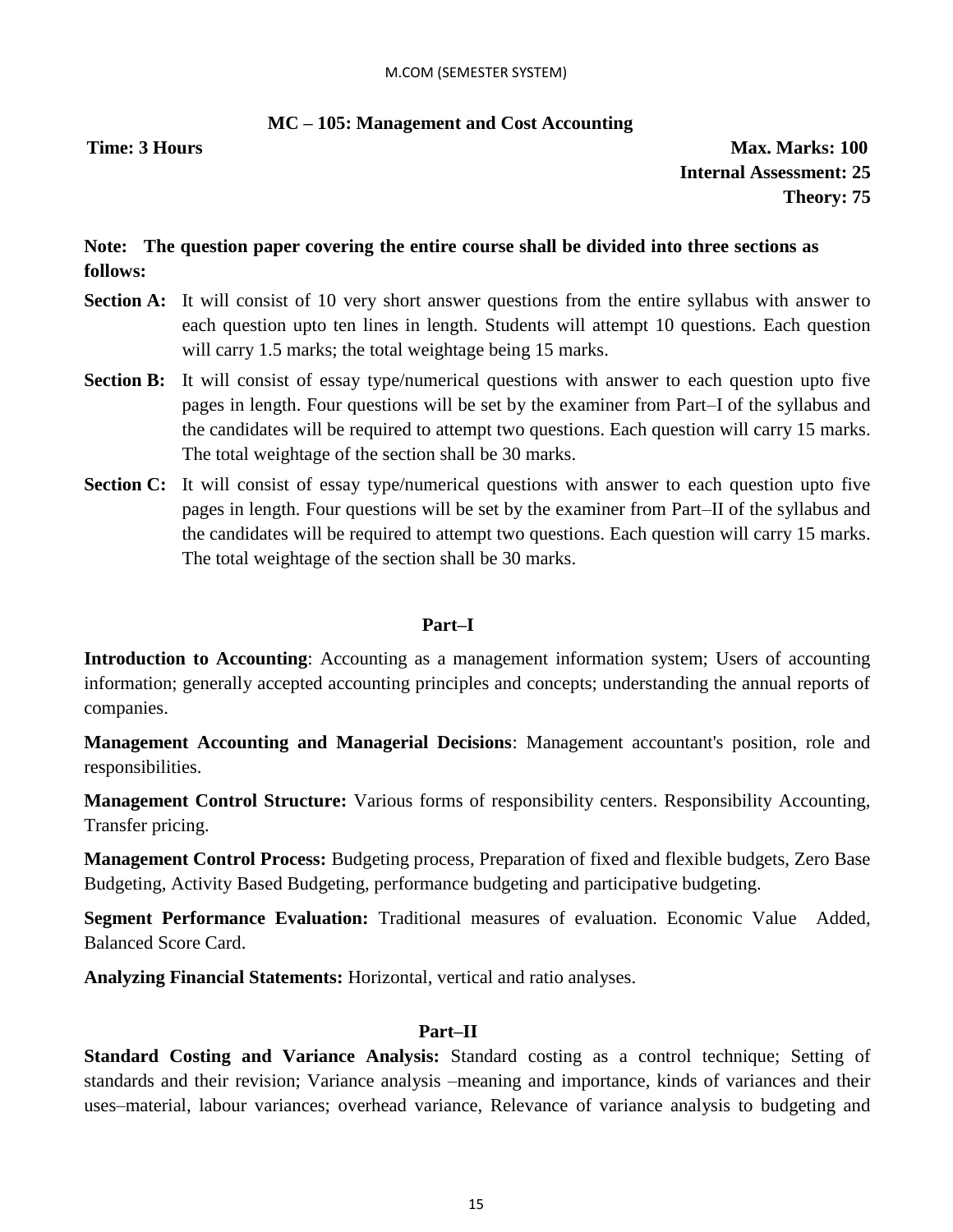standard costing.

**Marginal Costing and Break–even Analysis**: Concept of marginal cost; Marginal costing and absorption costing; Marginal costing versus direct costing; Cost–volume profit analysis; Break–even analysis; Assumptions and practical applications of breakeven– analysis; Applications of Marginal Costing.

**Contemporary Issues in Management Accounting:** Value chain analysis; Activity based costing; Quality costing; Target Costing.

**Reporting to Management**: Objectives of reporting, reporting needs at different managerial levels; Types of reports, modes of reporting, reporting at different levels of management.

- 1. Anthony, Robert N., and Govindrajan, Vijay, "*Management Control System*", 12th Edition, McGraw Hill
- 2. Anthony, Robert, " *Management Accounting*", 5th edition (2007), Tarapore–wala, Mumbai,
- 3. Horngren, C.T., Gray L. Sundem and William O. Stratton, " *Introduction to Management Accounting*", 13th Edition, Prentice Hall, Delhi
- 4. Horngren, C. T.; Datar, S.M.; Foster, G.M.; Rajan, M.V. and Ittner, C.D. "*Cost Accounting",*  13th Edition (2009), Pearson , Delhi
- 5. Merchant, Kenneth A., "Modern Management Control Systems: Text and Cases", 1st Edition (2004), Pearson Education Asia.
- 6. Pandey, I.M, "Management Accounting", 3rd Edition, Vikas Publication, Delhi
- 7. Kaplan, Atkinson, Matsumara and Young, "*Management Accounting*", 5th Edition (2007),
- 8. Pearson Education
- 9. Kaplan and Atkinson, "*Advanced Management Accounting*", 3rd Edition, Pearson Learning
- 10. Vij, Madhu, "*Management Accounting*," 1st Edition (2009), Macmillan Publishers India Ltd.
- 11. Horngren, C.T. ; Sundem, Gary L.; Schatzberg, Jeff; Burgstahler, Dave and Stratton, W.O., "I*ntroduction to Management Accounting*", 2010, Pearson
- 12. Drury, Colin, "*Management and Cost Accounting*," 6th Edition (2004), Thomson Learning
- **13.** Bhimani, Alnoor, "Contemporary Issues in Management Accounting", Illustrated Edition (2006), OUP Oxford.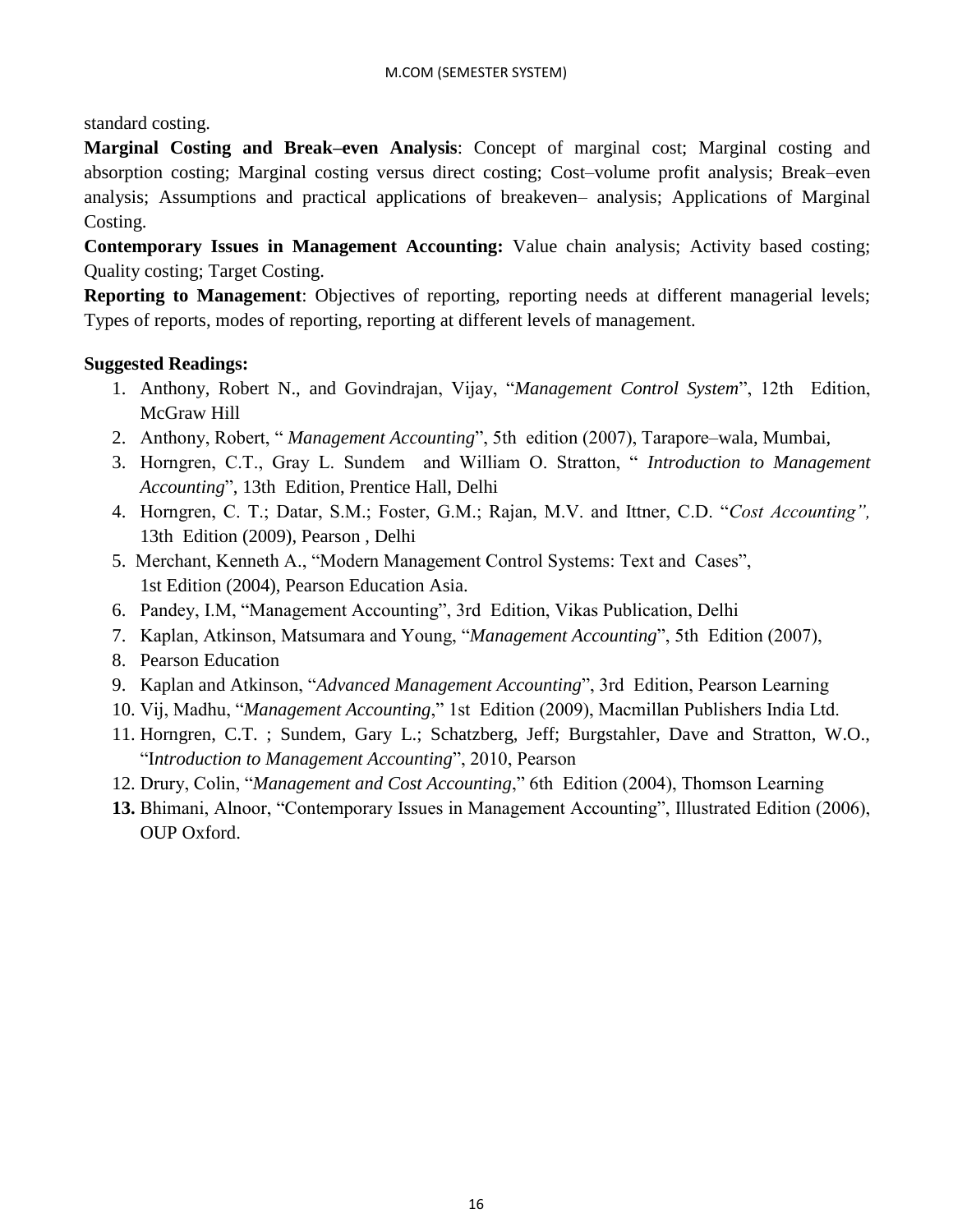| <b>MC-106</b> | <b>Seminar</b> | Max. Marks: 50 |
|---------------|----------------|----------------|
|               |                |                |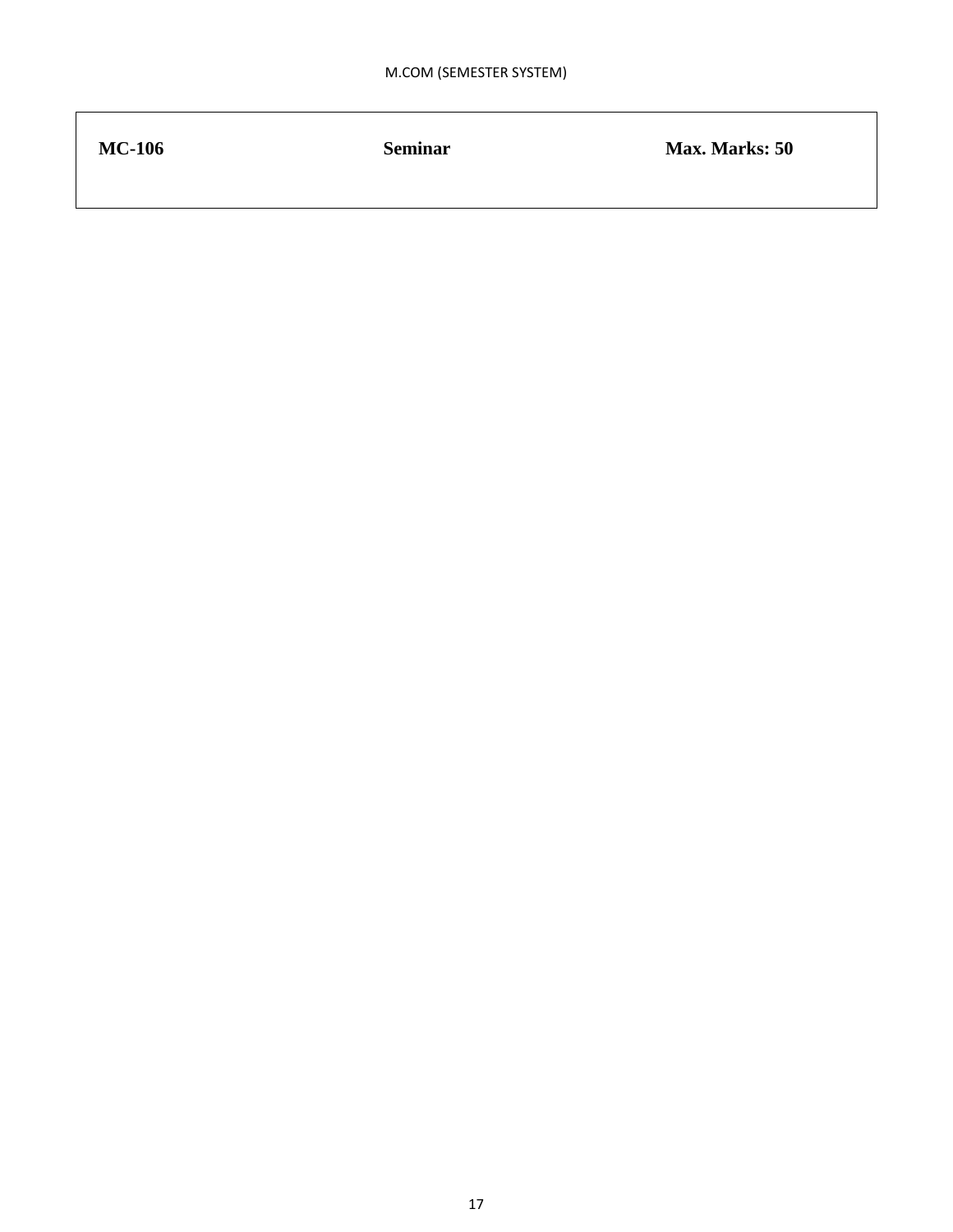#### M.COM (SEMESTER SYSTEM)

#### **MC–107 Computer Application in Business –I**

**Time: 3 Hours Max. Marks: 100 Max. Marks: 100 Theory: 40 Practical: 35 Internal Assessment: 25**

#### **Note: The question paper covering the entire course shall be divided into three sections as follows:**

- **Section A:** It will consist of 8 very short answer questions from the entire syllabus with answer to each question upto ten lines in length. Students will attempt all 8 Compulsory questions. Each question will carry 1 marks; the total weightage being 8 marks.
- **Section B:** It will consist of essay type/numerical questions with answer to each question upto five pages in length. Four questions will be set by the examiner from Part–I of the syllabus and the candidates will be required to attempt two questions. Each question will carry 8 marks. The total weightage of the section shall be 16 marks.
- **Section C:** It will consist of essay type/numerical questions with answer to each question upto five pages in length. Four questions will be set by the examiner from Part–II of the syllabus and the candidates will be required to attempt two questions. Each question will carry 8 marks. The total weightage of the section shall be 16 marks.

#### **Part–I**

#### **MS–EXCEL - 2010**

Application areas, components of Excel Worksheet, entering information in the worksheet, formatting numbers and text, Tool bars, Customizing, resizing rows and columns, moving and copying cells, freeze panes, moving, copying and splitting worksheets. Protecting cells, worksheet or part of the work sheet, Printing.

Formulae: Entering a formula, editing and copying a formula. Different functions Arithmetical, trigonometrically and statistical–correlation, Regression Modeling.

Graphs: Drawing various types of graphs and charts from the given data, printing graph/chart.

#### **MS–Word -2010**

Introduction and working with MS–word in MS–Office, Basic components of word screen, Creating, Editing, Saving, Printing and Deleting files, formatting text and documents.

Creating and Sorting tables, working with graphics, finding and replacing text, inserting page breaks, page numbers, symbols and dates, header, footer, spell checking, Mail merge business letters.

#### **Part–II**

#### **MS–Power Point -2010**

Power Point basics, Menus and toolbars, Creating, editing, saving, printing and deleting the presentation, Creating presentation using auto content wizard. Design template, blank presentation, slide sorter view,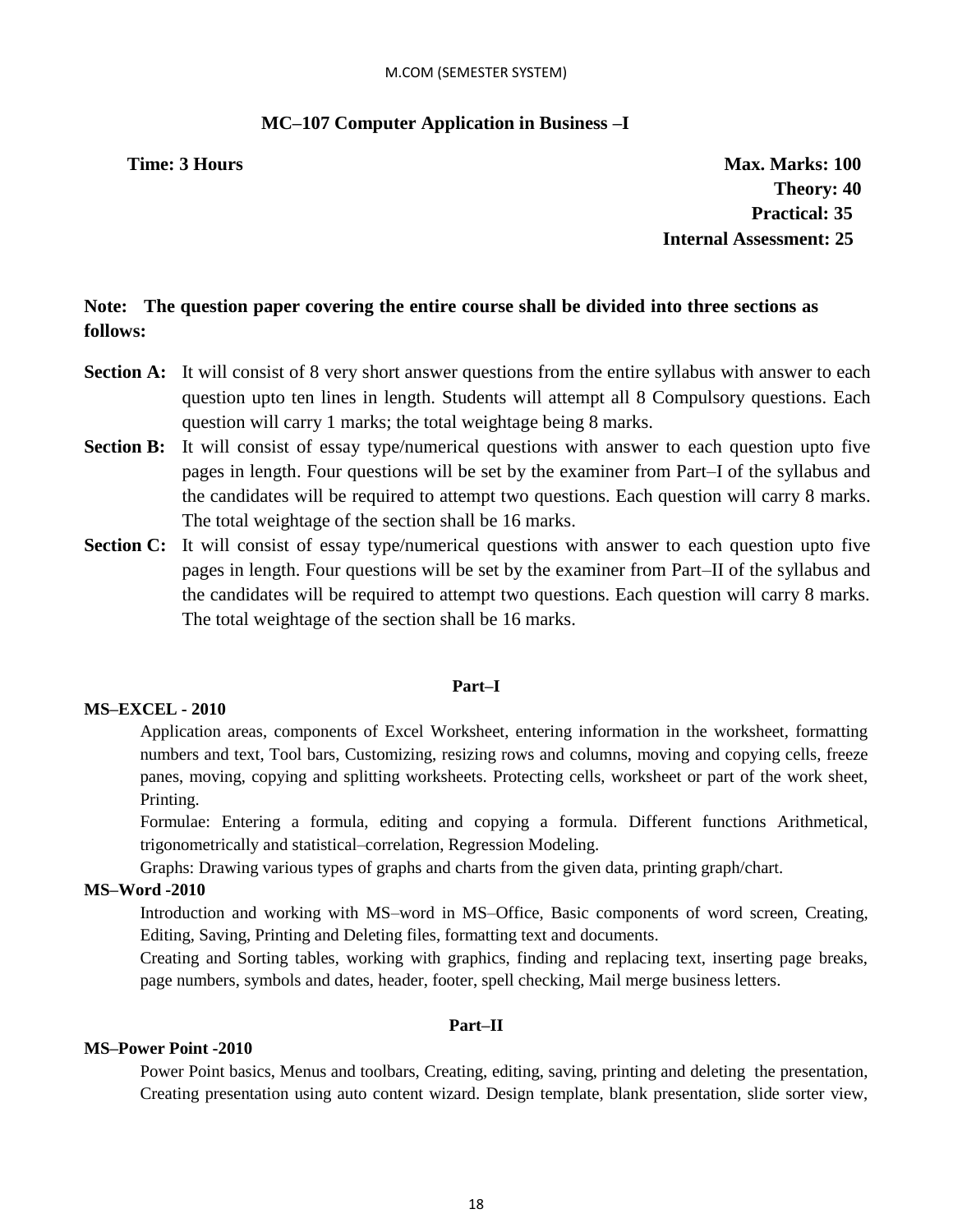show time, sound effects and animation effects, working with graphics, Different Views, Business oriented presentation.

#### **Financial Accounting Package Tally (ERP 9.0):**

Tally – Introduction, various facilities available in Tally, creating a company, ledgers, registers, petty books.

Inventory Control: Maintaining inventory of some firm/organization, Profit and loss account, audit controls.

**Practical:** Weightage **20% and Practical be based on practical part of the syllabus.**

#### **Suggested Readings:**

1. Norton, Peter, "*Introduction to Computers*", 2009, Tata McGraw Hill.

2. Asok K. Nadhani, "Simple Tally 9: Financial Accounting, Invoicing & Inventory", 2008, BPB Publications.

3. Sinha, P.K, "Fundamental of Computers" BPB Publications, 2008.

**4.** Prajagopalan, S.P., "Computer applications in business", 2000, Vikas Publishing House.

**5.** Weatherwax, Jo Ann and Weatherwax, Robert C., "*Business Analysis with Computer*

*Applications*", 2nd edition, Cengage South-Western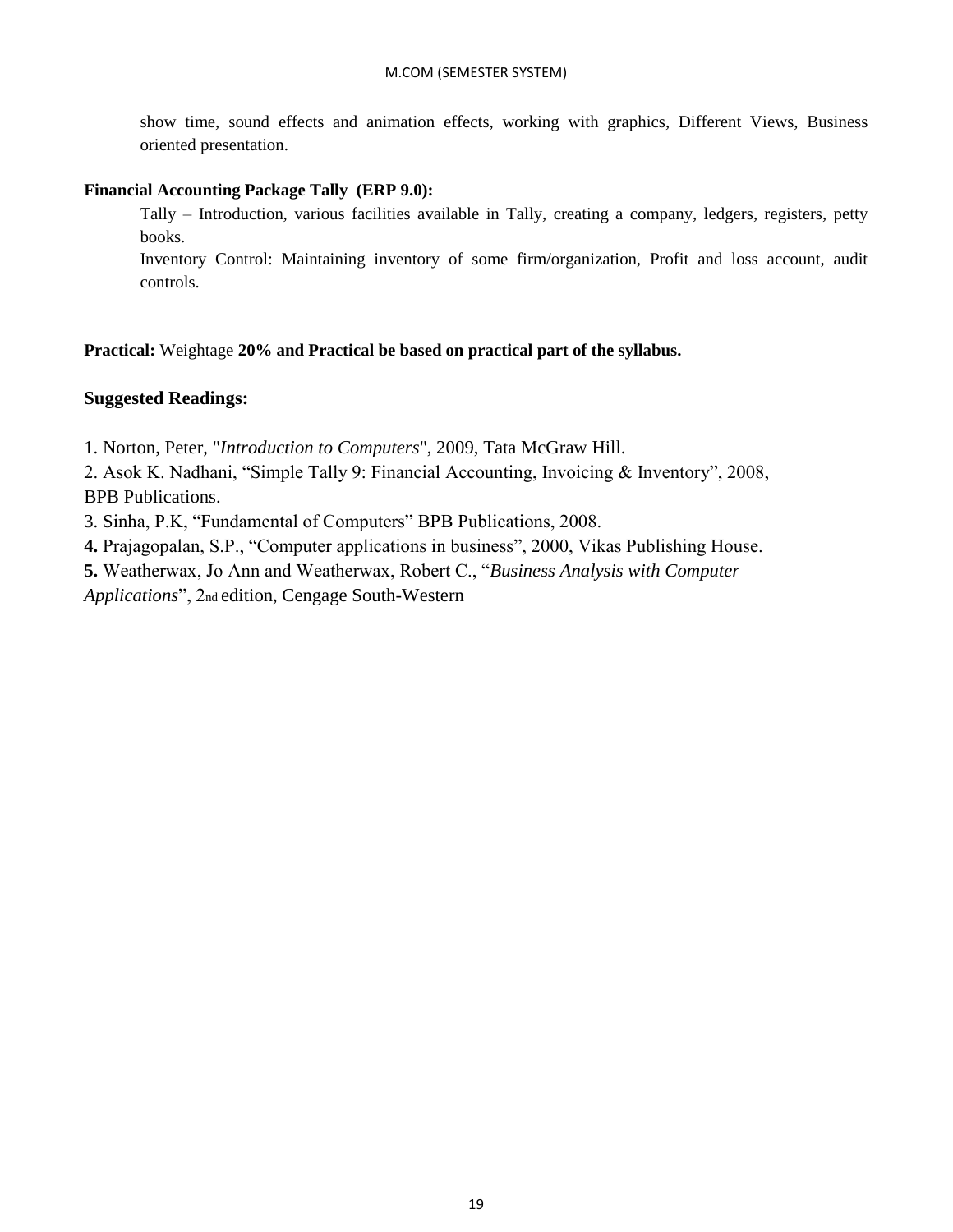#### **MC–201: Corporate Financial Accounting and Auditing**

**Time: 3 Hours Max. Marks: 100 Internal Assessment: 25 Theory: 75**

#### **Note: The question paper covering the entire course shall be divided into three sections as follows:**

- **Section A:** It will consist of 10 very short answer questions from the entire syllabus with answer to each question upto ten lines in length. Students will attempt 10 questions. Each question will carry 1.5 marks; the total weightage being 15 marks.
- **Section B:** It will consist of essay type/numerical questions with answer to each question upto five pages in length. Four questions will be set by the examiner from Part–I of the syllabus and the candidates will be required to attempt two questions. Each question will carry 15 marks. The total weightage of the section shall be 30 marks.
- **Section C:** It will consist of essay type/numerical questions with answer to each question upto five pages in length. Four questions will be set by the examiner from Part–II of the syllabus and the candidates will be required to attempt two questions. Each question will carry 15 marks. The total weightage of the section shall be 30 marks.

#### **Part–I**

Company Final Accounts–Requirements of Companies Act 1956.

Form and contents of Profit and loss account and Balance sheet.

Managerial remuneration. Meaning of profit. Divisible profits.

Valuation of goodwill, different approaches such as super profit, annuity and capitalization approach.

Valuation of shares; different approaches such as book value and earnings approach.

#### **Part–II**

Understanding the concept and rationale of Financial Audit, Cost Audit, Management Audit, Internal Audit, Proprietary Audit, Efficiency Audit and Audit by C. and A.G.,

Statutory Auditor–Appointment qualifications, removal. Duties and liabilities of auditor. Code of conduct and ethics, professional misconduct of statutory auditor.

Meaning, Objectives and scope of cost audit. Cost Auditor, his appointment, duties liabilities. Cost audit report; Meaning, objectives and scope of management audit. Appointment and qualifications of management Auditor.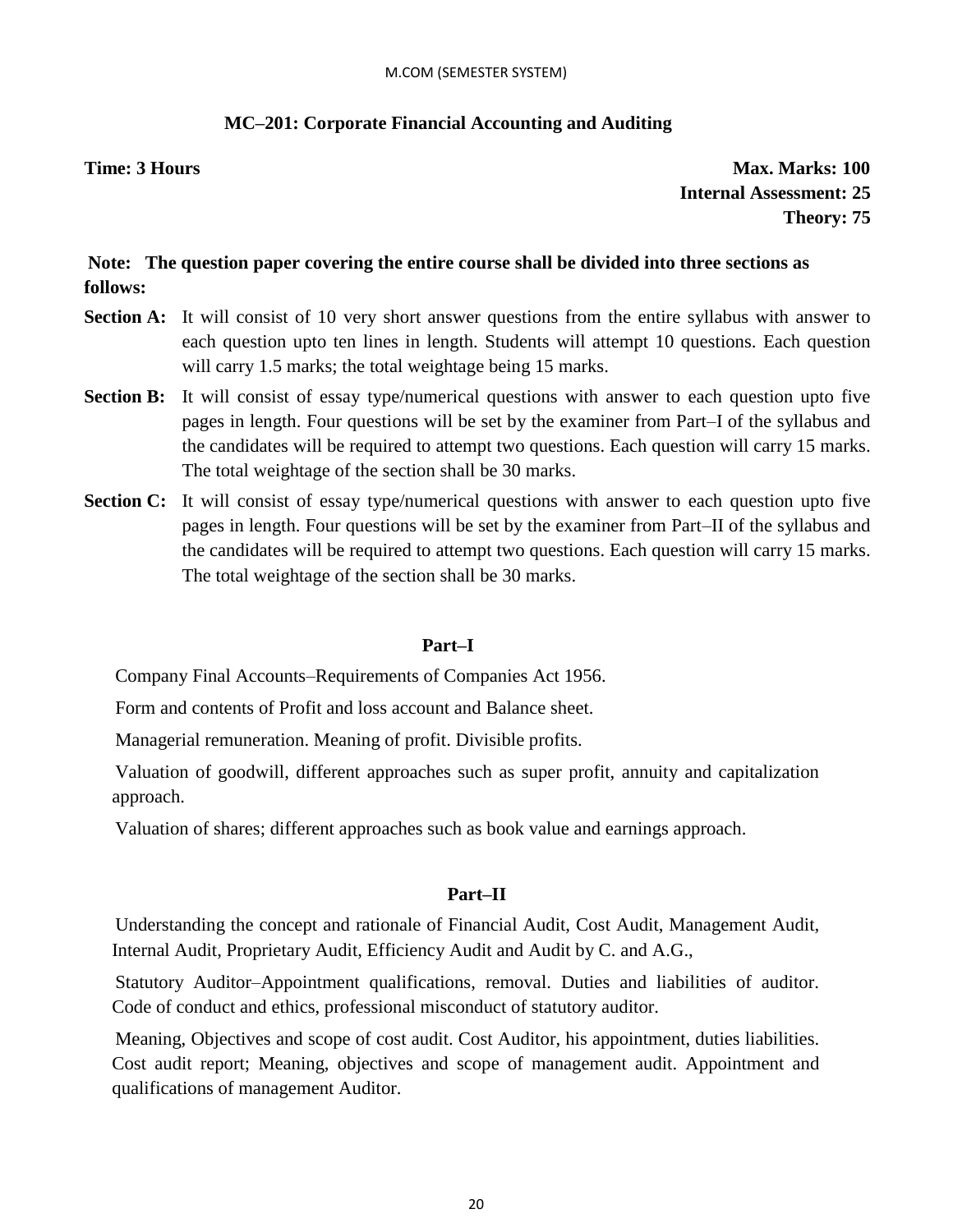Audit of management functions such as planning, organising and control. Audit of functional areas–production, personnel marketing finance and accounting.

- 1. Khan, M.Y. and Jain, P.K., " *Financial Management*", 5th edition, Himalaya Publishing,
- 2. New Delhi
- 3. Pandey I.M., "*Financial Management"*, 9th edition (2009), Vikas Publishing House.
- 4. Gupta, Kamal, "*Contemporary Auditing"*, 6th edition, Tata McGraw Hill.
- 5. Sehgal, Ashok and Sehgal, Deepak, "*Advanced Accounting",* 3rd edition, Taxman, New Delhi.
- 6. Maheshwari, S.N. and Maheshwari, S.K., "*Corporate Accounting", 5th* edition (2009),
- 7. Vikas Publication, New Delhi
- 8. Mukherjee and Hanif, "*Corporate Accounting",* 2005, Tata McGraw Hill, New Delhi.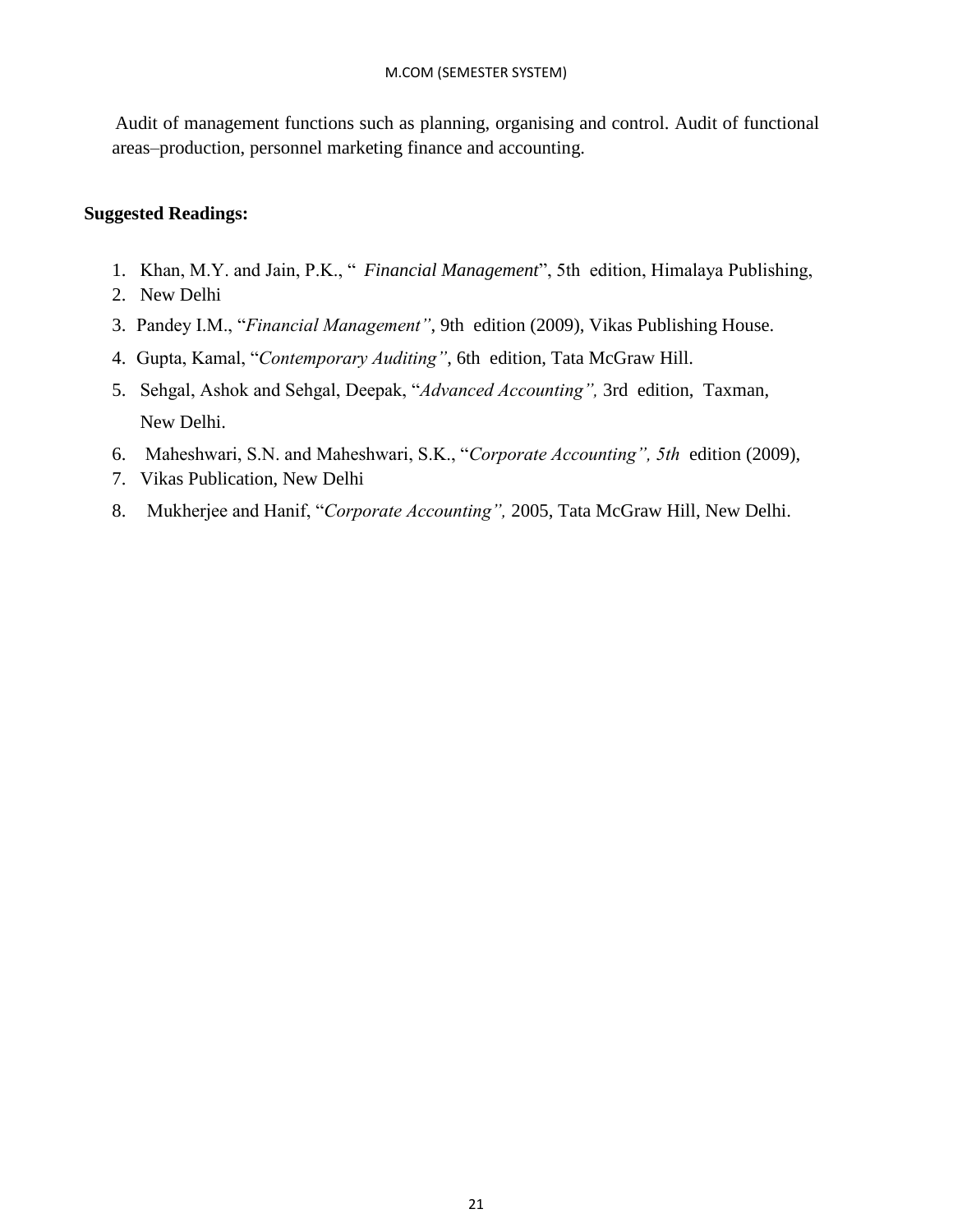#### **MC – 202: Financial Management**

**Time: 3 Hours Max. Marks: 100 Internal Assessment: 25 Theory: 75**

#### **Note: The question paper covering the entire course shall be divided into three sections as follows:**

- **Section A:** It will consist of 10 very short answer questions from the entire syllabus with answer to each question upto ten lines in length. Students will attempt 10 questions. Each question will carry 1.5 marks; the total weightage being 15 marks.
- **Section B:** It will consist of essay type/numerical questions with answer to each question upto five pages in length. Four questions will be set by the examiner from Part–I of the syllabus and the candidates will be required to attempt two questions. Each question will carry 15 marks. The total weightage of the section shall be 30 marks.
- **Section C:** It will consist of essay type/numerical questions with answer to each question upto five pages in length. Four questions will be set by the examiner from Part–II of the syllabus and the candidates will be required to attempt two questions. Each question will carry 15 marks. The total weightage of the section shall be 30 marks.

#### **Part–I**

**Financial Management:** Meaning and nature; Financial goal–profit vs. wealth maximization; Finance functions–investment, financing, liquidity and dividend decisions. Financial planning– Theories of capitalization.

**Capital Structure Theories:** Conceptual framework. Determinants. Net income approach, Net operating income approach, Intermediary approach and M.M. Hypotheses with special reference to the process of arbitrage.

**Cost of Capital:** Meaning and significance of cost of capital; Calculation of cost of debt, preference capital, equity capital and retained earnings; Combined cost of' capital (weighted).

**Instruments of Finance:** Long term and short term.

**Capital Budgeting:** Nature of investment decisions; Investment evaluation criteria non– discounted cash flow criteria, discounted cash flow criteria; Risk analysis in capital budgeting (practicals through excel).

**Dividend Policies:** Issues in dividend decisions. Forms of dividends; Theories of relevance and irrelevance of dividends.

#### **Part–II**

**Operating and Financial Leverage:** Measurement of leverages; Analyzing Alternate Financial Plans; Financial and Operating leverage, Combined leverage. EBIT and EPS analysis

**Management of Working Capital:** Meaning, Significance and Types of Working Capital;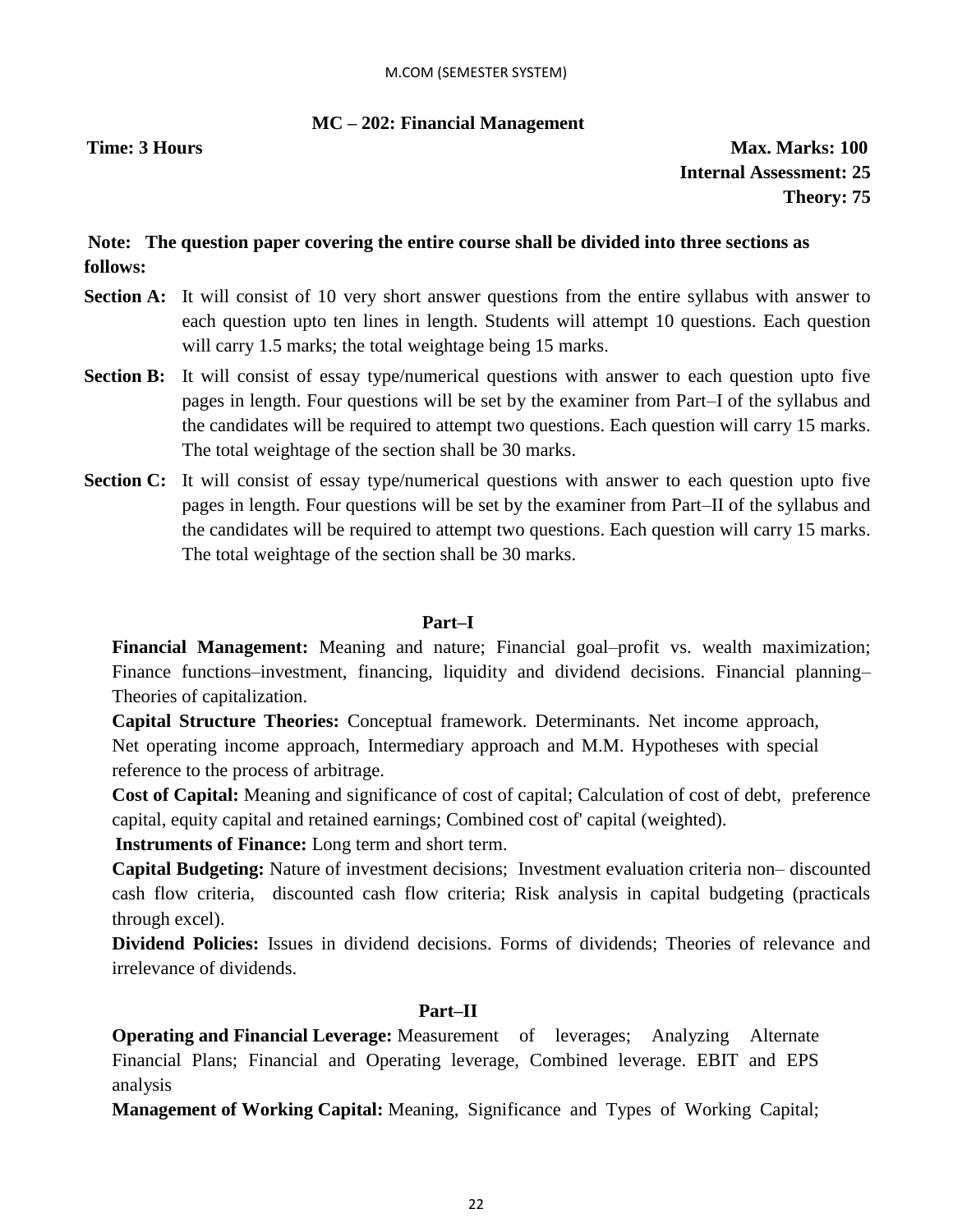Approaches of Working Capital; Calculating Operating Cycle Period and Estimation of Working Capital Requirements.

**Management of Cash:** Strategies, Baumol's, Miller–Orr's and Beranek's models of Cash Management.

**Management of Receivables:** Credit Policy, Credit Terms and Collection Efforts.

- 1. Berk, Jonathan and DeMarzo, Peter, "*Financial Management*", 2nd Edition (2010), Pearson Education, Dorling Kindersley (India) Pvt Ltd.
- 2. Bhattacharya, Hrishikes, "*Working Capital Management: Strategies and Techniques*", 2nd Edition (2009), Prentice Hall, New Delhi.
- 3. Brealey, Richard A; Stewart, C. Myers and Allen, F. "*Principles of Corporate Finance*", 8th Edition (2006), McGraw Hill, New York.
- 4. Chandra, Prasanna, "*Financial Management*", 7th Edition (2008), Tata McGraw Hill, Delhi
- 5. Pandey I.M., "*Financial Management"*, 9th Edition (2009), Vikas Publishing House
- *6.* Van Horne. J.G. and J.M. Wachowicz Jr., "*Fundamentals of Financial Management",*  13th Edition (2009), Prentice Hall, Delhi.
- 7. Van Horne, James G, *"Financial Management and Policy*", 12th Edition (2002), Prentice Hall, Delhi
- 8. Khan, MY, Jain, PK, "*Financial Management*", 6th Edition (2011), Tata McGraw Hill, New Delhi.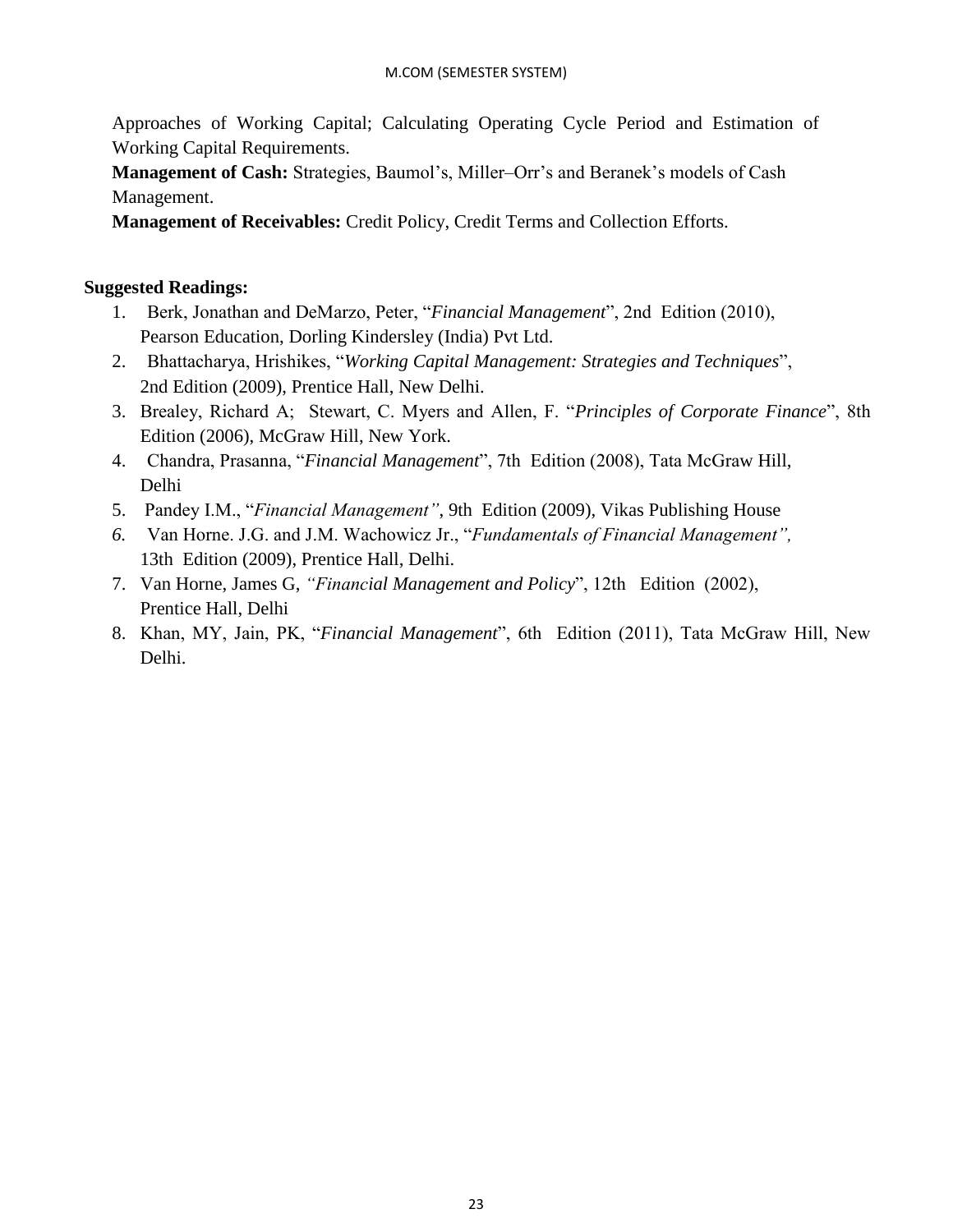#### **MC – 203: Statistical Analysis for Business**

**Time: 3 Hours Max. Marks: 100 Theory: 40 Practical: 35 Internal Assessment: 25**

#### **Note: The question paper covering the entire course shall be divided into three sections as follows:**

**Section A:** It consists of 8 very short answer questions from the entire syllabus. Students will attempt all 8 compulsory questions. Each question will carry 1 mark; the total weightage being 8 marks.

**Section B:** It will consist of essay type/numerical questions with answer to each question upto five pages in length. Four questions will be set by the examiner from Part–I of the syllabus and the candidates will be required to attempt two questions. Each question will carry 8 marks. The total weightage of the section shall be 16 marks.

**Section C:** It will consist of essay type/numerical questions with answer to each question upto five pages in length. Four questions will be set by the examiner from Part–II of the syllabus and the candidates will be required to attempt two questions. Each question will carry 8 marks. The total weightage of the section shall be 16 marks.

#### **Part–I**

- Probability Theory: Probability–classical, relative, and subjective probability; Addition and multiplication probability models.
- Probability Distributions: Binomial. Poisson, and normal distributions; Their characteristics and applications.
- Sampling and Data Collection: Sampling and sampling (probability and nonprobability) methods; Sampling and non–sampling errors.
- Primary data collection techniques; Survey and Observation methods: Secondary data sources; Commercial (Syndicated) and Non–commercial sources.

#### **Part–II**

- Questionnaire design.
- Hypotheses testing; Null and alternative hypothesis, type I and type II error.
- Large and small sampling tests–Z tests, T tests, and F tests. (ANOVA one–way and two–way), (Chi–square test.)
- Correlation: Simple, partial and multiple correlation coefficients;

- 1.Chou, Y. (1975), Statistical Analysis, Holt Reinhart, General Statistics, Prentice Hall of India, New Delhi.
- 2.Croxton, Crowden and Klein (1971), Applied General Statistics, Prentice Hall of India, New Delhi.
- 3.Millar, J. (1996), Statistics for Advanced Level, Cambridge University Press, Cambridge.
- 4.Nagar, A.L. and R.K. Das (1993), Basic Statistics, Oxford University Press, New Delhi.
- 5.Hogg, R.V. and A.T. Crag (1970), Introduction to Mathematical Statistics (3rd Edition),Macmillan Publishing Co. New York.
- 6.Sukhtame, P.V. and B.V. Sukhtame (1970), Sampling Theory of Survey with Applications, Iowa State University Press, Ames.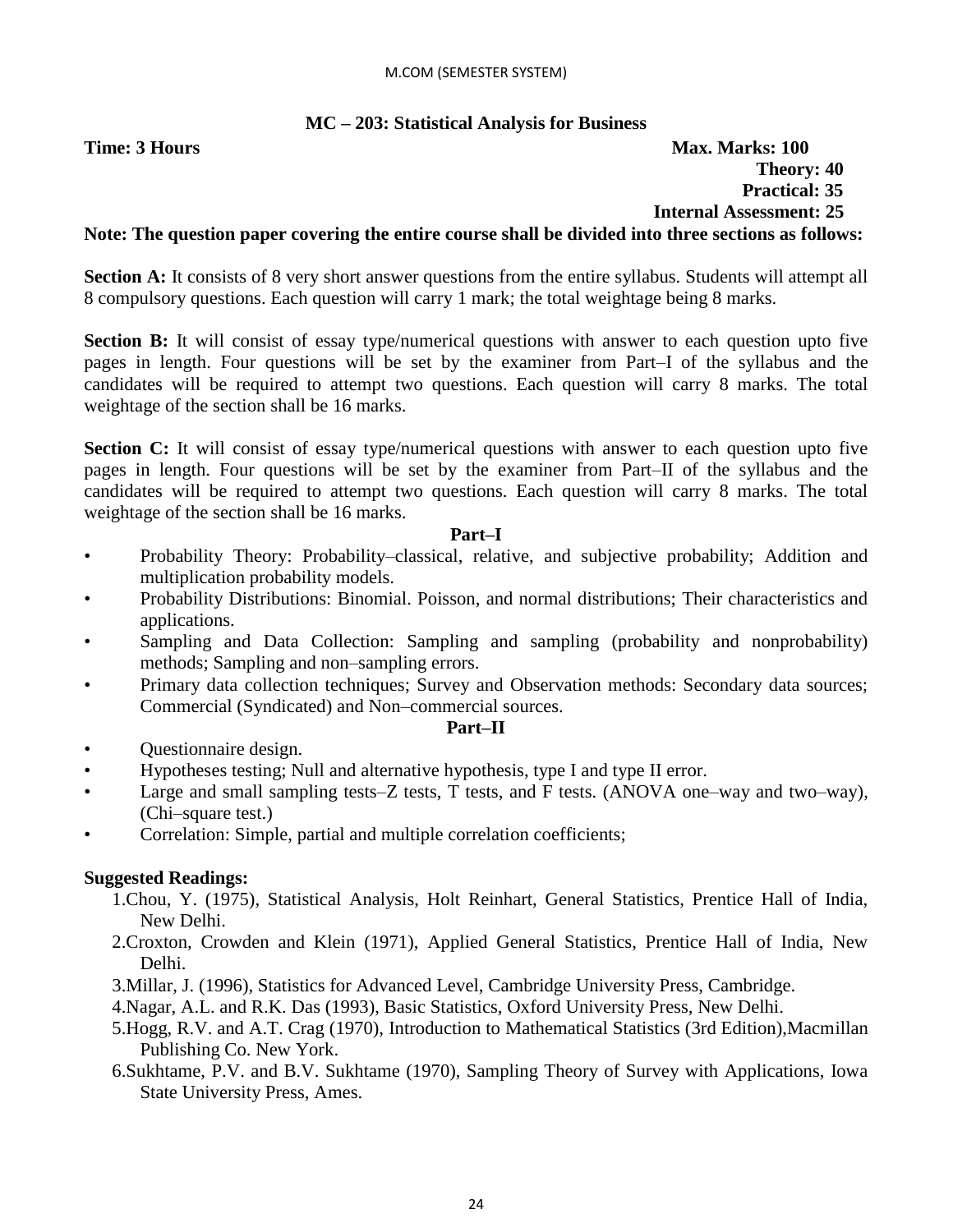#### **MC–204: Marketing Management**

**Time: 3 Hours Max. Marks: 100 Internal Assessment: 25 Theory: 75**

#### **Note: The question paper covering the entire course shall be divided into three sections as follows:**

- **Section A:** It will consist of 10 very short answer questions from the entire syllabus with answer to each question upto ten lines in length. Students will attempt 10 questions. Each question will carry 1.5 marks; the total weightage being 15 marks.
- **Section B:** It will consist of essay type/numerical questions with answer to each question upto five pages in length. Four questions will be set by the examiner from Part–I of the syllabus and the candidates will be required to attempt two questions. Each question will carry 15 marks. The total weightage of the section shall be 30 marks.
- **Section C:** It will consist of essay type/numerical questions with answer to each question upto five pages in length. Four questions will be set by the examiner from Part–II of the syllabus and the candidates will be required to attempt two questions. Each question will carry 15 marks. The total weightage of the section shall be 30 marks.

#### **Part–I**

Marketing Concepts and Philosophies, Importance of marketing, Building customer satisfaction and value, Concepts of customer retention, Relationship marketing and marketing mix.

Gathering information and scanning the marketing environment; Marketing research process: An overview.

Consumer markets and Buyer behaviour, Business markets and Business Buying behaviour.

Market segmentation: Importance and bases of segmentation. Targeting strategies, Positioning: concept and strategies

#### **Part–II**

Product Decisions: Product classification and differentiation, New Product development process, Product life cycle and marketing strategies, Managing brands and Brand equity, Packaging decisions. Pricing Decisions: Pricing objectives, Factors influencing pricing, Pricing methods and strategies.

Distribution Decisions: Patterns of Channels and types of intermediaries.

Promotion Decisions: Promotion mix and its components, factors affecting promotion mix.

Socially Responsible Marketing: Cause-related marketing and Social Marketing, Internal Marketing, E Commerce Marketing practices.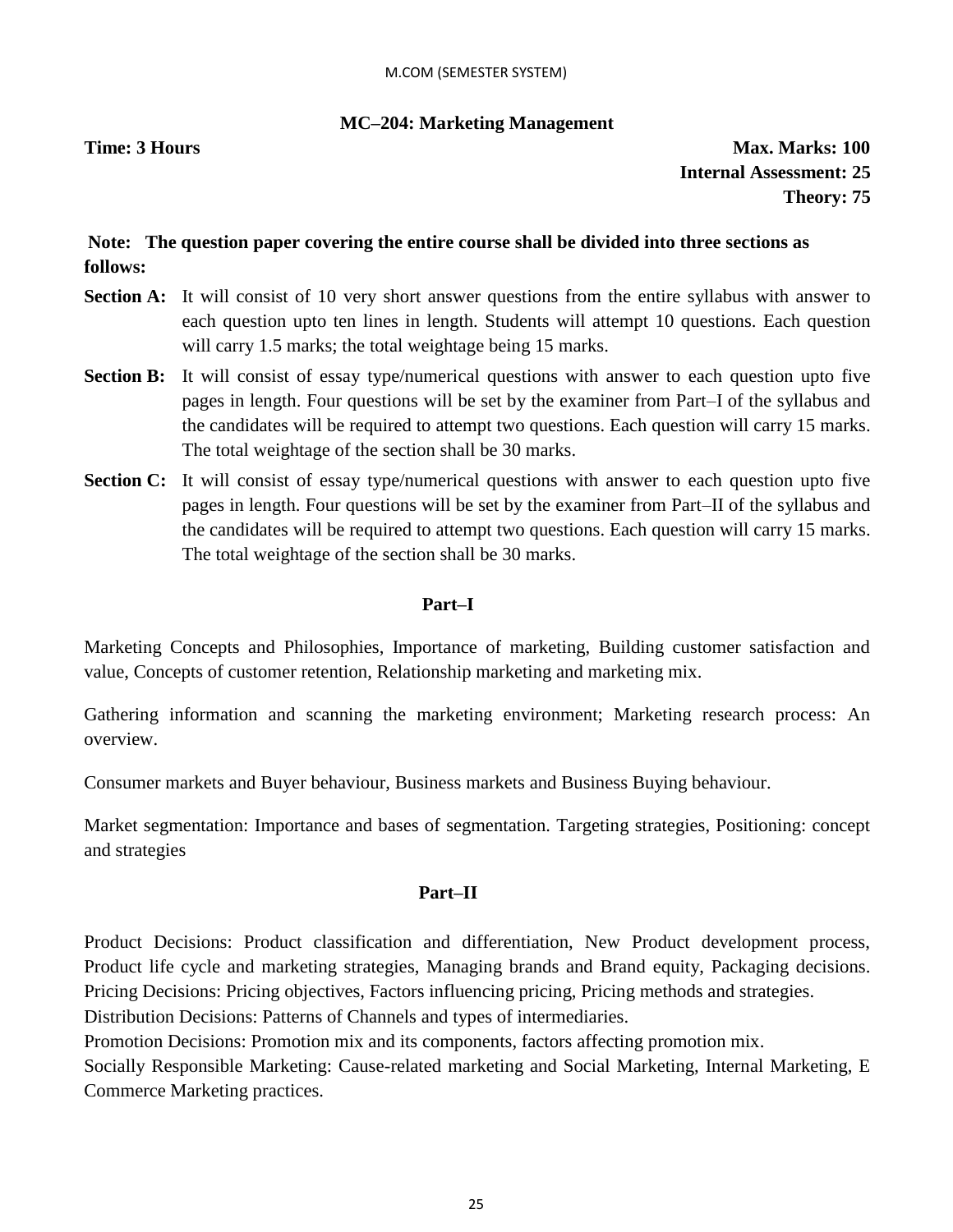#### **Suggested Readings:**

Kotler, Philip; Keller, Kevin; Koshey, Abraham; and Jha, Mithileshwar, "*Marketing Management*", 13th Edition (2009). Pearson Education, New Delhi.

Ramaswamy, V.S. and Namakumari, S., "*Marketing Management: Global Perspective, Indian Context",* 4th edition, MacMillan

Kurtz, David L. and Boone, Louis E., "*Principles of Marketing*", 12th edition, Thomson South-Western

Saxena, Rajan, "*Marketing Management*", 2006, Tata McGraw-Hill, New Delhi.

Dessler, Gary, "*Human Resource Management", 12th edition (2011),* Pearson Education/Prentice–Hall, New Delhi.

Raymond A. Noe, John R. Hollenbeck, Barry Gerhart, Patrick M. Wright, "*Human Resource Management: Gaining a Competitive Advantage"*, 2007, McGraw–Hill, New Delhi.

Robert L. Mathis and John H. Jackson, "*Human Resource Management",* 6th edition (2011), Thomson, New Delhi.

Aswathappa, K., "*Human Resource and Personnel Management, Text and Cases"*, 4th edition (2007), Tata McGraw – Hill, New Delhi.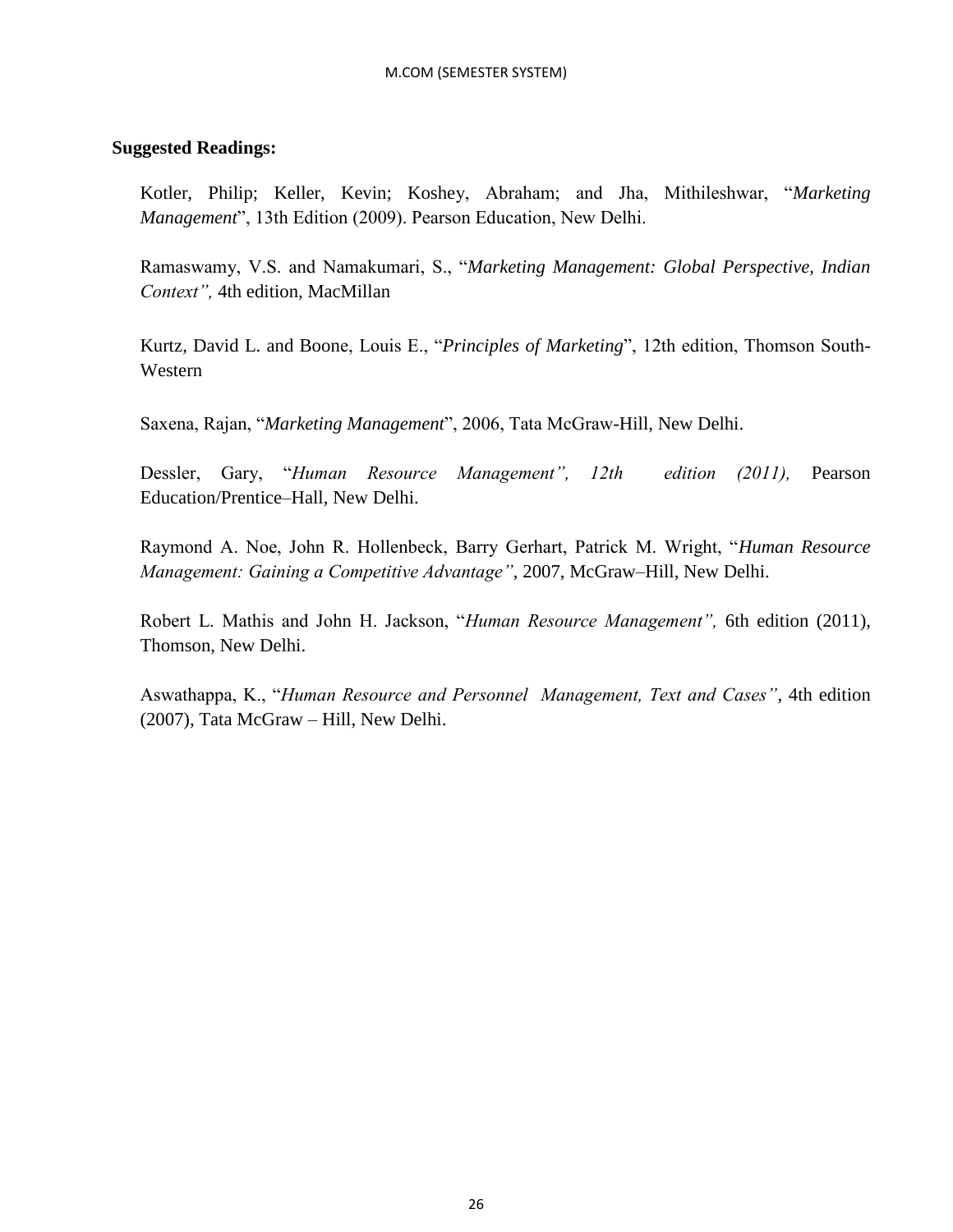#### **MC–205: HUMAN RESOURCE MANAGEMENT**

**Time: 3 Hours Max. Marks: 100 Internal Assessment: 25 Theory: 75**

#### **Note: The question paper covering the entire course shall be divided into three sections as follows:**

- **Section A:** It will consist of 10 very short answer questions from the entire syllabus with answer to each question upto ten lines in length. Students will attempt 10 questions. Each question will carry 1.5 marks; the total weightage being 15 marks.
- **Section B:** It will consist of essay type/numerical questions with answer to each question upto five pages in length. Four questions will be set by the examiner from Part–I of the syllabus and the candidates will be required to attempt two questions. Each question will carry 15 marks. The total weightage of the section shall be 30 marks.
- **Section C:** It will consist of essay type/numerical questions with answer to each question upto five pages in length. Four questions will be set by the examiner from Part–II of the syllabus and the candidates will be required to attempt two questions. Each question will carry 15 marks. The total weightage of the section shall be 30 marks.

#### **Part I**

Human Resource Management (HRM): Nature, Scope, Objectives and Functions of HRM, Evolution of HRM, Changing Trends in HRM.

Human Resource Planning (HRP): Concept, Need and Importance of HRP, Factors affecting HRP, Human Resource Planning Process.  $\Box$  Job Analysis: Meaning and Objective, Process, Methods of Collecting job data, Uses of Job Analysis, Problems of Job Analysis.

Recruitment and Selection: Meaning and Factors governing Recruitment, Recruitment Sources and Techniques. Meaning and Process of Selection, Problems associated with Recruitment and Selection.

HR Training and Development: Concept and Need, Process of Training and Development Programme:- Identification of Training and Development Needs, Objectives, Strategy & Designing of Training and Development, Implementation and Methods of Training Programme and Levels of Training Evaluation, Impediments to Effective Training**.**

#### **Part II**

Performance Appraisal: Meaning, Purpose, Essentials of Effective Performance Appraisal System, Various Components of Performance Appraisal, Methods and Techniques of Performance Appraisal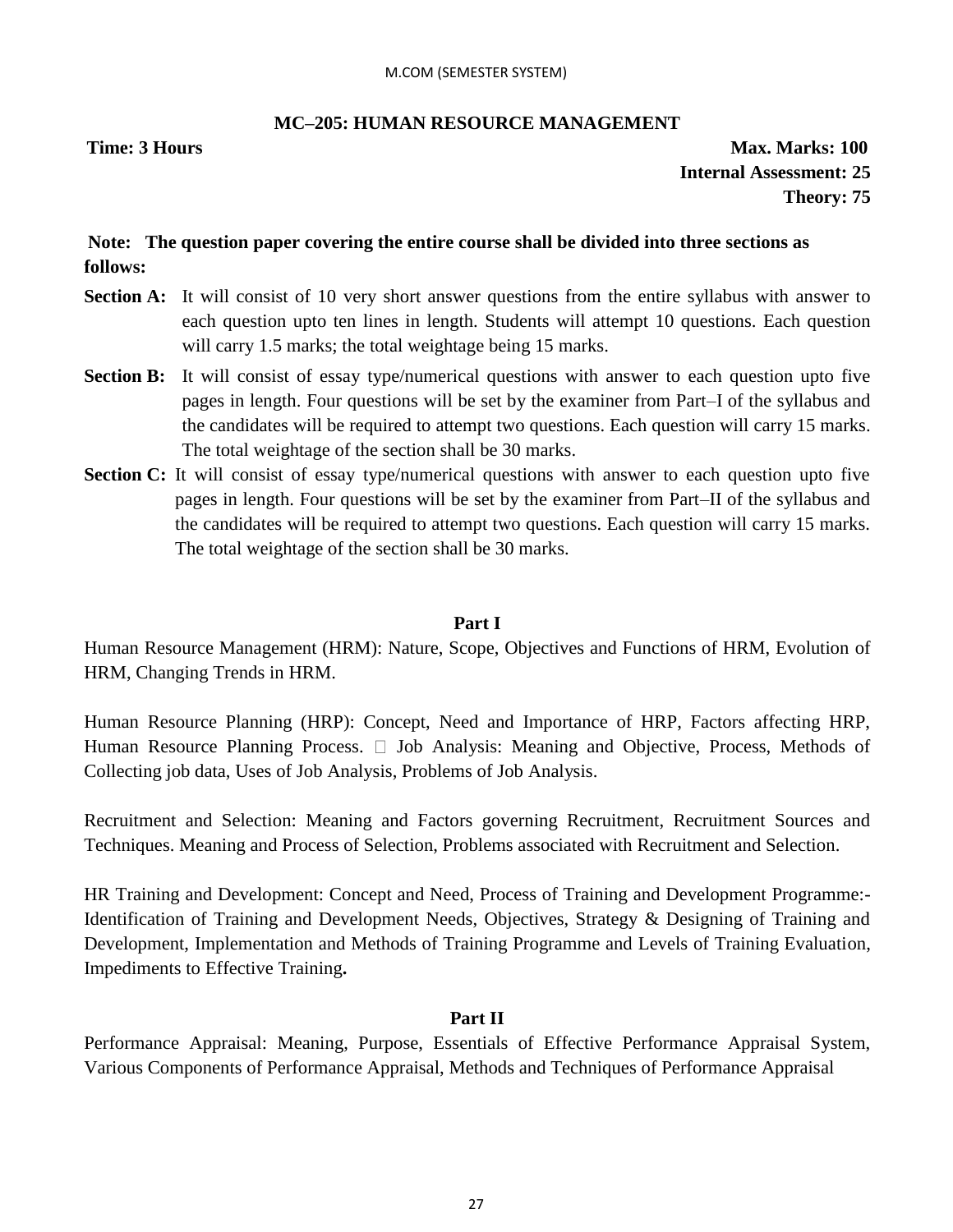#### M.COM (SEMESTER SYSTEM)

Managing Compensation and Employee Remuneration: Concept, Objectives, Components of Employee Remuneration, Factors Influencing Employee Remuneration, Challenges of Remuneration.

Job Evaluation: Meaning, Process and Methods of Job Evaluation.  $\Box$  Incentives: Concept, Importance and Process of Incentives.

Fringe Benefits: Meaning, Forms and Administration of Benefits.  $\Box$  Grievance Handling: Meaning, Process, Grievance handling machinery.

Discipline: Meaning, reasons of indiscipline, consequences of indiscipline and approach to maintain discipline.

#### **Suggested Readings:**

1) Dessler, Gary, "Human Resource Management", New Delhi, Pearson Education Asia.

2) Durai, Pravin, "Human Resource Management," New Delhi, Pearson.

3) Noe, Raymond A., Hollenbeck, John R, Gerhart, Barry, Wright, Patrick M., "Human Resource Management: Gaining a Competitive Advantage," New Delhi, McGraw-Hill.

4) Mathis, Robert L. and Jackson, John H., "Human Resource Management," New Delhi,Thomson.

5) Gomez, Meja, Balkin, Cardy, "Managing Human Resources," New Delhi, Pearson Education.

6) Aswathappa, K., "Human Resource Management", Text and Cases. New Delhi, Tata McGraw – Hill.

7) Snell, Scott, and Bohlander, George, "Human Resource Management," New Delhi, Cengage Learning.

8) Mamoria and Rao, "Personnel Management", New Delhi, Himalaya Publishing House.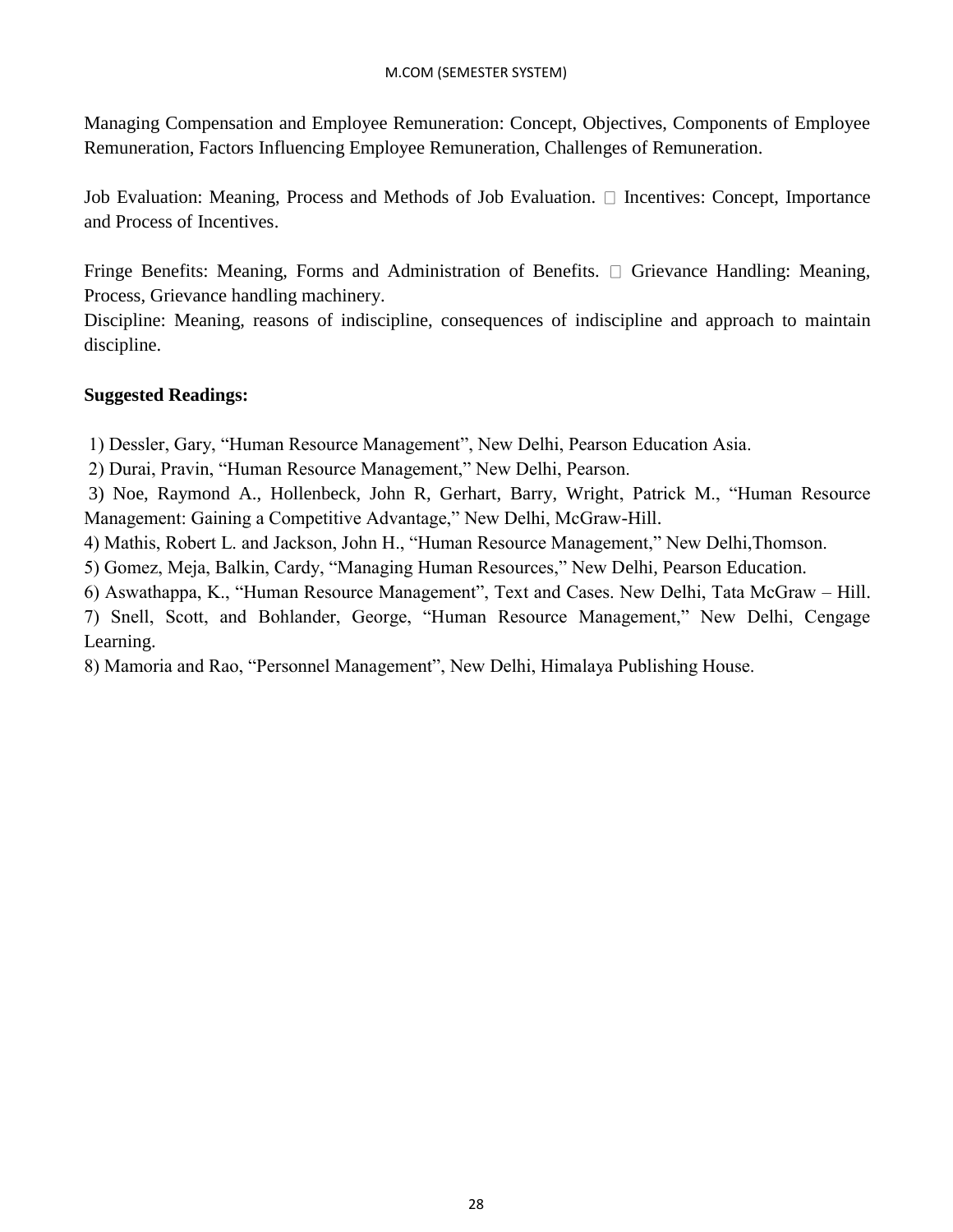MC-206 **Viva-Voce With Max. Marks: 50**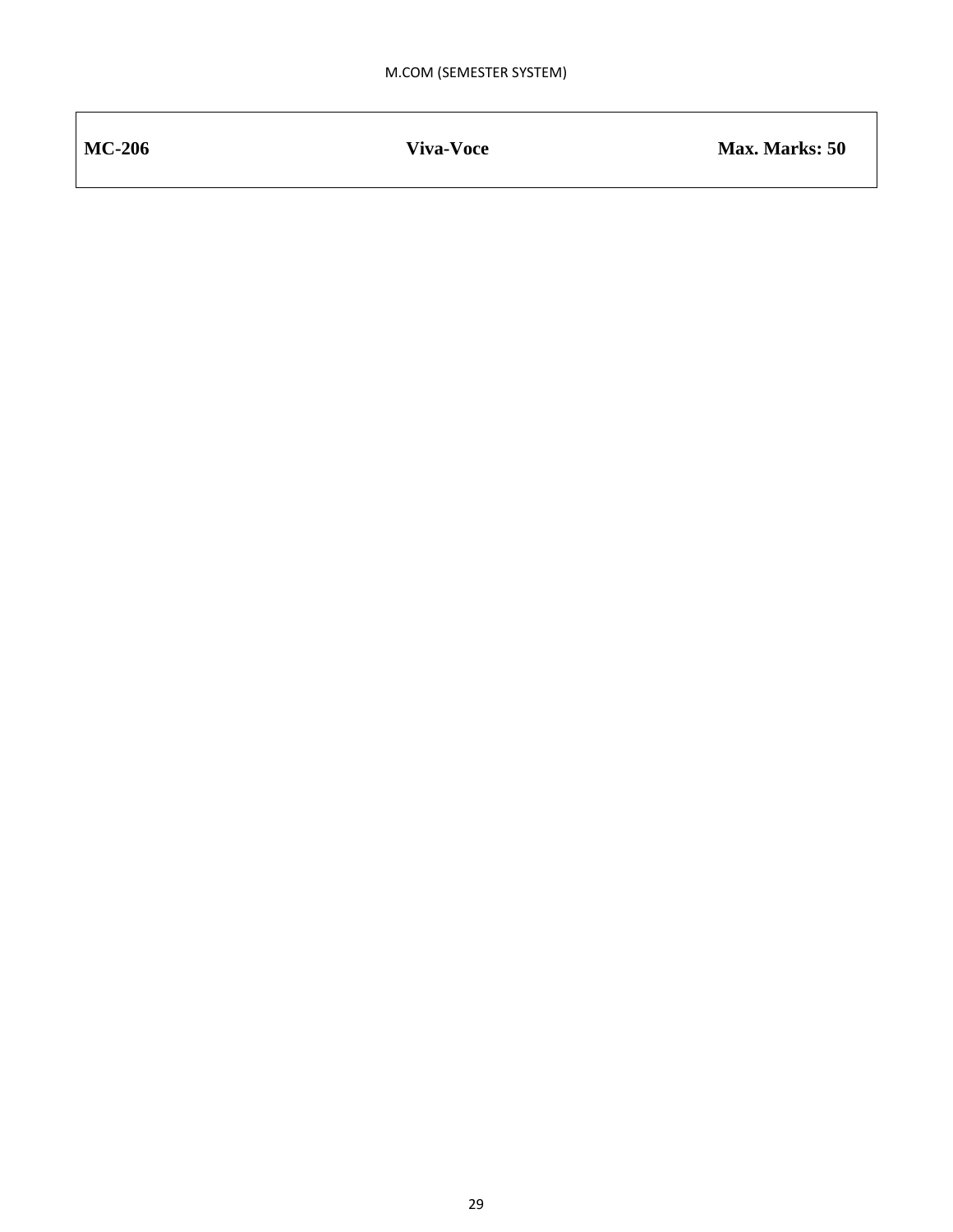#### M.COM (SEMESTER SYSTEM)

#### **MC–207: Operations Management**

**Time: 3 Hours Max. Marks: 100 Internal Assessment: 25 Theory: 75**

#### **Note: The question paper covering the entire course shall be divided into three sections as follows:**

- **Section A:** It will consist of 10 very short answer questions from the entire syllabus with answer to each question upto ten lines in length. Students will attempt 10 questions. Each question will carry 1.5 marks; the total weightage being 15 marks.
- **Section B:** It will consist of essay type/numerical questions with answer to each question upto five pages in length. Four questions will be set by the examiner from Part–I of the syllabus and the candidates will be required to attempt two questions. Each question will carry 15 marks. The total weightage of the section shall be 30 marks.
- **Section C:** It will consist of essay type/numerical questions with answer to each question upto five pages in length. Four questions will be set by the examiner from Part–II of the syllabus and the candidates will be required to attempt two questions. Each question will carry 15 marks. The total weightage of the section shall be 30 marks.

#### **Part I**

Concept of Production & Operations management, product and service continuum.

Types of Production systems.

Operations strategy: Linkage with Corporate Strategy, Market Analysis, Competitive Priorities and capabilities.

New Product Design and development. Introduction to plant location and plant layout.

Scheduling for Manufacturing Systems: Production Scheduling Techniques – Sequencing. Economic Batch Quantity with Joint Production Runs, Gantt. Charts. Network Analysis.

#### **Part II**

Value Analysis.

Work study: Methods Analysis – Various Charts, Principles of Motion Economy. Work Measurement.

Resources Planning: Aggregate Planning MRP (Bills of Materials & Product Structure), Enterprise Resource Planning, Resource Planning in Services. Quality Issues: Concept of Quality, Statistical Quality Control.

Just in Time Manufacturing Systems.

Inventory Management: Concept and Classification of Inventory, Relevant Costs for Inventory Decisions. Inventory Control Models, Reorder level, Lead Time and Safety Stock.

Supply Chain Management: Concept & Components of Supply Chain.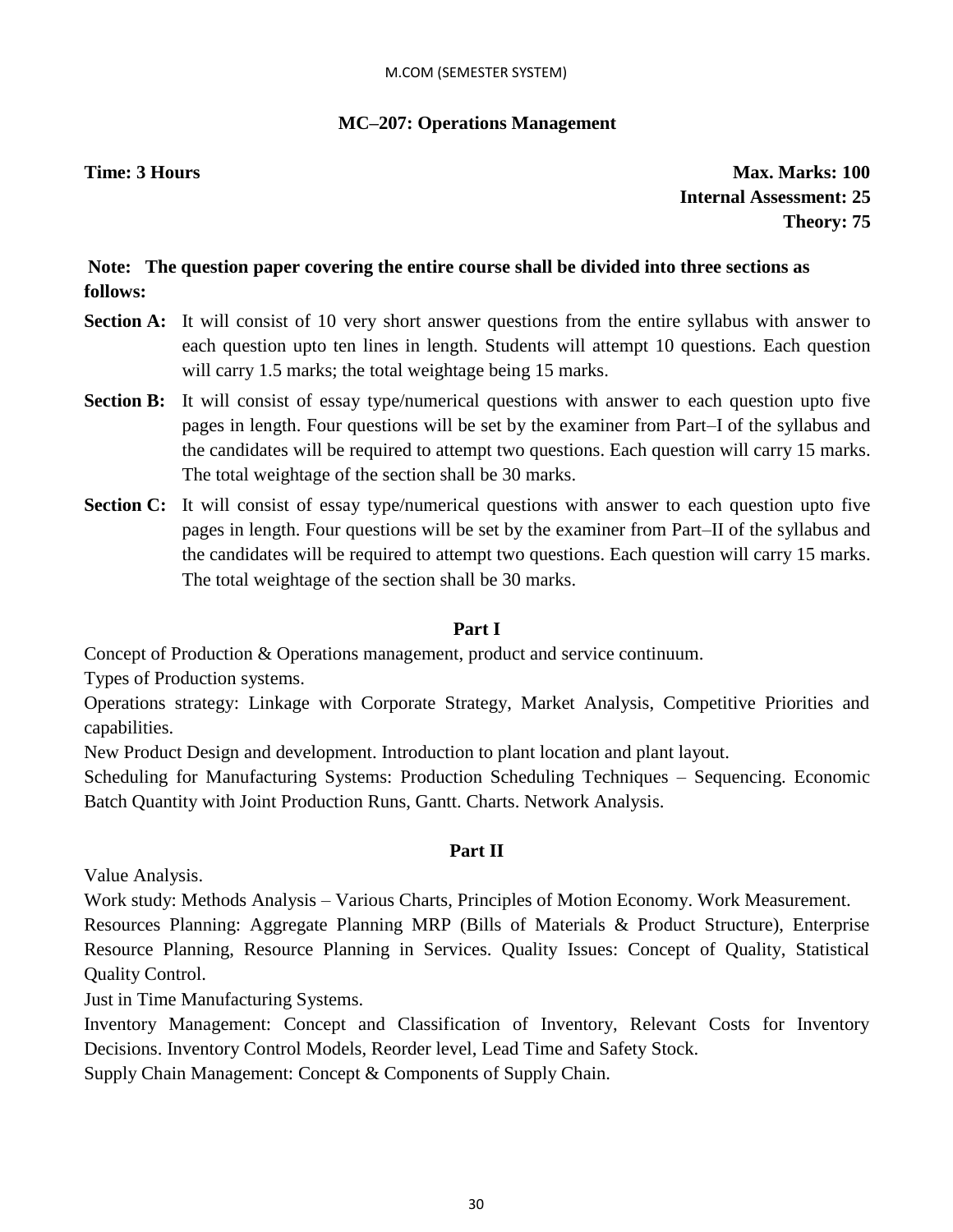#### **Suggested Readings:**

1. Operations Management Theory & Practice, B. Mahadevan, Pearson Education.

2. Production & Operations Management, Kanishka Bedi, Oxford Higher Education.

3. Operations Management Processes & Value Chains, L.J. Krajewski & L.P. Ritzman, Pearson Education.

4. Production Operation Management, B.S. Goel.

5. Operations Management – For Competitive Advantage, Richard B Chase, F Robert Jacobs, Nicholas

J Aquilano and Nitin K Agarwal, The McGraw Hill Companies.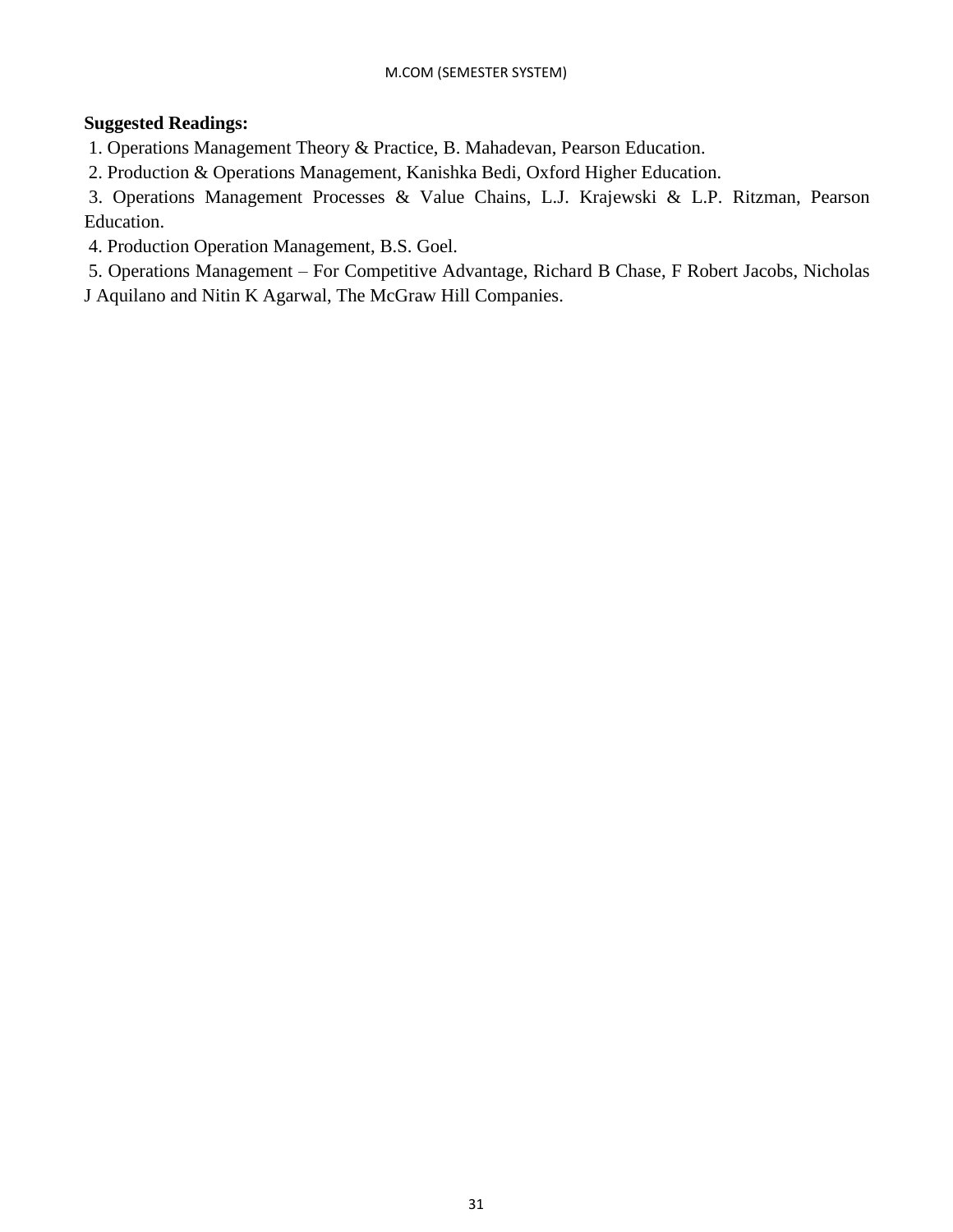#### M.COM (SEMESTER SYSTEM)

#### M**C – 301: Banking and Insurance Services**

**Time: 3 Hours Max. Marks: 100 Internal Assessment: 25 Theory: 75**

#### **Note: The question paper covering the entire course shall be divided into three sections as follows:**

- **Section A:** It will consist of 10 very short answer questions from the entire syllabus with answer to each question upto ten lines in length. Students will attempt 10 questions. Each question will carry 1.5 marks; the total weightage being 15 marks.
- **Section B:** It will consist of essay type/numerical questions with answer to each question upto five pages in length. Four questions will be set by the examiner from Part–I of the syllabus and the candidates will be required to attempt two questions. Each question will carry 15 marks. The total weightage of the section shall be 30 marks.
- **Section C:** It will consist of essay type/numerical questions with answer to each question upto five pages in length. Four questions will be set by the examiner from Part–II of the syllabus and the candidates will be required to attempt two questions. Each question will carry 15 marks. The total weightage of the section shall be 30 marks.

#### **Part I**

**Banking:** Brief History and Present Structure of Commercial Banking (CB) in India **Management of CB in India** 

- $\Box$  Profitability and Profit Planning
- □ Liquidity Management
- □ Security Investments and Income Management
- Assets and Liabilities Management
- $\Box$  Risk management
- $\Box$  Latest development in Banking
- $\Box$  Recent changes in credit policy norms

**Social Banking:** Need, Challenges, policy initiatives: Priority Sector Lending, Service area approach, genesis of Microfinance.

#### **Part II**

**Insurance:** Introduction to Insurance; Purpose and need/role of Insurance; Insurance industry in India- Evolution, Liberalisation in Insurance Sector: Malhotra Committee Report and its status of Implementation Legislative Insurance Framework

oInsurance Act,1938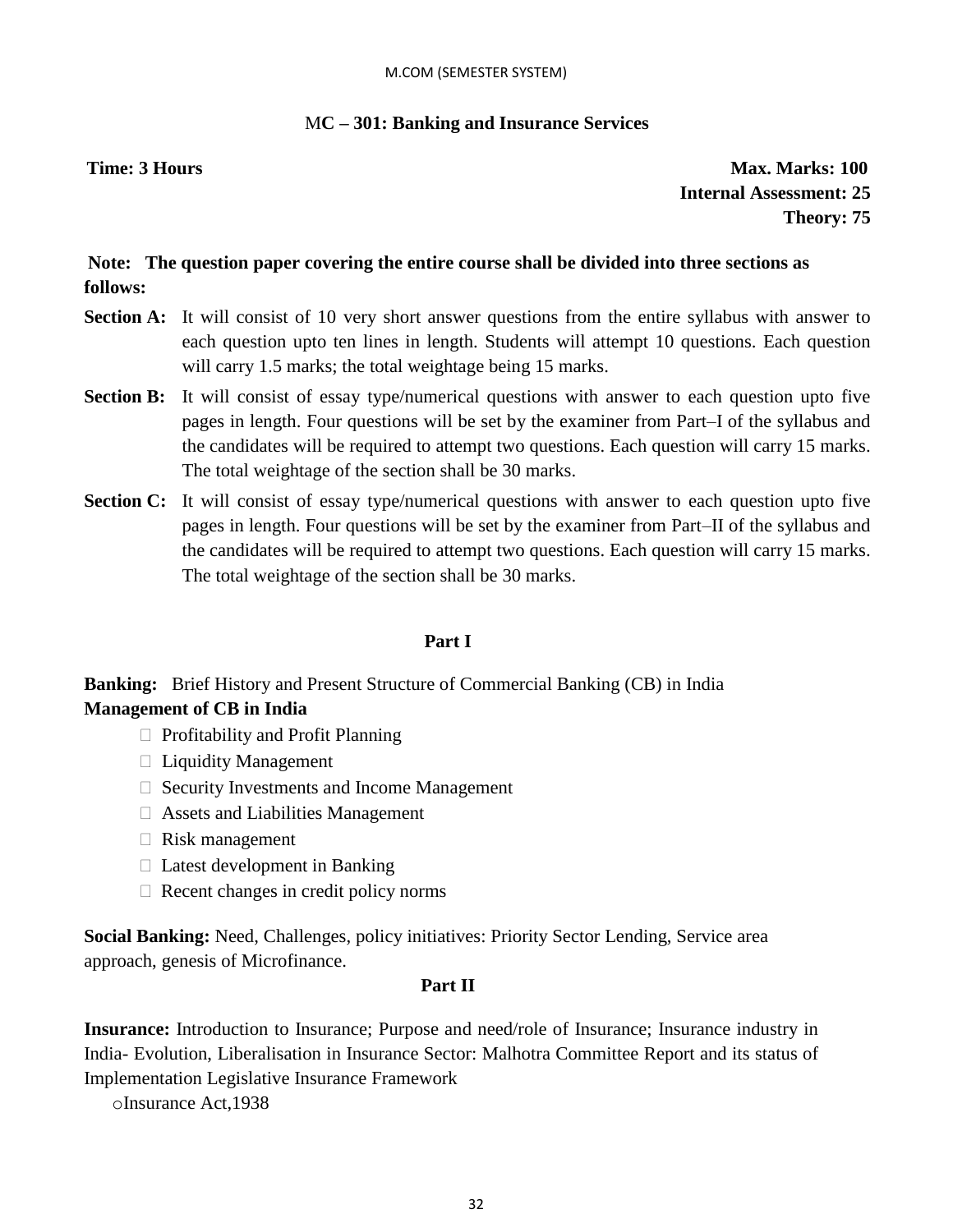#### oLIC Act,1956 oIRDA Act,1999

**Financial planning and Taxation**: Saving and Investment Policies of Insurance Companies in India, Tax benefits under insurance policies.

**Insurance pricing:** Computation of Premium, rider premium, Bonuses, Surrender Value and Paid up Value

**Insurance Documents:** Proposal forms, First Premium Receipt/Renewal Premium Receipt, Policy Contract, Endorsements, Renewal Notice/Bonus Notices, Other Insurance Documents Concepts of reinsurance, bancassurance

- 1. Banking Theory Law and Practice, Sundaram and Varshney, Sultan Chand and Sons Pub1isher, year: 2004 Edition
- 2. Managing Indian Banks: Challenging Ahead, Vasant C Joshi & Vinay V Joshi, Sage Pub1ications, 2e.
- 3. Money Banking and Internationa1 Trade, KPM Sundharam, Sultan Chand and Sons, 2002.
- 4. Financia1 Institutions and Markets, LM Bhole Tata McGraw Hi1l, 2004, 4th Edition
- 5. Niehaus, Harrington (2007), Risk Management and Insurance, Tata McGraw-Hill
- 6. Financial Institutions and Markets, Meir Kohn Tata McGraw Hill, 1996.
- 7. Management of Indian Financia1 Institutions, R M Srivastava Himalaya Publishing.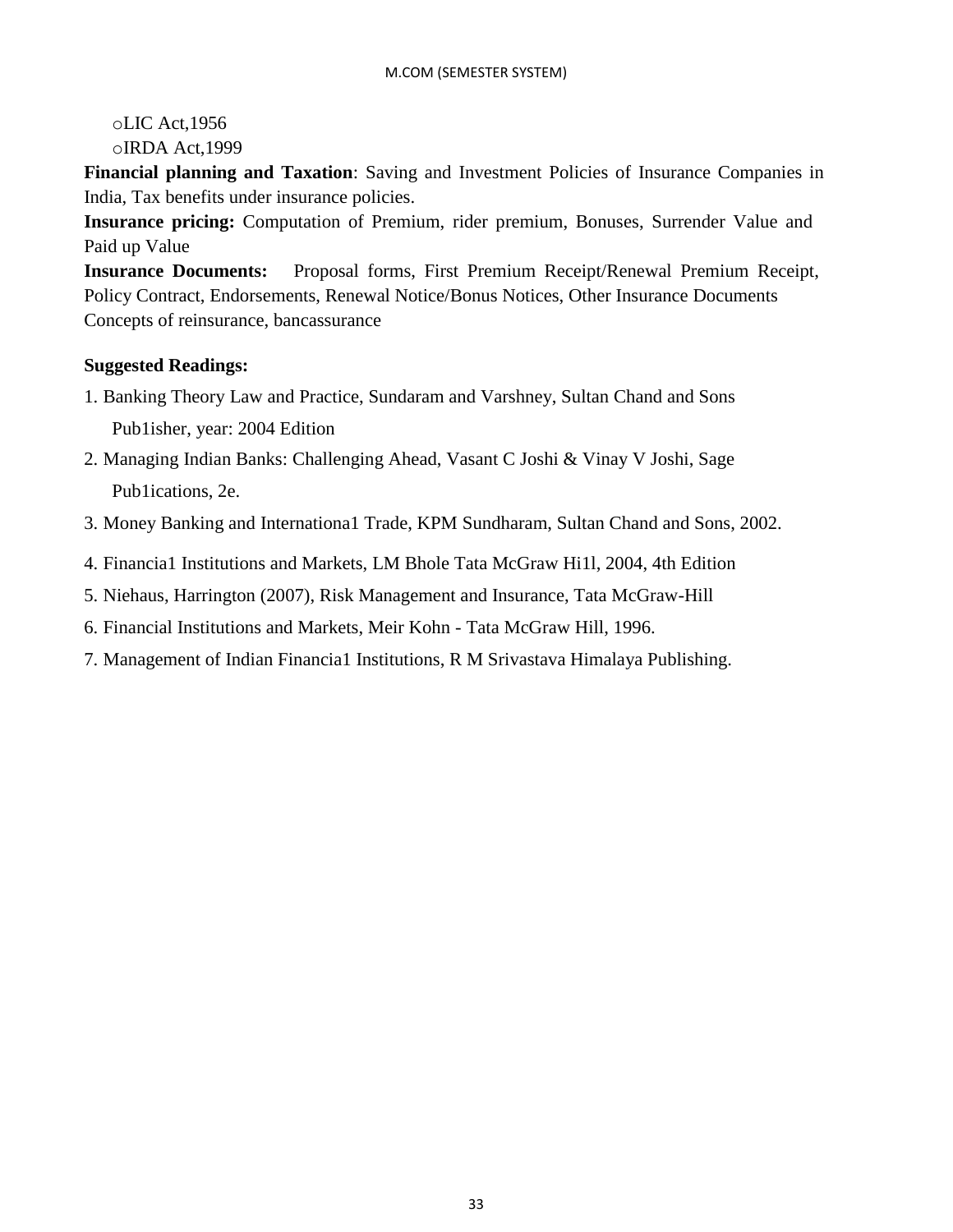| $MC - 302$ : | <b>Seminar</b> | <b>Max. Marks: 50</b> |
|--------------|----------------|-----------------------|
|              |                |                       |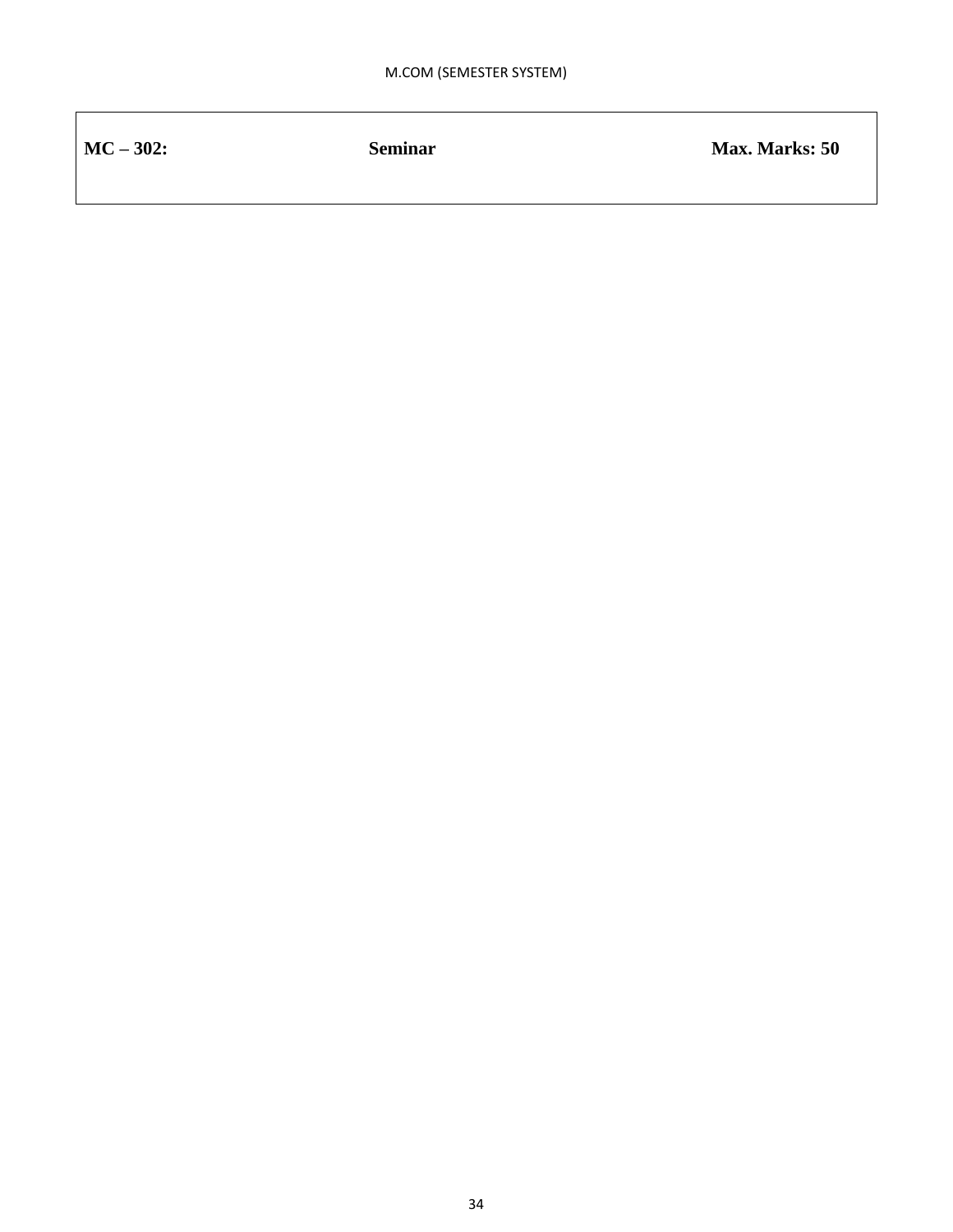#### **GROUP 'A': Accounting & Finance**

#### **MC – 311: Security Analysis and Portfolio Management**

**Time: 3 Hours Max. Marks: 100 Internal Assessment: 25 Theory: 75**

#### **Note: The question paper covering the entire course shall be divided into three sections as follows:**

- **Section A:** It will consist of 10 very short answer questions from the entire syllabus with answer to each question upto ten lines in length. Students will attempt 10 questions. Each question will carry 1.5 marks; the total weightage being 15 marks.
- **Section B:** It will consist of essay type/numerical questions with answer to each question upto five pages in length. Four questions will be set by the examiner from Part–I of the syllabus and the candidates will be required to attempt two questions. Each question will carry 15 marks. The total weightage of the section shall be 30 marks.
- **Section C:** It will consist of essay type/numerical questions with answer to each question upto five pages in length. Four questions will be set by the examiner from Part–II of the syllabus and the candidates will be required to attempt two questions. Each question will carry 15 marks. The total weightage of the section shall be 30 marks.

#### **Part – I**

**Nature and Scope of Investment analysis:** Elements of Investment, Avenues of Investment, Approaches to Investment Analysis, Concept of Risk and Return, Security return and risk analysis, Measurement of return and risk.

**Financial Assets**: Type and their characteristics, Sources of financial Information

**Capital Market**, importance, Primary market, Procedure for floating public issue, Broad Contents of offer Document, Listing of Securities, Recent changes in capital market.

**Evaluation of Securities:** Bonds, Debentures, Preference Shares and Equity Shares.

**Fundamental Analysis:** Concept & significance of economic analysis, industry analysis : introduction, need for industry analysis : alternative classification of industry, industry life cycle analysis, economic factors & industry analysis, SWOT analysis for industries, Company analysis-nature and style of management, key role of financial analysis, ratio analysis.

**Technical Analysis:** Different techniques of analysis, Dow Theory, volume indicators, market sentiment indicators, confidence indicators, points & figure charting, bar charting.

#### **Part – II**

**Efficient Market Theory:** Random Walk: weak form, semi-strong, strong form of market. Empirical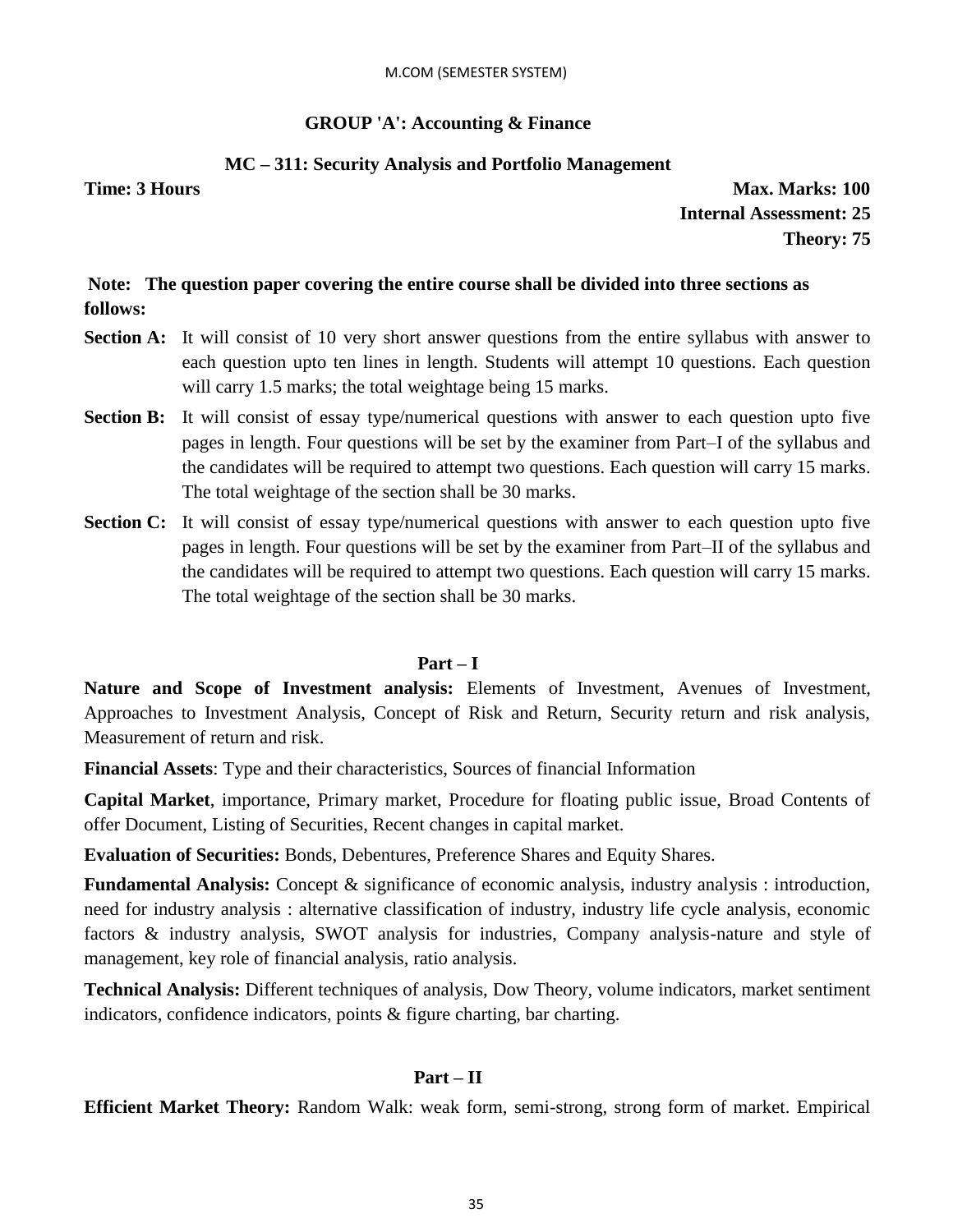tests. Comparison of random walk, technical & fundamental analysis.

**Portfolio Management:** Meaning, importance, objectives and various issues in portfolio construction, revision of portfolio and evaluation

**Portfolio Analysis:** Estimating rate of return and standard deviation of portfolio returns ; effects of combining securities ; Markowitz risk-return optimization

**Single Index Model:** Portfolio total risk, portfolio market risk and unique risk;

**Factor Models:** Arbitrage pricing theory, principle of arbitrage, arbitrage portfolios; two factor and multi factor models. Portfolio Performance Evaluation: Measure of return, risk adjusted measures of performance evaluation, market timing, evaluation criteria and procedures

- 1. Fischer & Jordan: Security Analysis & Portfolio Management
- 2. Robert Haugen: Modern Investment Theory
- 3. V.K.Bhalla: World Economy in Ninety's –A Portfolio Approach
- 4. "Modern Portfolio Theory and Investment Analysis" by E.J. Elton and M.J. Gmber, Publishers: John Wiley & Sons, New York.
- 5."Investment, Analysis and Management" by J.C.Francis, Publishers: McGraw Hill, New York.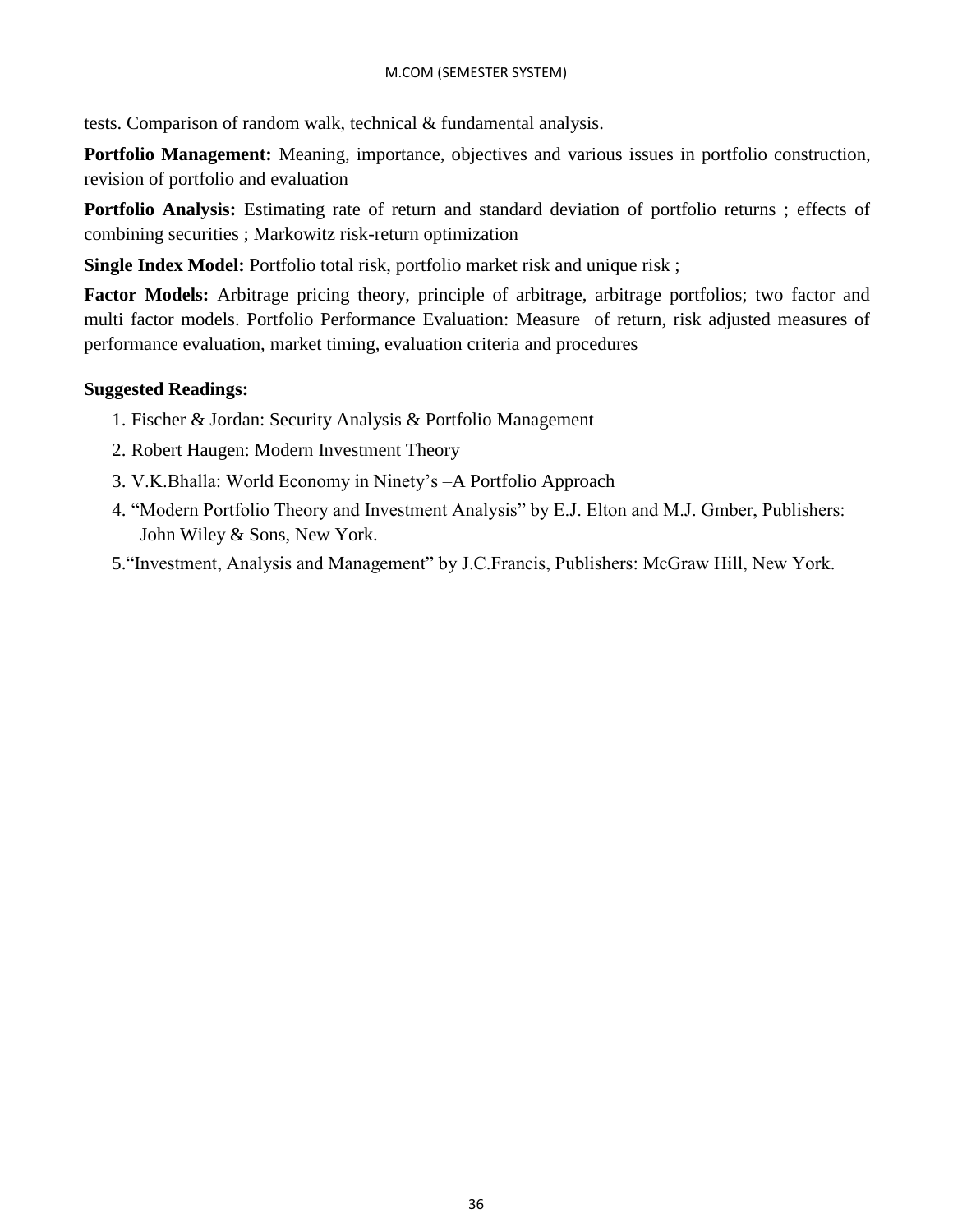# **GROUP 'A': Accounting & Finance MC – 312: Contemporary Accounting**

**Time: 3 Hours Max. Marks: 100 Internal Assessment: 25 Theory: 75**

# **Note: The question paper covering the entire course shall be divided into three sections as follows:**

- **Section A:** It will consist of 10 very short answer questions from the entire syllabus with answer to each question upto ten lines in length. Students will attempt 10 questions. Each question will carry 1.5 marks; the total weightage being 15 marks.
- **Section B:** It will consist of essay type/numerical questions with answer to each question upto five pages in length. Four questions will be set by the examiner from Part–I of the syllabus and the candidates will be required to attempt two questions. Each question will carry 15 marks. The total weightage of the section shall be 30 marks.
- **Section C:** It will consist of essay type/numerical questions with answer to each question upto five pages in length. Four questions will be set by the examiner from Part–II of the syllabus and the candidates will be required to attempt two questions. Each question will carry 15 marks. The total weightage of the section shall be 30 marks.

#### **Part I**

**Emergence of contemporary issues in accounting** – influence of other disciplines on accounting and changing environment.

**Human Resource Accounting:** Meaning and Scope, Human Resource Cost Accounting – Capitalization, Write off and Amortization Procedure. Human Resource Valuation Accounting – Appraisal of Various Human Resource Valuation Models. Use of Human Resource Accounting in Managerial Decisions. Human Resource Accounting in India.

**Price Level Accounting** : Methods, Utility and Corporate Practices

**Corporate Social Reporting:** Areas of Corporate Social Performance, Approaches to Corporate Social Accounting and Reporting. Corporate Social Reporting in India.

**Corporate Reporting:** Concept of Disclosure in relation to Published Accounts, Issues in Corporate Disclosure, Corporate Disclosure Environment, Conceptual framework of corporate reporting.

#### **Part – II**

**Recent Trends** in the Presentation of Published Accounts.

#### **Reporting by Diversified Companies**

**Value Added Reporting:** Preparation and Disclosure of Value Added Statements, Economic Value Added, EVA Disclosure in India.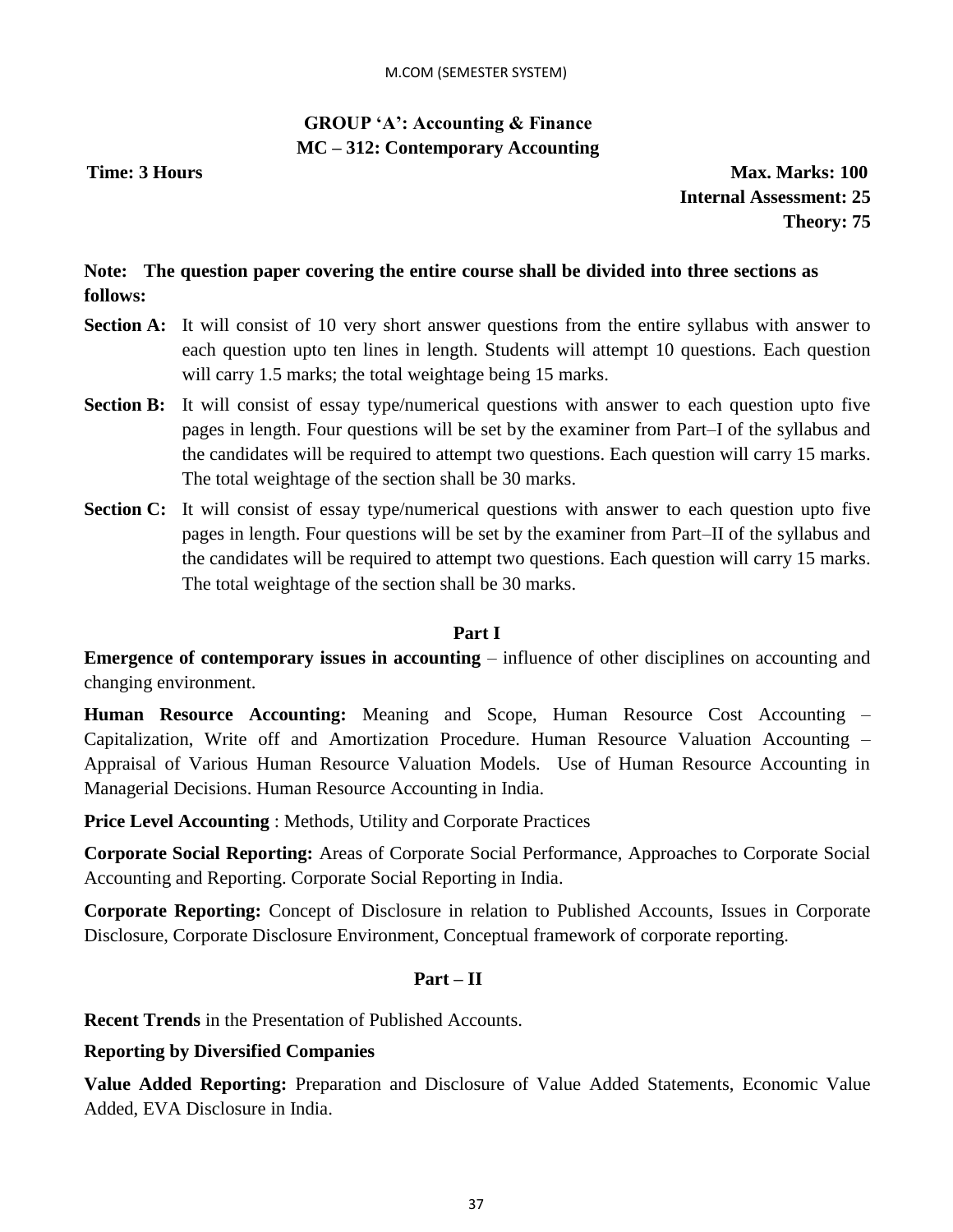# **Corporate Reporting through Web.**

**Accounting Standards in India**. Significance and formulation of Accounting Standards. Accounting Standards relating to Interim Reporting. Accounting for Leases, Earning Per Share and Accounting for Intangibles.

# **Suggested Readings:**

- 1. Lal, Jawahar and Lele, R.K., "Contemporary Accounting Issues", Himalaya Publishers.
- 2. Porwal, L.S., "Accounting Theory", Tata McGraw Hill.
- 3. Lal, Jawahar, "Corporate Financial Reporting", Taxman.
- 4. Arora, J.S., "Price Level Accounting", Deep and Deep Publishers.
- 5. Chander, Subhash, "Corporate Reporting Practices", Deep and Deep Publishers.

# **Suggested Websites:**

- 1. www.icai.org
- 2. www.fasb.org
- 3. www.sebi.gov.in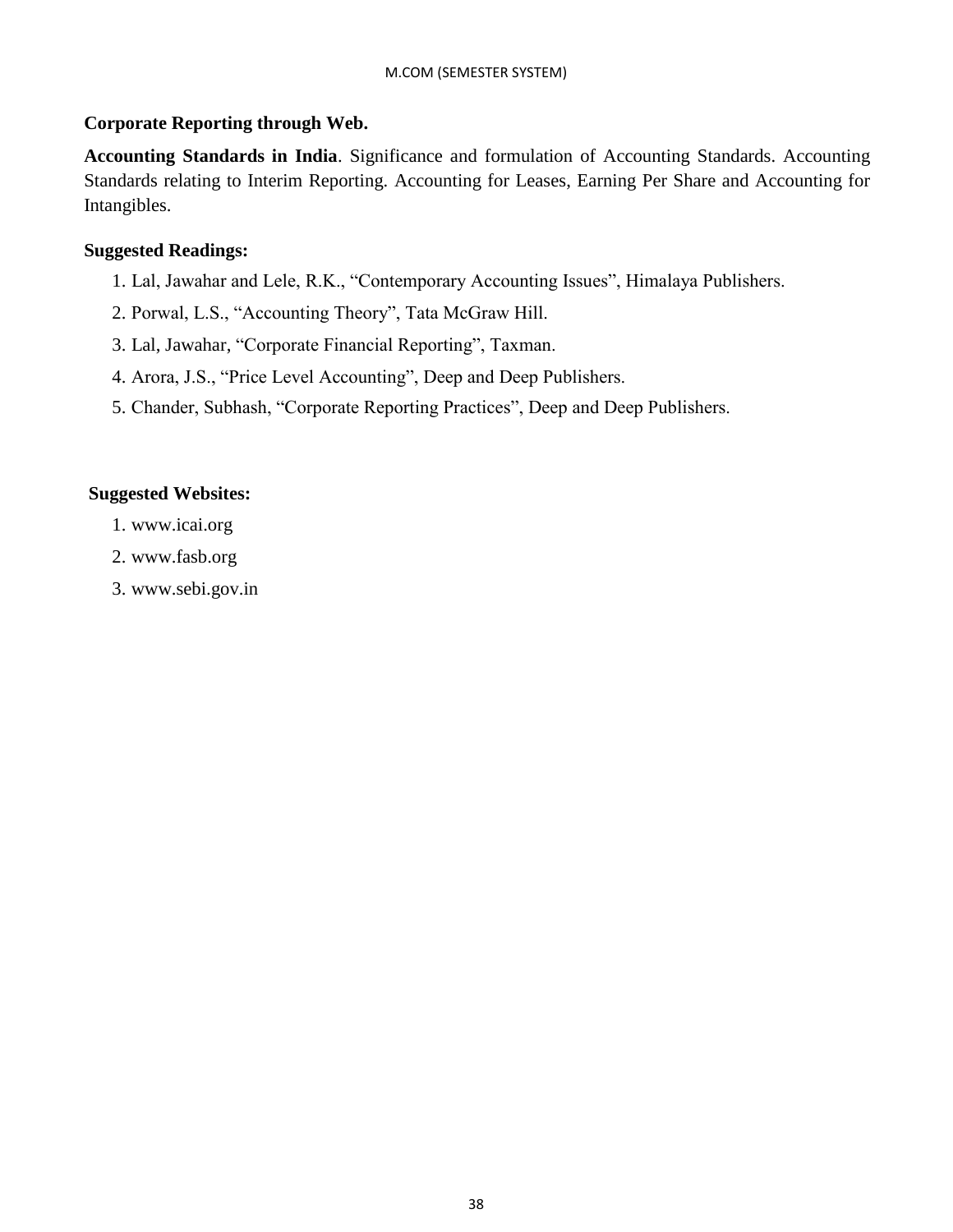# **ROUP 'B': Business Studies MC – 321: Strategic Management**

**Time: 3 Hours Max. Marks: 100 Internal Assessment: 25 Theory: 75**

# **Note: The question paper covering the entire course shall be divided into three sections as follows:**

- **Section A:** It will consist of 10 very short answer questions from the entire syllabus with answer to each question upto ten lines in length. Students will attempt 10 questions. Each question will carry 1.5 marks; the total weightage being 15 marks.
- **Section B:** It will consist of essay type/numerical questions with answer to each question upto five pages in length. Four questions will be set by the examiner from Part–I of the syllabus and the candidates will be required to attempt two questions. Each question will carry 15 marks. The total weightage of the section shall be 30 marks.
- **Section C:** It will consist of essay type/numerical questions with answer to each question upto five pages in length. Four questions will be set by the examiner from Part–II of the syllabus and the candidates will be required to attempt two questions. Each question will carry 15 marks. The total weightage of the section shall be 30 marks.

# **Part – I**

**Understanding strategy and strategic management**. Strategic management process. Strategic decision making. Levels of strategy. The secret of success of successful companies ( Mckinsey's 7 S model) **Defining strategic intent:** Vision, Mission Goals and Objectives. Characteristics of a good mission statement. Designing and evaluating a mission statement.

**External environment analysis:** Strategically relevant components of external environment. Industry analysis – Porter's five forces model; Strategic group mapping; industry driving forces; key success factors. External Factor Evaluation matrix.

**Internal environment analysis:** Resource based view of an organization: VRIO framework; Value chain analysis; Competitive advantage and Core competency. Internal Factor Evaluation Matrix. Environmental scanning techniques – ETOP and SWOT analysis

#### **Part – II**

**Business level strategies:** Porter's framework of competitive strategies: Cost leadership, Differentiation and Focused strategies.

**Corporate level strategies:** Growth strategies – horizontal and vertical integration; strategic out sourcing; related and un-related diversification; international entry options; harvesting and retrenchment strategies.

**Portfolio strategies:** BCG Model, G E Business Planning Matrix, Shell's Directional Policy Matrix, Product Life Cycle matrix.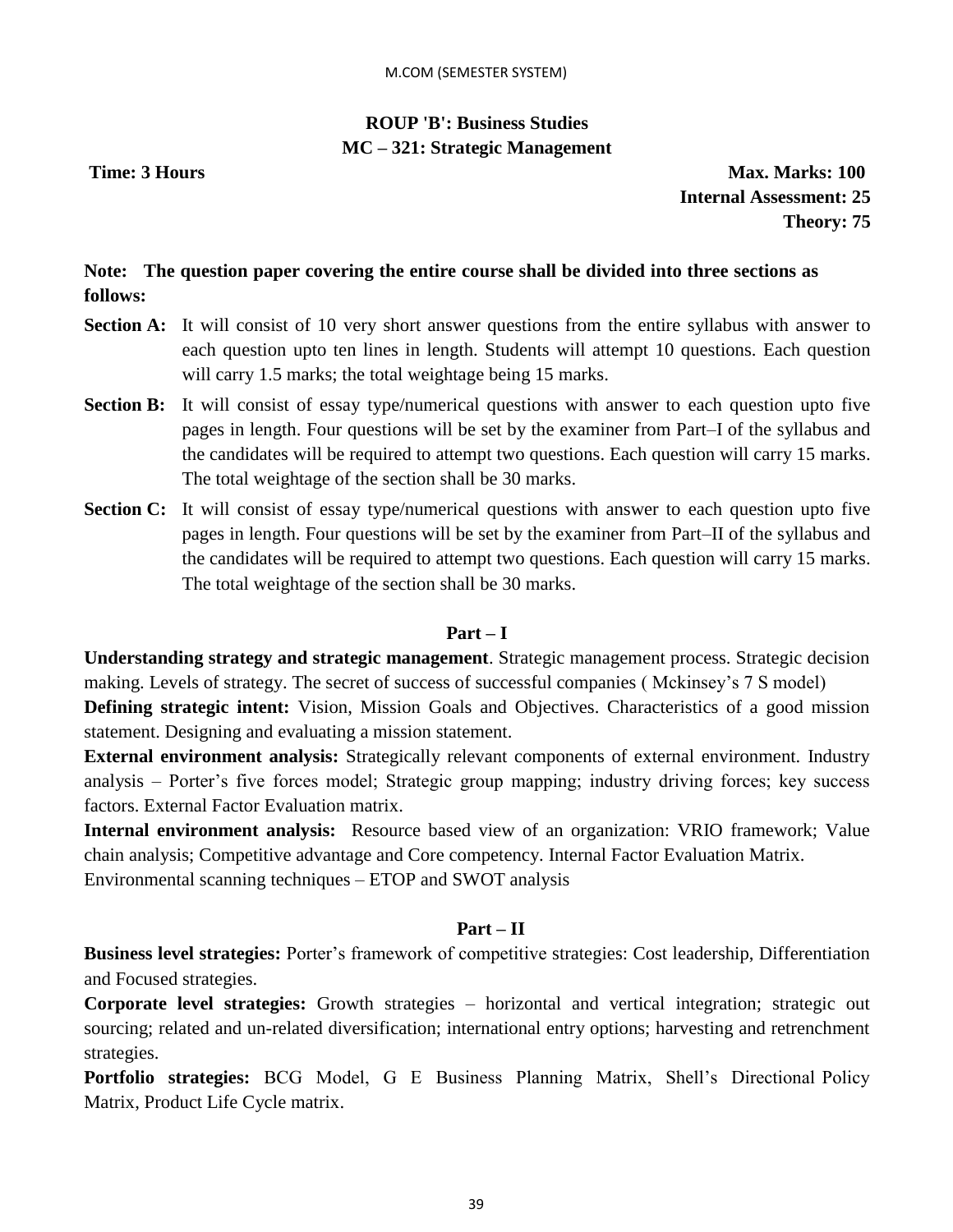**Strategy implementation:** Strategy-structure fit: developing and modifying organizational structure. Leadership and organization culture.

**Corporate governance and social responsibilities of business.**

**Strategy Evaluation and Control:** Nature of strategy evaluation; Strategy evaluation framework; The balanced Score Card.

# **Suggested Readings:**

1. Wheelen, Thomas L., Hungerdavid J. and Rangarajan Krish, " Concepts in Strategic Management and Business Policy", Pearson Education, India.

2. David, R Fred, "Strategic Management- Concepts and Cases", Pearson Education, India.

3. Hill, Charles W L and Jones Gareth R, " An Integarated Approach to Strategic Management" Cengage Learning

4. Thompson, Arthur A Jr.; Strickland A J III; Gamble, John E and Jain, Arun K. " Crafting and Executing Strategy The Quest for Competitive Advantage.- Concepts and Cases", TMH, New Delhi.

5. Pitts, Robert A and Lei, David. "Strategic Management Building and Sustaining Competitive Advantage", Thomson, India.

6. Kazmi, Azhar. "Business Policy and Strategic Management", TMH, New Delhi.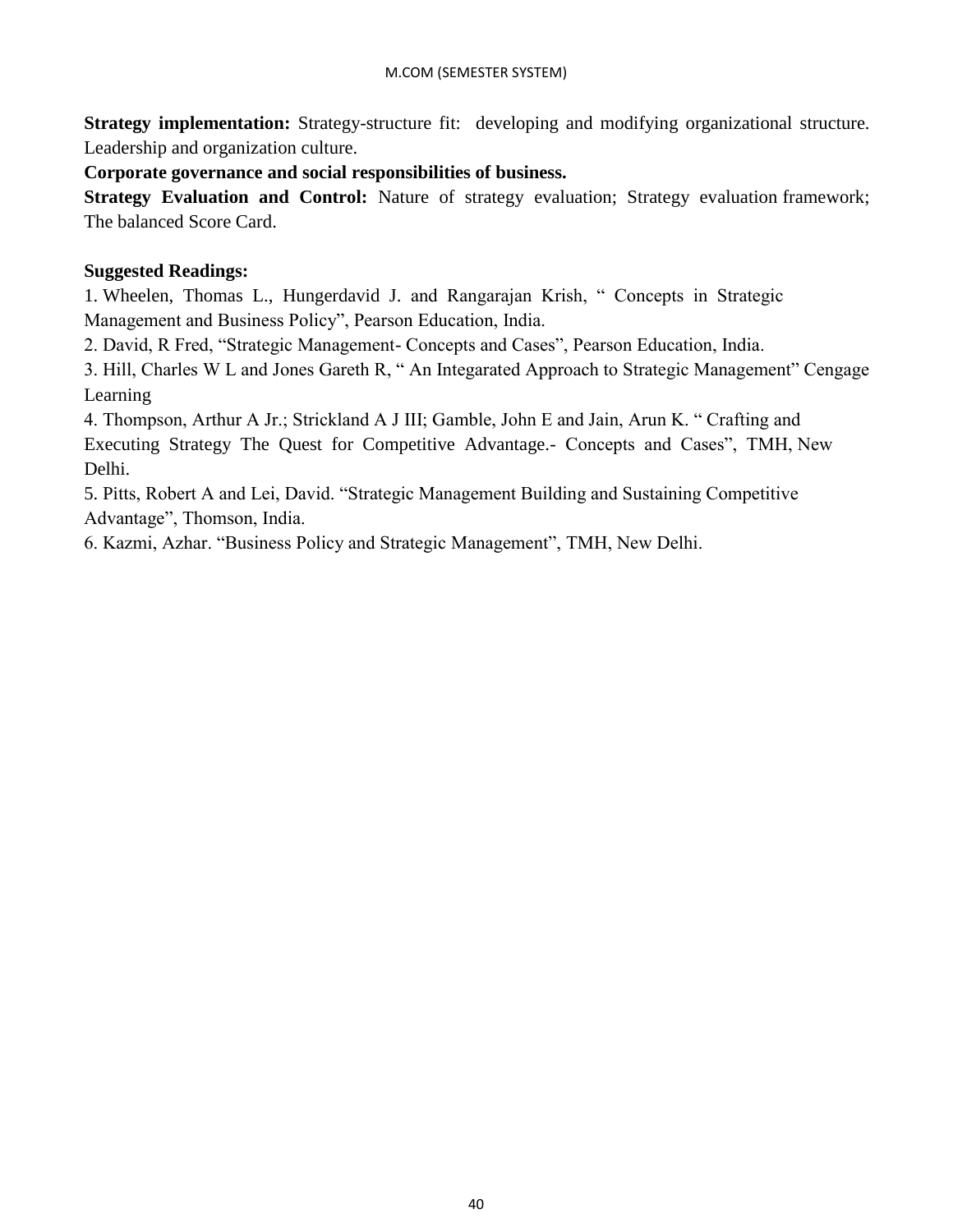# **GROUP 'B': Business Studies MC – 322: Security Market Operations**

**Time: 3 Hours Max. Marks: 100 Internal Assessment: 25 Theory: 75**

# **Note: The question paper covering the entire course shall be divided into three sections as follows:**

- **Section A:** It will consist of 10 very short answer questions from the entire syllabus with answer to each question upto ten lines in length. Students will attempt 10 questions. Each question will carry 1.5 marks; the total weightage being 15 marks.
- **Section B:** It will consist of essay type/numerical questions with answer to each question upto five pages in length. Four questions will be set by the examiner from Part–I of the syllabus and the candidates will be required to attempt two questions. Each question will carry 15 marks. The total weightage of the section shall be 30 marks.
- **Section C:** It will consist of essay type/numerical questions with answer to each question upto five pages in length. Four questions will be set by the examiner from Part–II of the syllabus and the candidates will be required to attempt two questions. Each question will carry 15 marks. The total weightage of the section shall be 30 marks.

# **PART – I**

# **Structure of Capital market in India**

**New Issue Market**: Reforms in New Issue Market, Guidelines governing new Issue market, Machanics of Floating New Issues-Public Issues, Bonus Issues, Right Issues, e-IPOs, Book Building, Private Placement, ESOPs, New financial Instruments

**Stock Exchange**: Regulation of Stock exchanges in India, Membership rules of stock exchange, Listing of Securities ; Trading on a Stock Exchange-Online Trading, Internet Trading ; Margin Trading ; Corporate Governance ; Corporatisation and demutualisation of stock exchanges in India, Takeovers and Buybacks.

**OTCEI, BSE, NSE**, Interconnected stock exchange of India, Indonext

**Indian Stock Indices:** Need and importance, Compiling of Index Numbers and Interpretation.

**Clearing and Settlement:** Policy Developments, Clearing Process, Risk Management, Settlement-Process, Accouint period settlement, rolling Settlement, Continuoius Net Settlement, Settlement Efficiency and Settlement Statistics, G-30 and ISSA recommendations.

**Derivatives Market:** Products, Participants and Functions, Global Derivatives Market, Derivatives Market in India Risk containment measures, Trading Mechanism, Membership Criteria, Clearing and Settlement of Futures and Options,

**Debt Market:** Policy developments, Segments, Participants, Primary Issuance Process, Secondary Market, Clearing and Settlement, STRIPS, Market Developments

**Mutual Funds:** Evolution of Mutual Funds, Mutual Funds in India, Regulation of Mutual Funds, Mutual Funds Prospectus and Balance Sheet, Management of Mutual Funds, Performance of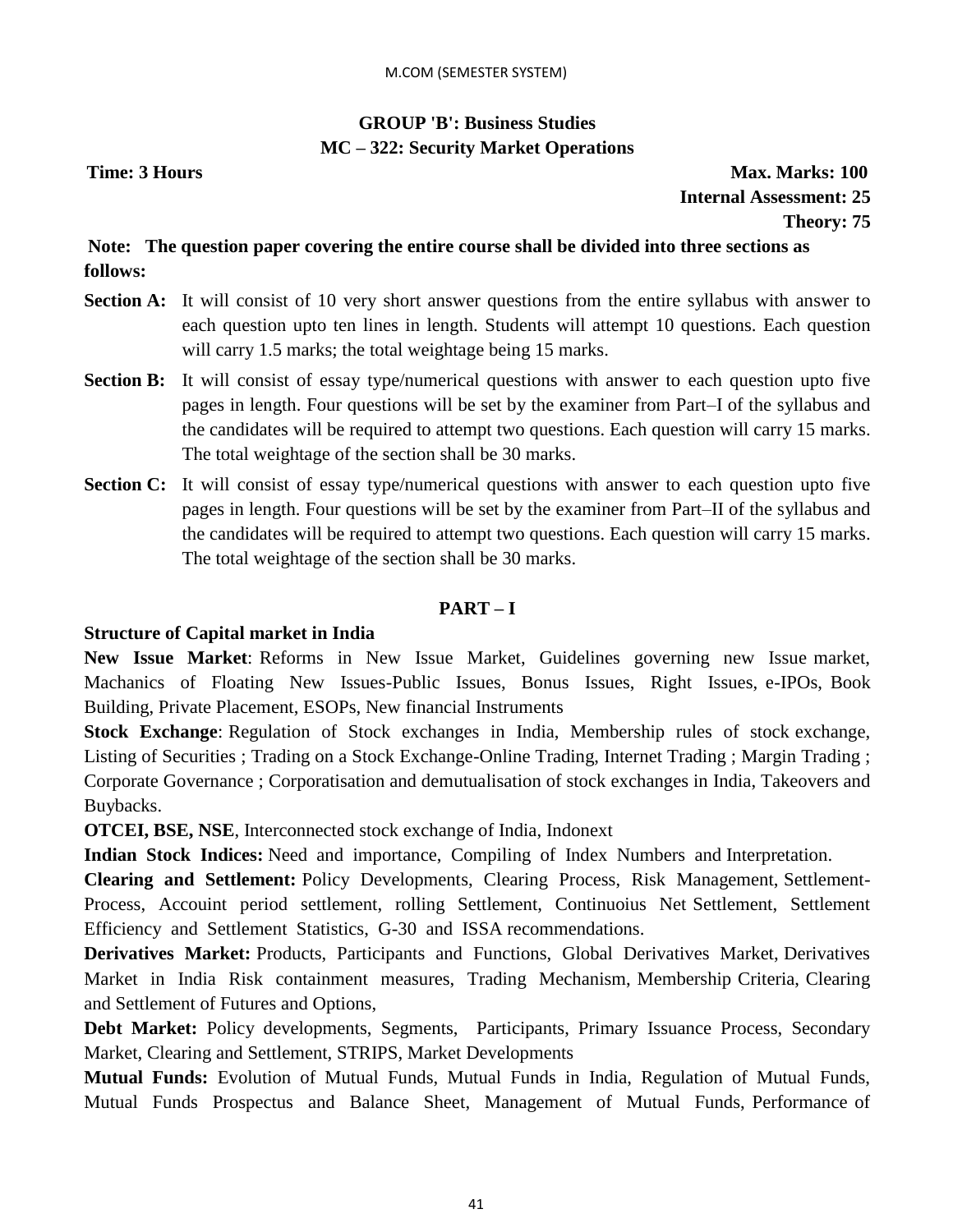Mutual Funds, Current Developments, Future Scenario of Mutual Fund

# **PART – II**

**Euro Issues:** Conceptual framework, Issuing Procedure, Regulatory Framework, Progress

**FIIs:** Registration, Investment conditions and restrictions, General obligations and responsibilities, role of FIIs in Indian capital market.

**Securities and Exchange Board of India:** Objectives, Powers and Functions Investor Protection-Investor education and awareness, Investor protection fund, Investors' complaints and their redressal-mechanism and statistics, Unfair trade practices and Insider Trading, Short selling and its regulation in India, Regulation of Merchant Bankers, Brokers, Custodian, Banker to issue, Registrar to issue, Portfolio manager and Underwriters

**Legal Environment:** SEBI Act, 1992, SCRA, 1956, Companies Act, 1956 (Various provisions relating to securities), RBI rules and guidelines for FIIs

**Depository:** Role and need, Procedure for Dematerialisation and Rematerialisation, The Depositories Act, 1996, SEBI rules, Performance of NSDL and CSDL

**Credit Rating:** Concept, Agencies, Methodology and process, Regulatory framework.

## **Suggested Readings:**

1. Sharpe, William F., Gordon J. Alexander and Jeffrey V. Bailey, Investments (Prentice Hall).

- 2. Fabozzi, Frank Investment Management (Prentice Hall)
- 3. Haugen, Robert A. The Inefficient Stock Market (Prentice Hall)
- 4. Taggart, Robert A., Quantitative Analysis for Investment Management (Prentice Hall)
- 5. Richard Brealey and Steward Myers. Principles of Corporate Finance., McGraw Hill.
- 6. Dimson, E. (ed) : Stock Market Anomalies (Cambridge : Cambridge University Press)
- 7. Khan, M.Y.Financial Services, Tata McGraw Hill Publishing Company, New Delhi.
- 8. Singh, Preeti, Investment Management, Himalaya Publishing House, New Delhi.
- 9. Avadhani, V.A. Investment Management, Himalaya, Himalaya Publishing House, New Delhi.
- 10. Annual Reports of RBI
- 11. Annual Reports of SEBI
- 12. Journals
- 13. SEBI Bulletin
- 14. Capital Market
- 15. NSE News Letter
- 16. The Stock Exchange Review
- 17. Capital Market
- 18. SEBI and Corporate Laws

Websites:

www.sebi.gov.in

- www.bseindia.com
- www.nseindia.com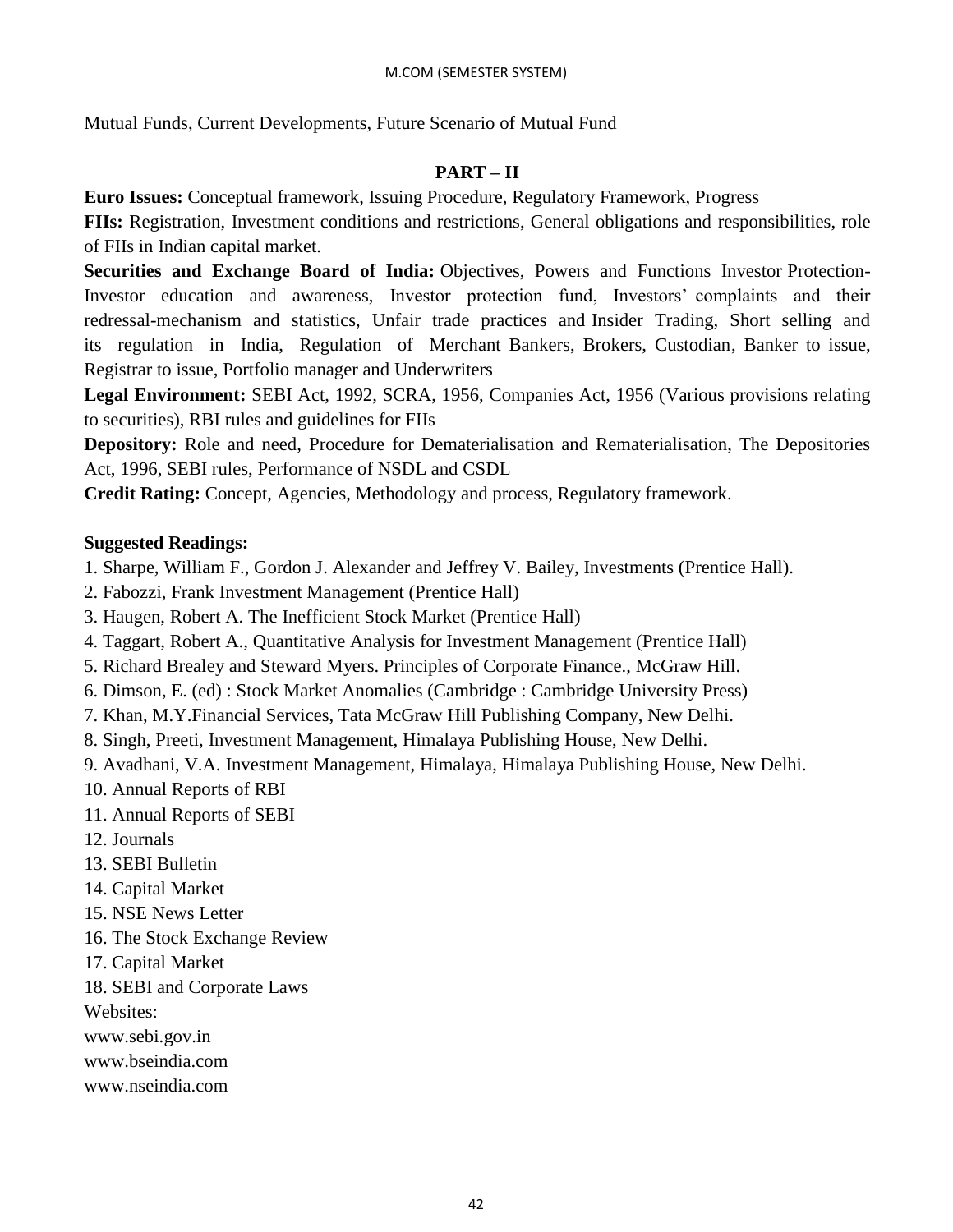www.iseindia.com www.stockholding.com www.capitalideasonline.com www.indiainfoline.com www.rbi.org.in www.goidirectory.nic.in, www.otcei.net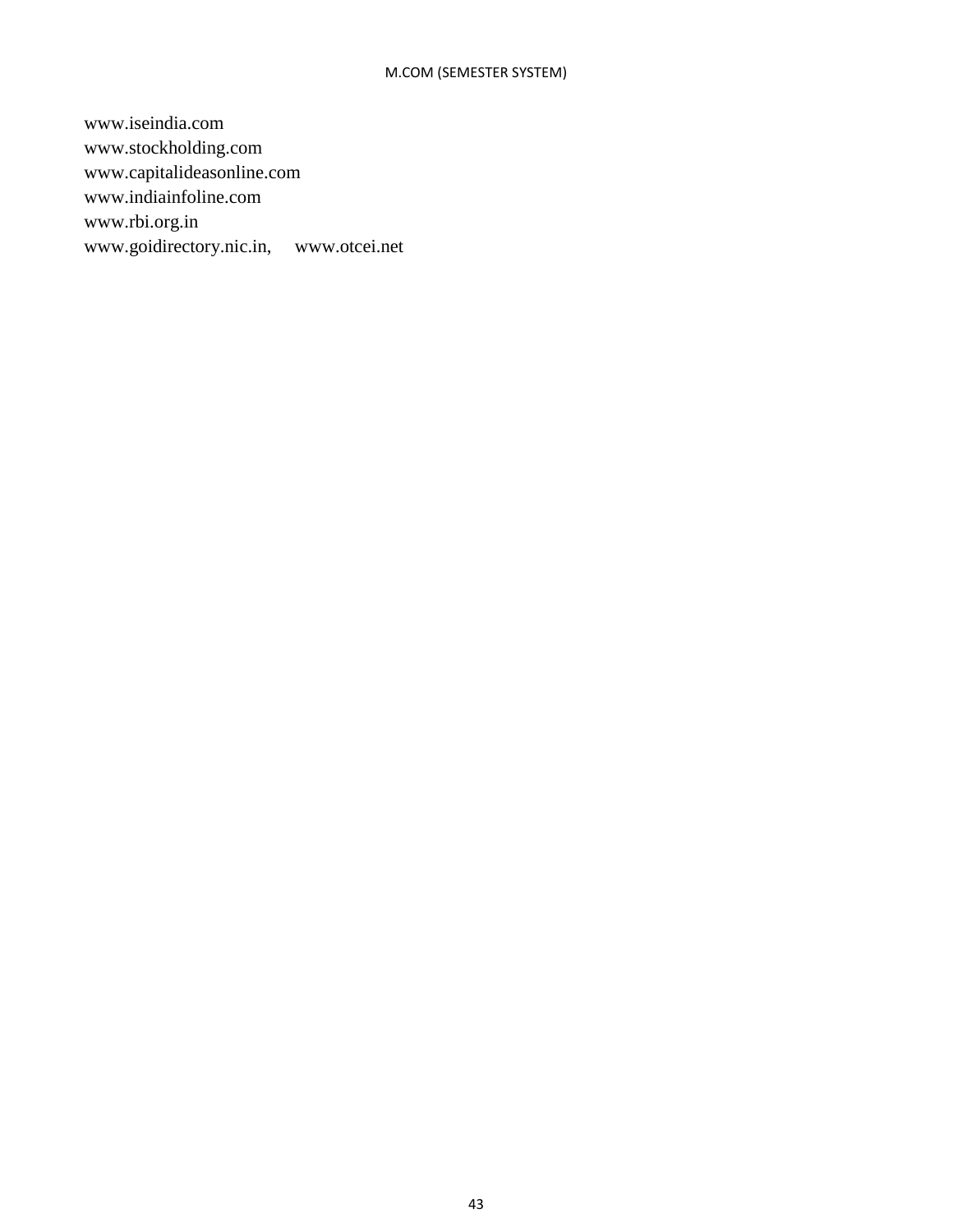# **GROUP 'C': International Business MC – 331: International Economic Organisations**

**Time: 3 Hours Max. Marks: 100 Internal Assessment: 25 Theory: 75**

# **Note: The question paper covering the entire course shall be divided into three sections as follows:**

- **Section A:** It will consist of 10 very short answer questions from the entire syllabus with answer to each question upto ten lines in length. Students will attempt 10 questions. Each question will carry 1.5 marks; the total weightage being 15 marks.
- **Section B:** It will consist of essay type/numerical questions with answer to each question upto five pages in length. Four questions will be set by the examiner from Part–I of the syllabus and the candidates will be required to attempt two questions. Each question will carry 15 marks. The total weightage of the section shall be 30 marks.
- **Section C:** It will consist of essay type/numerical questions with answer to each question upto five pages in length. Four questions will be set by the examiner from Part–II of the syllabus and the candidates will be required to attempt two questions. Each question will carry 15 marks. The total weightage of the section shall be 30 marks.

#### **Part – I**

**International Political Economy:** Concept; Traditional Schools of International Political Economy; Interests and Institutions in International Political Economy; Emergence of Global Institutions.

**International Monetary Fund (IMF):** Origin, Functions, Purposes, Organizational Set up, Instruments of IMF Lending and their Evolution; Key Features of IMF lending; IMF lending to poor countries; International Liquidity and SDRs.

**World Bank Group:** International Bank for Reconstruction and Development (IBRD): Financing of Development; the Millennium Development Goals; Bank Prescriptions for the Borrowers.

**International Development Association (IDA):** Origin; Functions; Role; Key areas of IDA; Support and Financing framework.

**International Finance Corporation (IFC):** Origin; Functions; Role; Advisory Services; Operations; Monitoring and Evaluation.

**Multilateral Investment Guarantee Agency (MIGA):** Functions; Types of Coverage.

# **Part - II**

**International Center for Settlement of Investment Disputes (ICSID):** Functions and Role.

**International Labour Organization:** Origin, Functions. Role of ILO: Decent Work; Social Dialogue; Standards, Freedom of Association; Forced Labour; Child Labour; Discrimination; Employment and Income; Wages and Other Conditions of Employment; Social Protection; Health and Safety and HIV/AIDS.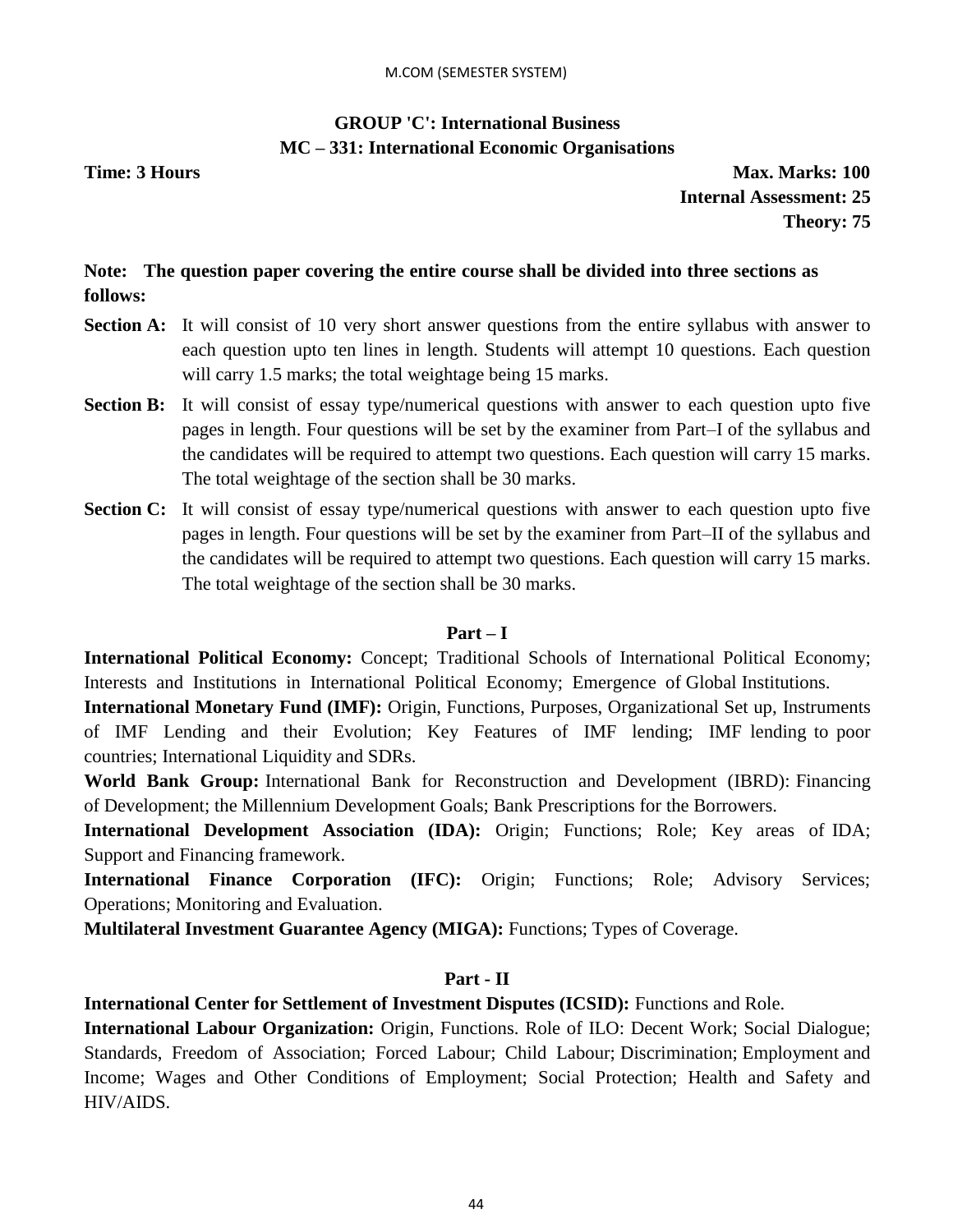**Conflicts and Negotiations in International Business:** Factors Causing Conflicts; Conflict between Host Country and the Transnational Country Negotiations; Role of International Agencies in conflict resolutions.

**The Multilateral Trade System: the creation of Postwar Trade System:** General Agreement on Tariffs and Trade (GATT); the Evolution of Multilateral Trade System: the Uruguay Round Package and World Trade Organization (WTO); Organizational Structure of WTO.

**United Nations Conference on Trade and Development (UNCTAD):** Origin; Functions, Sustainable Development and Poverty Reduction; Trade and Development; Approach towards Developing to Least Developed Countries (LDCs).

# **Suggested Readings:**

1. Hunt, Diana Economic Theories of Development: An Analysis of Competing Paradigms, Hemel Hempstead: Harvester Wheatsheaf, 1989.

2. Keohane. Robel'! O. International Institutions and State Power: Essays in International Relations Theory Boulder: Westview, 1989.

3. Krasner. Stephen D. Structural Conflict:The Third World Against Global Liberalism, Berkley, University of California Press, 1985.

4. Simai, Mihaly The Future of Global Governance, Washington, D.C.: United States Institute of Peace Process, 1994.

5. Sidell, Scott The IMF and Third World Political Instability, London Macmillan, 1988.

# **\* Students are required to consult the Annual Reports of the respective institutions.**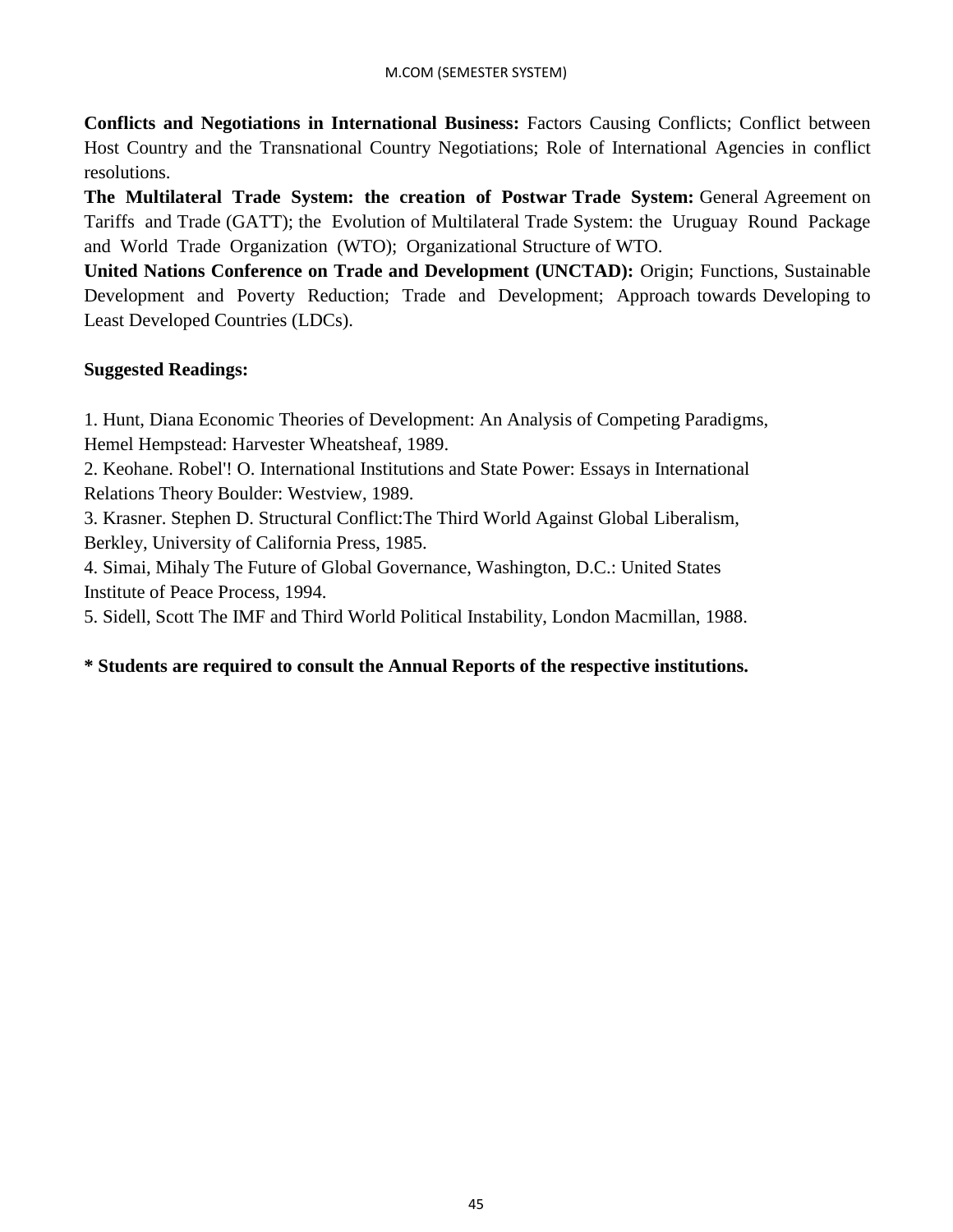# **GROUP 'C': International Business MC – 332: Management of International Business Operations**

**Time: 3 Hours Max. Marks: 100 Internal Assessment: 25 Theory: 75**

# **Note: The question paper covering the entire course shall be divided into three sections as follows:**

- **Section A:** It will consist of 10 very short answer questions from the entire syllabus with answer to each question upto ten lines in length. Students will attempt 10 questions. Each question will carry 1.5 marks; the total weightage being 15 marks.
- **Section B:** It will consist of essay type/numerical questions with answer to each question upto five pages in length. Four questions will be set by the examiner from Part–I of the syllabus and the candidates will be required to attempt two questions. Each question will carry 15 marks. The total weightage of the section shall be 30 marks.
- **Section C:** It will consist of essay type/numerical questions with answer to each question upto five pages in length. Four questions will be set by the examiner from Part–II of the syllabus and the candidates will be required to attempt two questions. Each question will carry 15 marks. The total weightage of the section shall be 30 marks.

#### **Part – I**

**Multinational Firms:** Nature; Rationale; Goals and Constraints; Orientation of a Multinational: Ethno, Poly, Regio and Geocentric Firms.

**Economic Superpowers:** the Traid.

**Cultural Context for International Management:** Japanese, American, European and Indian Management Values, Cultural Diversity, Perceptions and Stereotypes, Cultural dimension: Power Distance, Uncertainty Avoidance, Individualism and Masculinity.

Global Sourcing, Production and Export Strategies: offshore Manufacture Dimensions of Global Production Strategy, Different Ways of Sourcing Materials and Manufacturing Products. Key elements of Import and Export strategies.

**Strategic Alliances:** Variables affecting Choice, Licensing, Franchising, Management Contracts, Turnkey Operations, Custom Contracts, Access to Foreign Technology, Shared Ownership, and Managing Foreign Arrangements.

#### **Part – II**

**Global Market Opportunities Arrangements:** Overview of Global Market Opportunity assessment; Task One: Analyze Organizational Readiness to Internationalize;

**Task Two:** Assess the Suitability of the Firms and Products and Services for Foreign Markets; Task Three: Screen Commodities to Identify Markets; Task Four: Assess Industry Market Potential; Task Five: Select Foreign Business Partners; Task Six: Estimate Country Sales Potential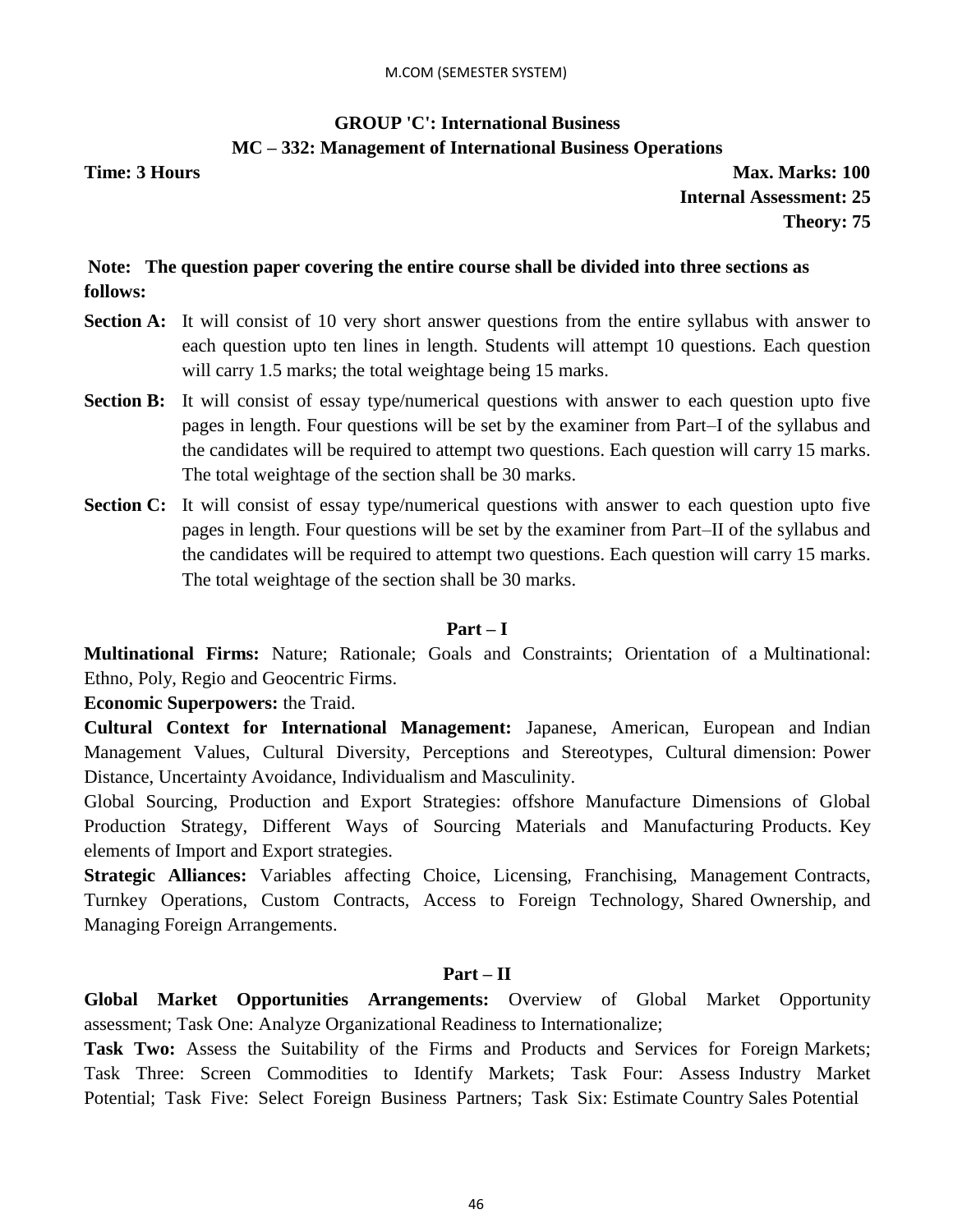**Global Strategy and Organization:** Role of Strategy; the Integration- Responsiveness Framework; Distinct Strategies emerging from the Integration-Responsiveness Framework; Organizational Structure; Alternative Organizational Arrangements for International Operations; and Building the Global Firm.

**International Human Resource Strategy:** Assessing Human Resource Requirements, choosing staffing policy, training selected people, compensating employees in host country, impact of host country regulations. American, European & Japanese Practices. Leadership in International contact vs US Leadership Styles.

# **References:**

1. Cavusgil, S. Knight Gary and Riesenberger, John R., International Business – Strategy Management and the New Realities, Pearson Education, Dorling Kindersley (India) Pvt. Ltd, Delhi, 2009.

2. Daniel, John D., Radebangh, Lee H. and Sulivan Daniel P., International Business Environment and Operations, 10th ed., New Delhi.

3. Czinkota Michael R., Ronbiben Iikka A. Ronkainen A. and Moffet Micheal H.,

International Business, 6th Edition, Thomson, South Western, Bangalore, 2005.

4. C. Paul Hallwood and Ronald Macdonald, International Money and Finance, Blackwell, Oxford U.K., 1995.

5. Sharan Vyuptakesh, International Business – Concept, Environment and Strategy,2nd Edition, Pearson Education, Delhi, 2006.

6. Hill, Charles W.L. and Jain, Arun Kumar, International Business – Competing in the Global Market Place, 5th Edition, The McGraw Hill Publishing Co. Ltd., New Delhi, 2006.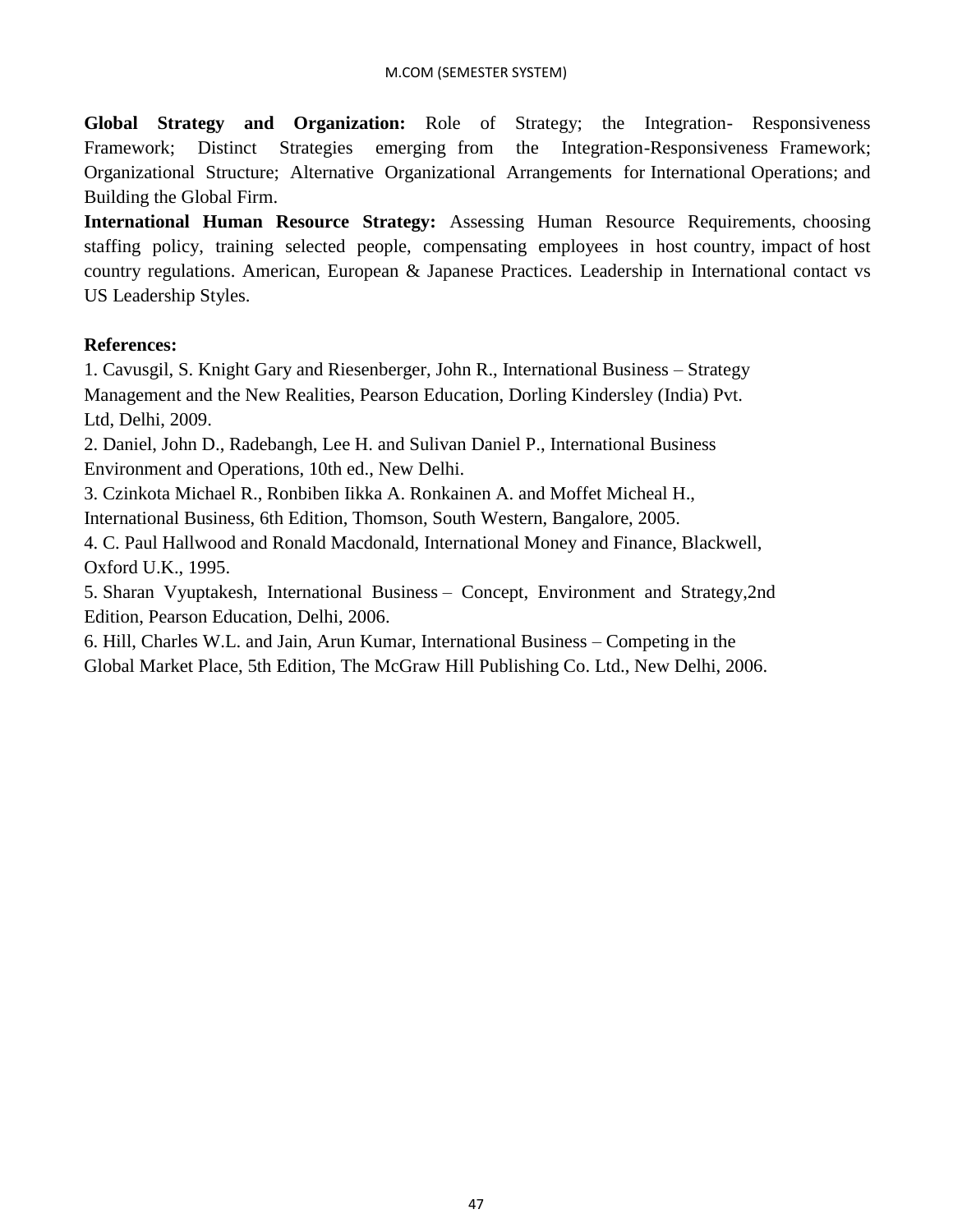#### **GROUP 'D': Marketing**

#### **MC – 351: Consumer Behaviour**

**Time: 3 Hours Max. Marks: 100 Internal Assessment: 25 Theory: 75**

# **Note: The question paper covering the entire course shall be divided into three sections as follows:**

- **Section A:** It will consist of 10 very short answer questions from the entire syllabus with answer to each question upto ten lines in length. Students will attempt 10 questions. Each question will carry 1.5 marks; the total weightage being 15 marks.
- **Section B:** It will consist of essay type/numerical questions with answer to each question upto five pages in length. Four questions will be set by the examiner from Part–I of the syllabus and the candidates will be required to attempt two questions. Each question will carry 15 marks. The total weightage of the section shall be 30 marks.
- **Section C:** It will consist of essay type/numerical questions with answer to each question upto five pages in length. Four questions will be set by the examiner from Part–II of the syllabus and the candidates will be required to attempt two questions. Each question will carry 15 marks. The total weightage of the section shall be 30 marks.

#### **Part – I**

**Introduction to Consumer Behaviour:** Nature, Scope and Importance.

**Consumer Motivation:** Nature of motivation; Types of consumer needs and motives; Dynamics of motivation; Need conflict; Need Hierarchy Theory of Motivation and its applications; Measurement of Motives.

**Personality and Consumer Behaviour:** Definition of personality; Theories of personality; Personality and consumer diversity; Self concept and self image; Life style and psychographics.

**Consumer Perception:** Elements of perception; Dynamics of perception, Perceptual process; Perception and marketing strategy; Perceived risk.

**Consumer Learning:** Elements of consumer learning; Behavioural theories and Cognitive theories of learning.

**Consumer Attitude Formation:** Definition of attitudes; Structural models of attitudes; Attitude Theories; Attitude formation; Strategies of attitude change; Measuring Attitude.

#### **Part – II**

**Reference Group and Family Influences:** Power of reference groups; Types of consumer related reference groups; Celebrity and other reference group appeals; Family decision making and consumption related roles; Family life cycle.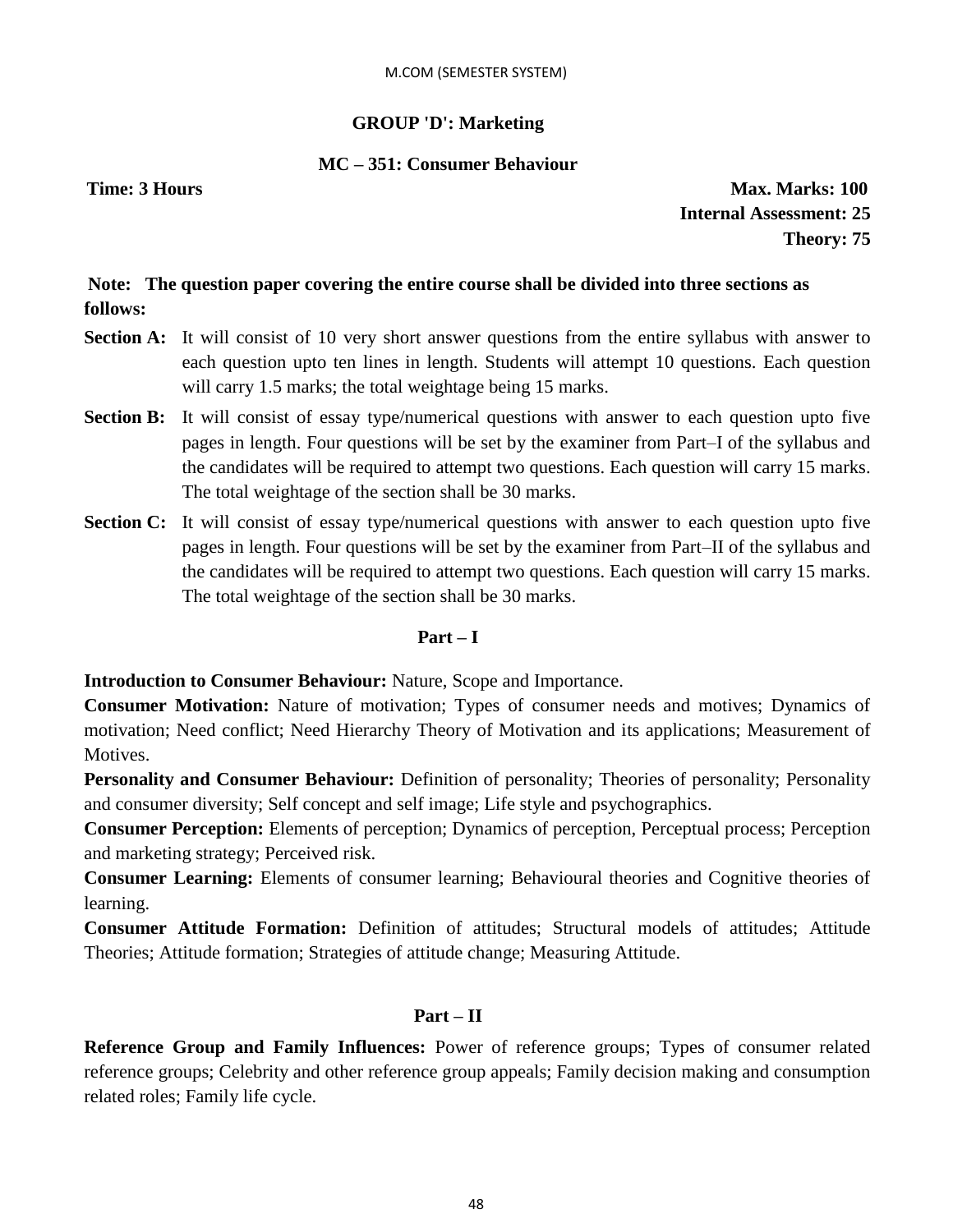**Social Class:** Definition; Measurement of social class; Social class dynamics.

**Cultural and Sub cultural Influences on Consumer Behaviour:** Definition of culture and subculture; Affect of culture on consumer behaviour; Nature of culture; Measurement of culture; Subculture and consumer behaviour; subcultural categories. Diffusion of Innovation; Diffusion process; Adoption process.

**Opinion Leadership: Definition; Dynamics of the opinion leadership process; Motivation behind opinion leadership** 

**Consumer Decision Making:** Consumer decision process; Types of decisions; Information search process; Alternative evaluation and selection; Decision rules.

**Models of Consumer Behaviour:** E.K.B; Howard and Sheth; Nicosia's Model.

## **Suggested Readings:**

- 1. Schiffman, I. G. and Kanuk, L. L. Consumer Behaviour, New Delhi, Pearson Education, 2007.
- 2. Blackwell, Roger D., Miniard, Paul W., and Engel James F. Consumer Behaviour, Cengage, 2006.
- 3. Solomon, Michael R. Consumer Behaviour, New Delhi, Pearson Education, 2003.
- 4. Assael, Henry Consumer Behaviour and Marketing Action, Cengage, 2006
- 5. Loudon, David L. and Della Bitta, Albert J., Consumer Behavior, Tata McGraw-Hill, Fourteenth Edition, 2002.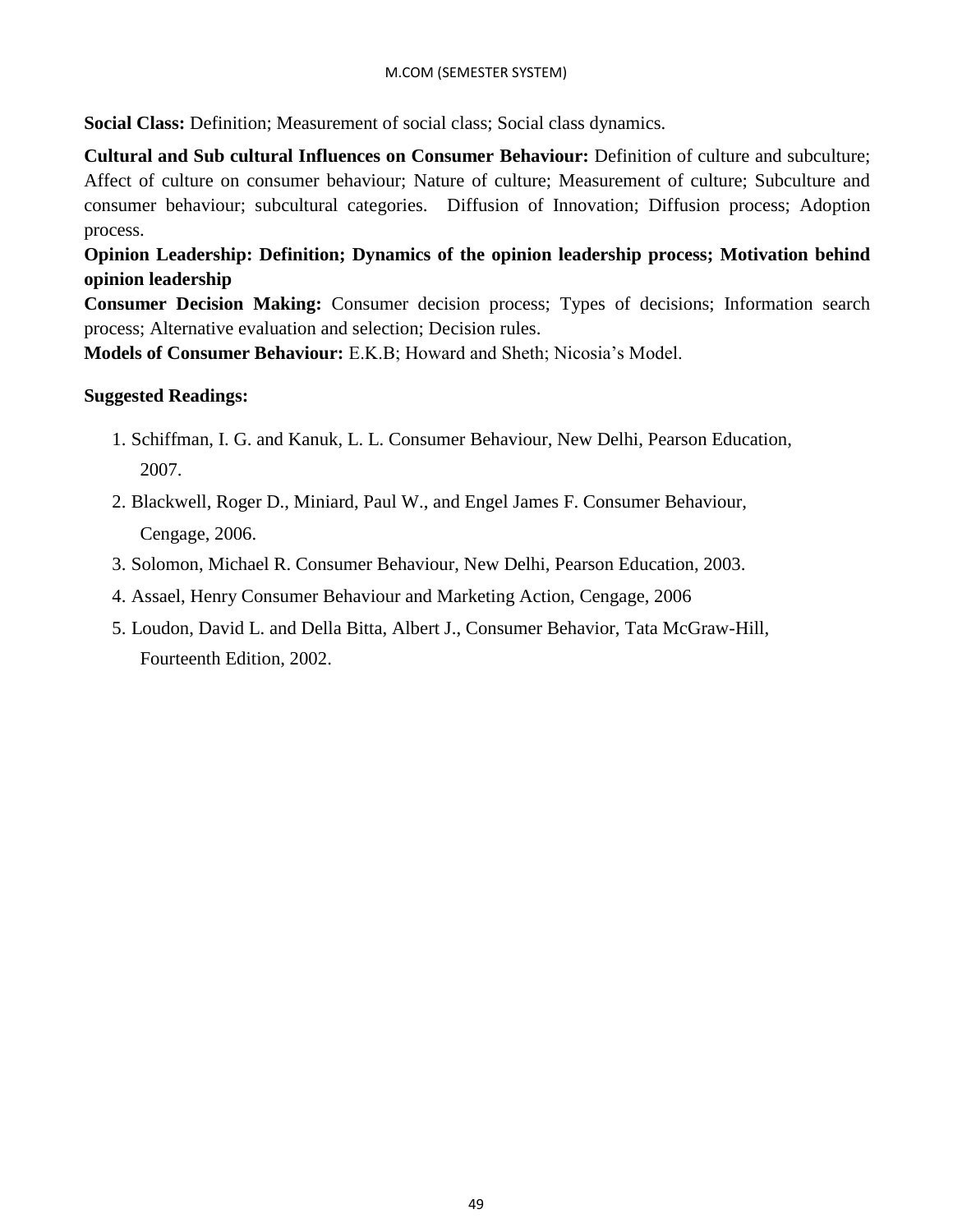#### **GROUP 'D': Marketing**

#### **MC – 352: Retail Management**

**Time: 3 Hours Max. Marks: 100 Internal Assessment: 25 Theory: 75**

# **Note: The question paper covering the entire course shall be divided into three sections as follows:**

- **Section A:** It will consist of 10 very short answer questions from the entire syllabus with answer to each question upto ten lines in length. Students will attempt 10 questions. Each question will carry 1.5 marks; the total weightage being 15 marks.
- **Section B:** It will consist of essay type/numerical questions with answer to each question upto five pages in length. Four questions will be set by the examiner from Part–I of the syllabus and the candidates will be required to attempt two questions. Each question will carry 15 marks. The total weightage of the section shall be 30 marks.
- **Section C:** It will consist of essay type/numerical questions with answer to each question upto five pages in length. Four questions will be set by the examiner from Part–II of the syllabus and the candidates will be required to attempt two questions. Each question will carry 15 marks. The total weightage of the section shall be 30 marks.

#### **Part – I**

**Introduction to Retailing:** Meaning, Nature and Importance.

**Retailing in India:** Evolution of Retail in India, Drivers of Retail Change and Challenges to Retail Development in India.

**Types of Retailers:** Food Retailers, General Merchandise Retailers, Non-Store Retail Formats, Services Retailing, Types of Ownership.

**Understanding the Retail Consumer:** Need for Consumer Behavior, Factors Influencing the Retail Shopper, The Customer Decision Making Process.

**Retail Locations:** Types of Retail Locations; Steps involved in choosing a Retail Location; Methods of Evaluating a Trading Area

**Retail Store Design and Visual Merchandising:** Importance of Store Design; Exterior Store Design; Interior Store Design; Visual Merchandising.

#### **Part II**

**Basics of Retail Merchandising**: What is Merchandising, Factors Affecting the Buying Function, The Merchandiser: Roles and Responsibilities, The Buyer: Roles and Responsibilities, Function of Buying for Different Types of Organisations.

**Process of Merchandise Planning:** Concept of Merchandising, Implications of Merchandise Planning, Process of Merchandise Planning.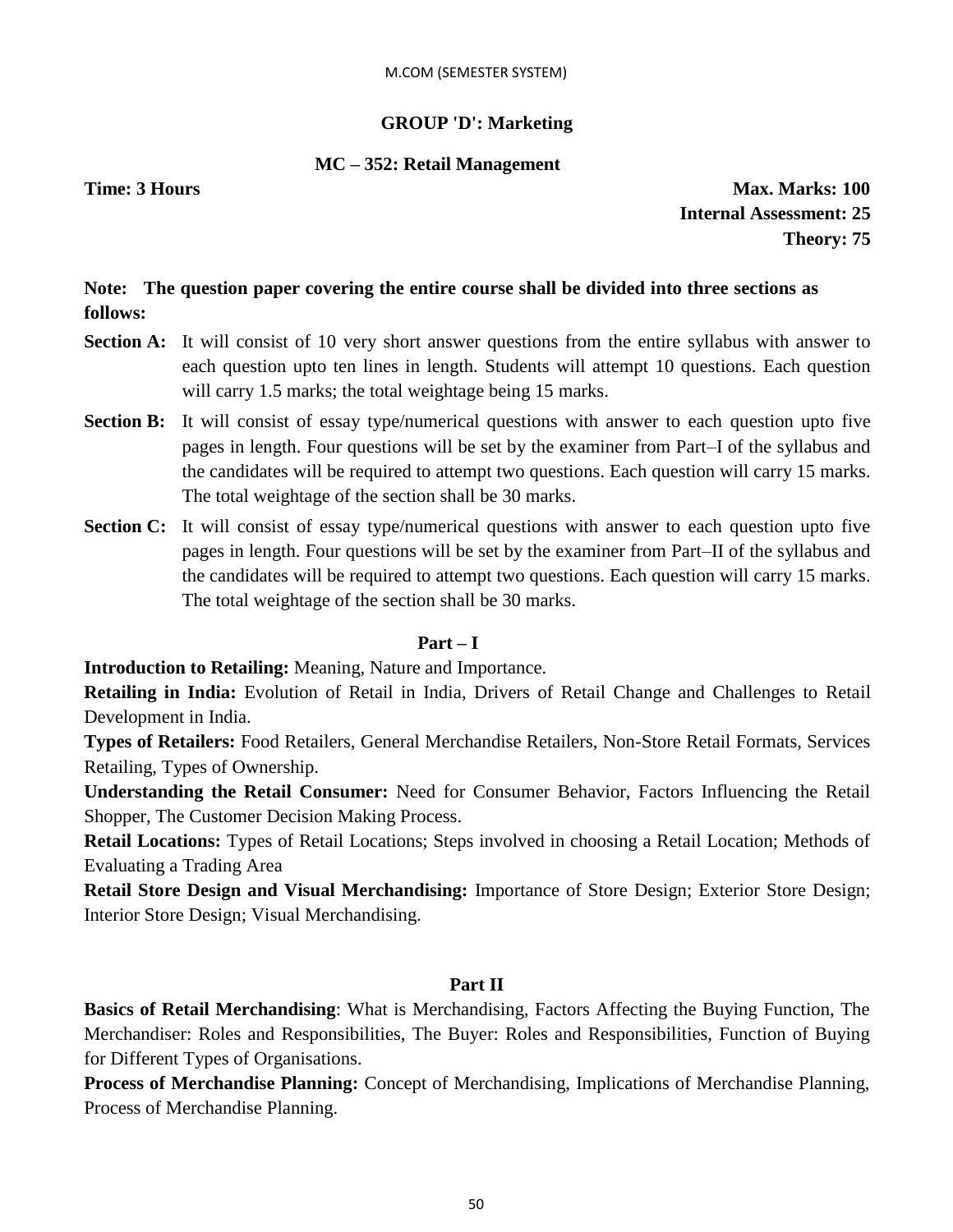**Methods of Merchandise Procurement:** Merchandise Sourcing, Age of Global Sourcing. Retail **Pricing:** Concept of Retail Price, Elements of Retail Price, Determining the Price, Retail Pricing Strategies. Category Management: Concept of Category Management, Reasons for Emergence of Category Management, Components of Category Management, Category Management Process. Retail Franchising: Concept, Types, Advantages and Disadvantages.

## **Suggested Readings:**

1. Pradhan, Swapna (2007), Retail Management – Text and Cases, Tata McGraw Hill, 3rd Edition. 2. Sinha, P. K. and Uniyal, D. P. (2007), Managing Retailing, Oxford, 1st Edition.

3. Levy, Michael and Barton A. Weitz (2003), Retail Management, Tata McGraw Hill, 7th Edition.

4. Berman, Barry and Joel R. Evans (2006), Retail Management – A Strategic Approach, Pearson Education, 11th Edition.

5. Dunne, Patrick M; Lusch, Robert F.; and Griffith David A.: Retailing (Cengage, New Delhi)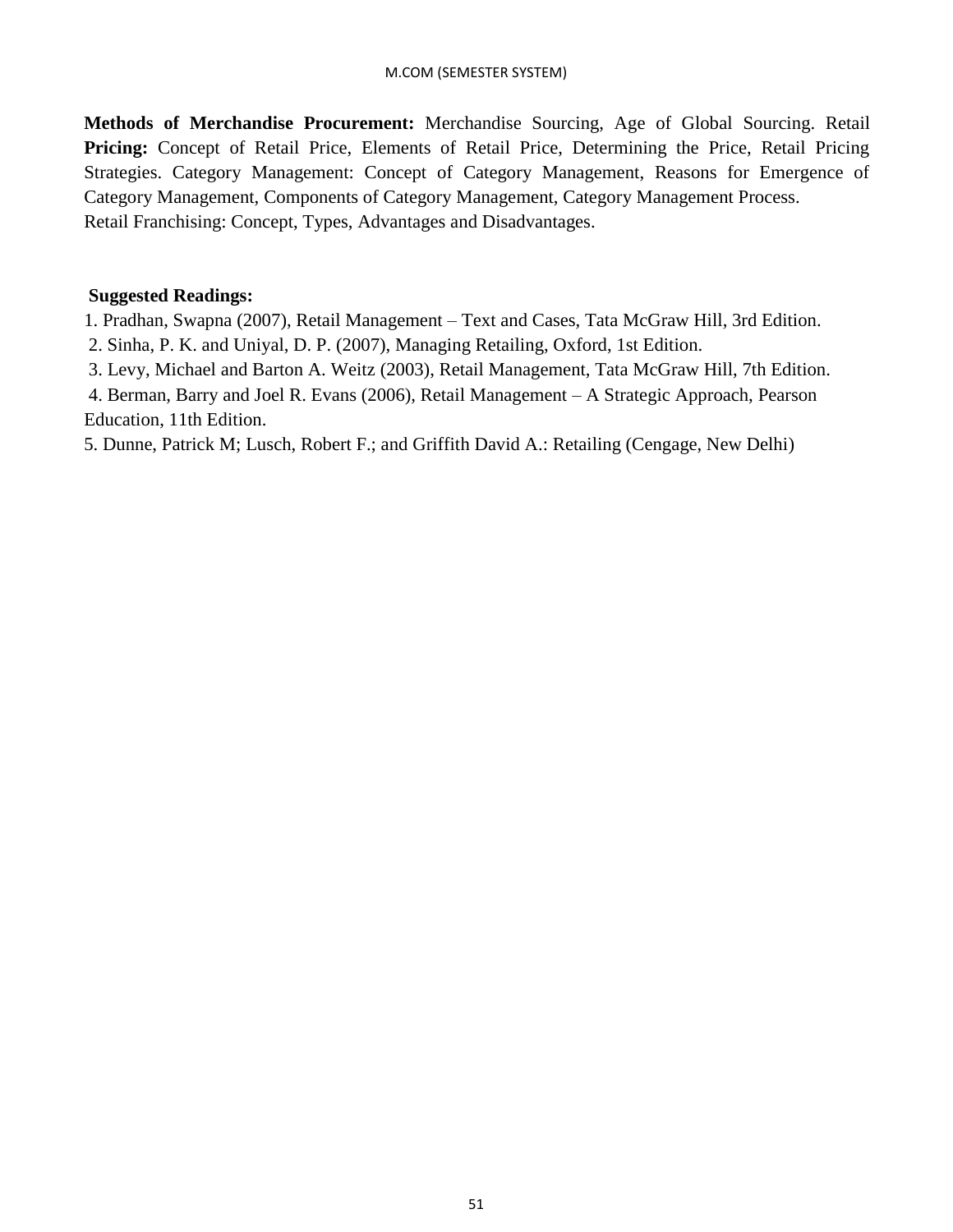# **MC – 401: International Accounting**

**Time: 3 Hours Max. Marks: 100 Internal Assessment: 25 Theory: 75**

# **Note: The question paper covering the entire course shall be divided into three sections as follows:**

- **Section A:** It will consist of 10 very short answer questions from the entire syllabus with answer to each question upto ten lines in length. Students will attempt 10 questions. Each question will carry 1.5 marks; the total weightage being 15 marks.
- **Section B:** It will consist of essay type/numerical questions with answer to each question upto five pages in length. Four questions will be set by the examiner from Part–I of the syllabus and the candidates will be required to attempt two questions. Each question will carry 15 marks. The total weightage of the section shall be 30 marks.
- **Section C:** It will consist of essay type/numerical questions with answer to each question upto five pages in length. Four questions will be set by the examiner from Part–II of the syllabus and the candidates will be required to attempt two questions. Each question will carry 15 marks. The total weightage of the section shall be 30 marks.

#### **Part – I**

**Introduction to International Accounting:** Interaction between accounting and its environment. The global economy. Meaning and domain of international accounting.

#### **International classification of financial accounting and reporting.**

**International financial reporting:** concept and differences in international financial reporting. Reporting problems of Multinational Companies.

**International financial analysis:** meaning, need and significance of international financial analysis. Business analysis framework. Problems in international financial analysis.

# **Comparative financial reporting in U S, U K, China, Japan and India.**

**International harmonisation of financial reporting:** Why harmonisation? Role of IASB, OECD, EU and IOSCO( international Organisation of Securities Commissions)

#### **Part – II**

#### **Convergence of accounting standards.**

**International transfer pricing:** meaning, objectives, methods and regulation.

**Accounting for foreign currency transactions and translation:** approaches to accounting for foreign currency transactions, methods of foreign currency translation. Practices in various countries.

#### **Issues related to consolidation of financial statements of MNCs.**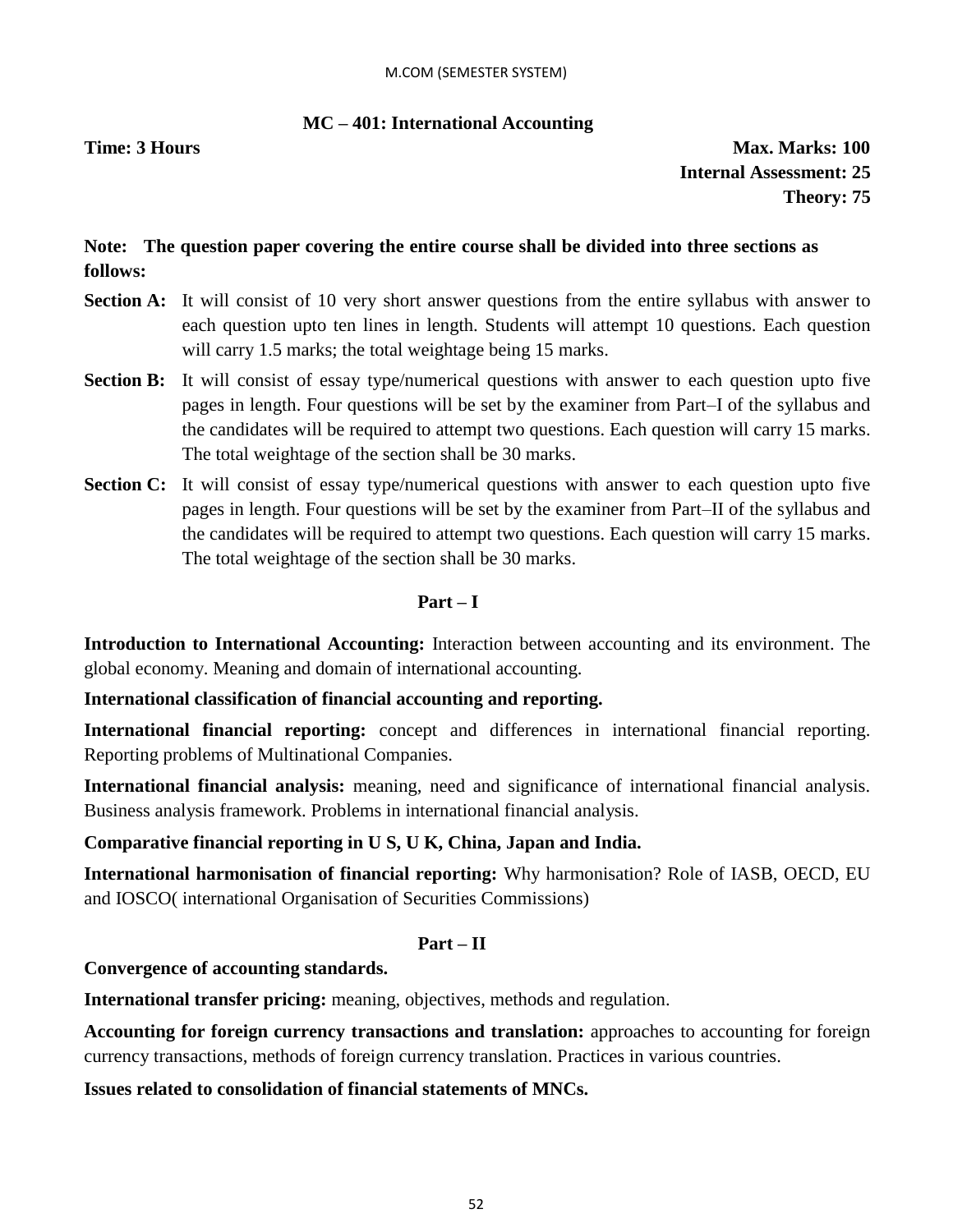**International taxation:** diversity of national tax systems, taxation of foreign source income and double taxation.

**Strategic accounting issues in MNCs:** strategy formulation, implementation and control. Evaluating the performance of foreign operations.

# **Suggested Readings:**

- 1. Choi, Frederick D S and Meek, Garry K, "International Accounting", Pearson Education, 5th Edition. 2007.
- 2. Doupnik, Timothy and Perera, Hector, "International Accounting", McGraw Hill international Edition, 2007.
- 3. Saudagaran, Shahrokh M. International Accounting A Users Perspective", Thompson, 2nd Edition, 2007.
- 4. Iqbal, zafar M, Melchar, Trini U, and Elmallah, Amin A, International Accounting: A Global Perspective". International Thomson Publishing.
- 5. Rathore, Shirin, "International Accounting", PHI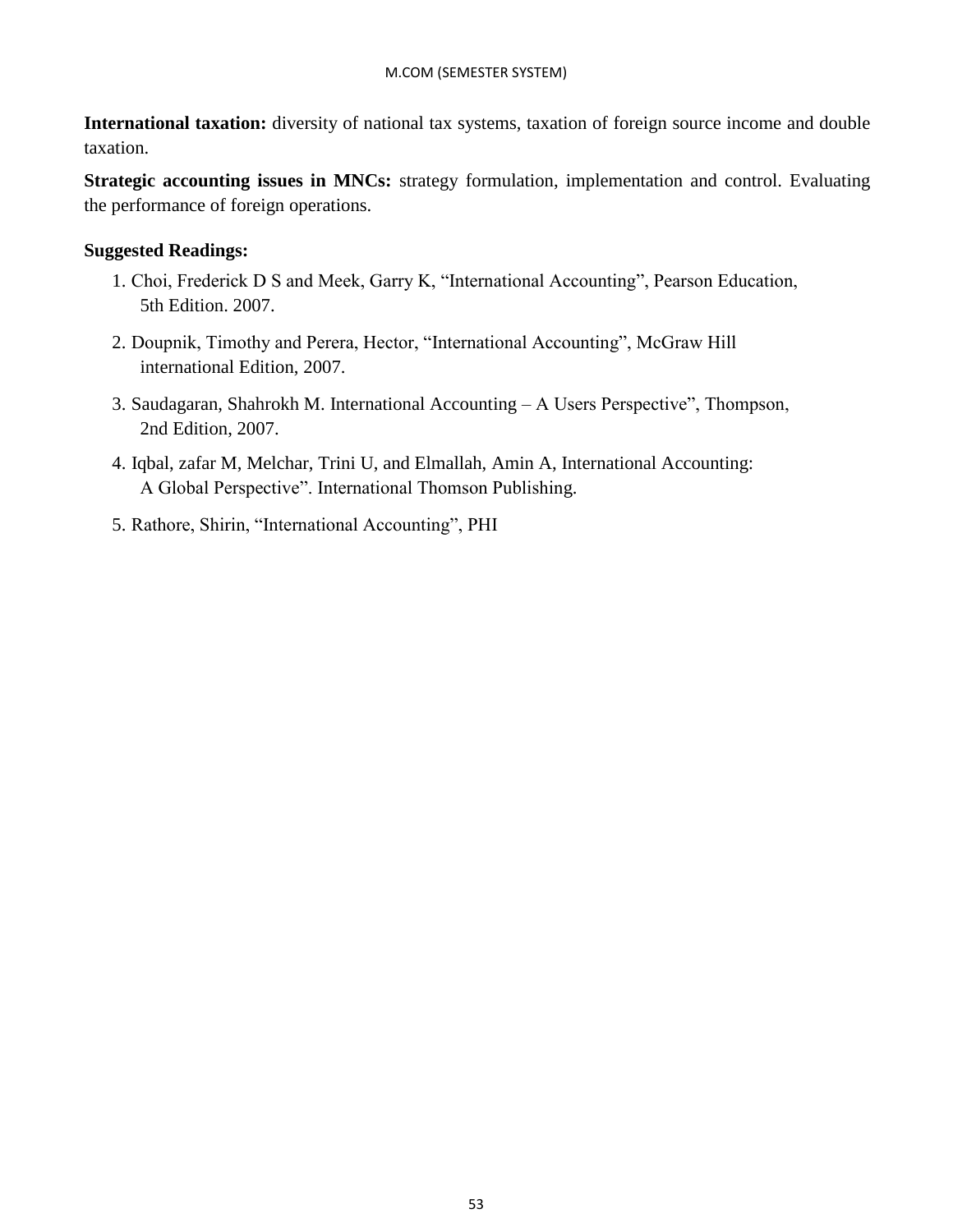## **MC - 402: E-COMMERCE**

**Time: 3 Hours Max. Marks: 100 Internal Assessment: 25 Theory: 75**

# **Note: The question paper covering the entire course shall be divided into three sections as follows:**

- **Section A:** It will consist of 10 very short answer questions from the entire syllabus with answer to each question upto ten lines in length. Students will attempt 10 questions. Each question will carry 1.5 marks; the total weightage being 15 marks.
- **Section B:** It will consist of essay type/numerical questions with answer to each question upto five pages in length. Four questions will be set by the examiner from Part–I of the syllabus and the candidates will be required to attempt two questions. Each question will carry 15 marks. The total weightage of the section shall be 30 marks.
- **Section C:** It will consist of essay type/numerical questions with answer to each question upto five pages in length. Four questions will be set by the examiner from Part–II of the syllabus and the candidates will be required to attempt two questions. Each question will carry 15 marks. The total weightage of the section shall be 30 marks.

#### **Part-I**

**Introduction to E Commerce and Definition**, E-Commerce based activities, Goals of E Commerce, Functions, Advantages and disadvantages of E-Commerce, Scope of E Commerce, Framework of E-Commerce, Electronic Commerce and Electronic Business\

**Electronic business models**: B2B, B2C, C2C, C2B. Web sites as market place. Pure online vs. brick and click business; Assessing requirement for an online business designing, developing and deploying the system.

Operations of E Commerce: Online-payment mechanism; Electronic Payment systems; payment Gateways; Visitors to website; Tools for promoting websites; Risk management options for e - payment systems.

#### **Part-II**

Security and Legal Aspects of E-Commerce: Threats in E-Commerce, Security of Clients and Service-Provider; Cyber Laws – Relevant provisions of Information Technology Act 2000, offences, secure electronic records and digital signatures penalties and adjudication.

e-Business Applications & Strategies: Business Models & Revenue Models over Internet, Emerging Trends in e-Business, e-Governance, Digital Commerce, Mobile Commerce, Strategies for Business over Web, Internet based Business Models. e-Marketing, e-CRM, e-SCM, e-Procurement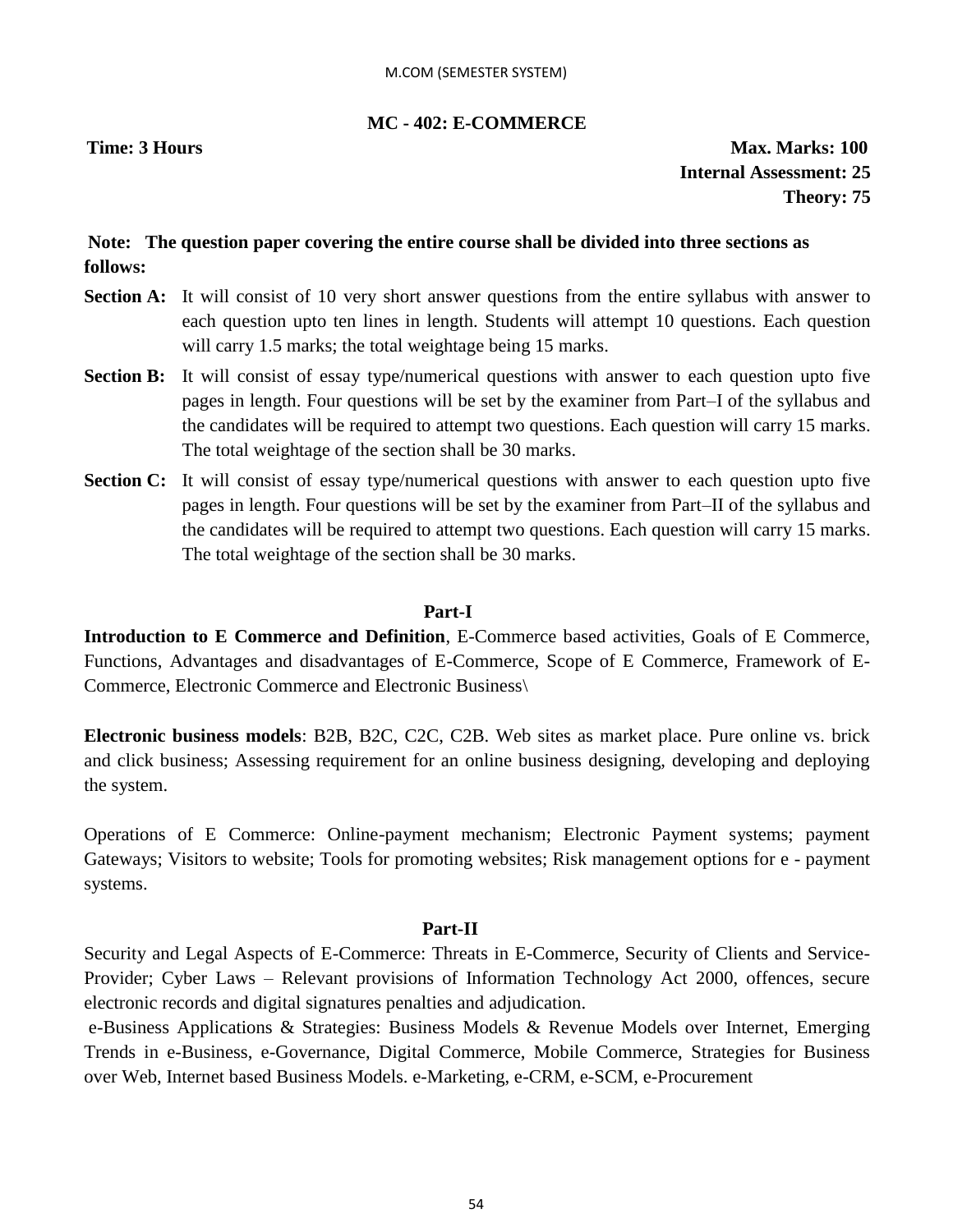## **Suggested Readings:**

1. Agarwala, Kamlesh N., Amit Lal and Deeksha Agarwala, Business on the Net: An Introduction to the Whats and Hows of E -Commerce, Macmillan India Ltd.

2. Bajaj, Deobyani Nag, E-Commerce, Tata McGraw Hill Company, New Delhi.

3. Turban, E., et. al., Electronic commerce: A Managerial Perspective, Pearson Education Asia.

4. Diwan, Prag and Sunil Sharma, Electronic Commerce -A Manager's Guide to E-Business, Vanity Books International, Delhi.

5. Dietel, Harvey M., Dietel, Paul J., and Kate Steinbuhler, E-business and E-commerce for managers, Pearson Education.

6. Greenstein, M. and T.M. Feinman, Electronic Commerce: Security, Risk Management and Control, Tata McGraw hill.

7. Kosiur, David, Understanding Electronic Commerce, Prentice Hall of India Private Ltd., New Delhi.

8. Whiteley, David, E-commerce, McGraw Hill, New York.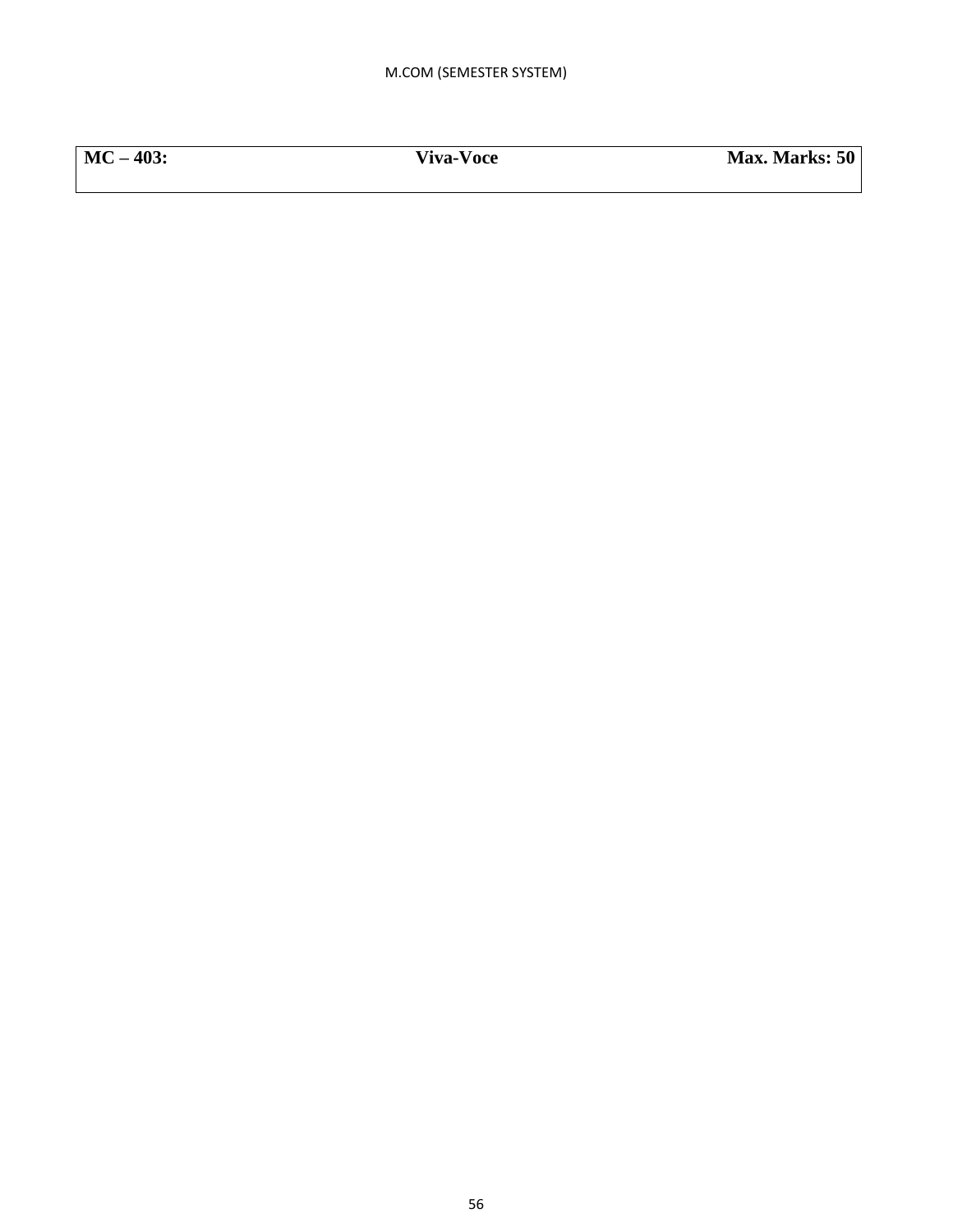# **GROUP 'A': Accounting & Finance MC – 411: International Financial Management**

**Time: 3 Hours Max. Marks: 100 Internal Assessment: 25 Theory: 75**

# **Note: The question paper covering the entire course shall be divided into three sections as follows:**

- **Section A:** It will consist of 10 very short answer questions from the entire syllabus with answer to each question upto ten lines in length. Students will attempt 10 questions. Each question will carry 1.5 marks; the total weightage being 15 marks.
- **Section B:** It will consist of essay type/numerical questions with answer to each question upto five pages in length. Four questions will be set by the examiner from Part–I of the syllabus and the candidates will be required to attempt two questions. Each question will carry 15 marks. The total weightage of the section shall be 30 marks.
- **Section C:** It will consist of essay type/numerical questions with answer to each question upto five pages in length. Four questions will be set by the examiner from Part–II of the syllabus and the candidates will be required to attempt two questions. Each question will carry 15 marks. The total weightage of the section shall be 30 marks.

#### **Part – I**

**Foreign Exchange System:** The Internationalization of Business and Finance, Alternative Exchange Rate Systems; International monetary system, The European Monetary System.

**Foreign Exchange Rate Determination:** Introduction to spot market and Forward Market; Setting the Equilibrium Spot Exchange Rate; Factors affecting Currency Value: BOP Approach & Asset Market Approach; Role of Central Bank in Determination of Exchange Rates; Parity conditions in International Finance: Arbitrage and Law of One Price;

**Purchasing Power Parity:** Fisher Effect; Fisher Effect in International Context. Currency Forecasting: Interest Rate Parity Theory, The relationship between forward and future spot rate ,Currency Forecasting;

**Balance of payments:** Balance of Payment Categories: Current Account, Capital Account, Official Reserves Account; Balance of Payment: The International flow of goods, services and capital, Coping with current account deficit.

#### **Part - II**

**Country Risk Analysis:** Country Risk Analysis, Measuring & Managing Political Risk, Firm Specific Risks; Country Risk Analysis: Study of Economic & Political Factors Posing Risk, Country Risk Analysis in International Banking.

**Measuring & Managing Various Exposures**: Alternative measures of foreign exchange exposure, Risk Hedging-An Introduction; Measuring & Managing Transaction Exposure. Measuring & Managing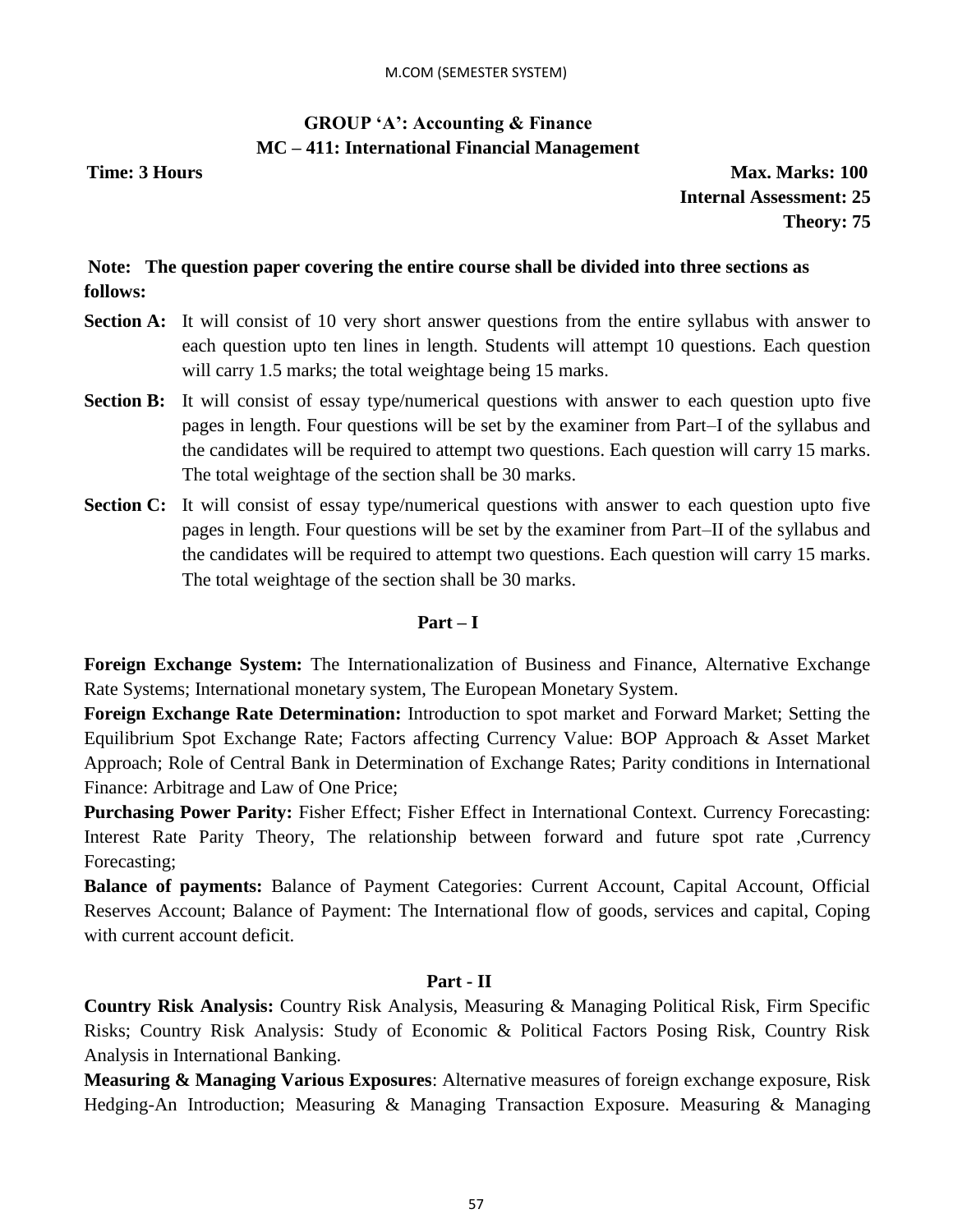Operating Exposure; Measuring & Managing Translation Exposure.

**Foreign Exchange Risk Management:** Foreign Exchange Instruments, Recent developments in derivatives markets in India; Currency Futures & Options Market; Interest Rate & Currency Swaps; Interest rate Forwards & Futures.

## **Suggested Readings:**

- 1. Shapiro Allan C (2003), "Multinational Financial Management", 7th Edition, John Wiley & Sons, Singapore
- 2. Apte P.G. (2009) International financial Management, 5th Edition, Tata McGraw Hill, India
- 3. Bhalla, V. K (2008), "International Financial Management", 7th Edition, Anmol Publications, India
- 4. Eiteman, Stonehill, Moffett(2004), " Multinational Business Finance",10th Edition, Pearson Education, India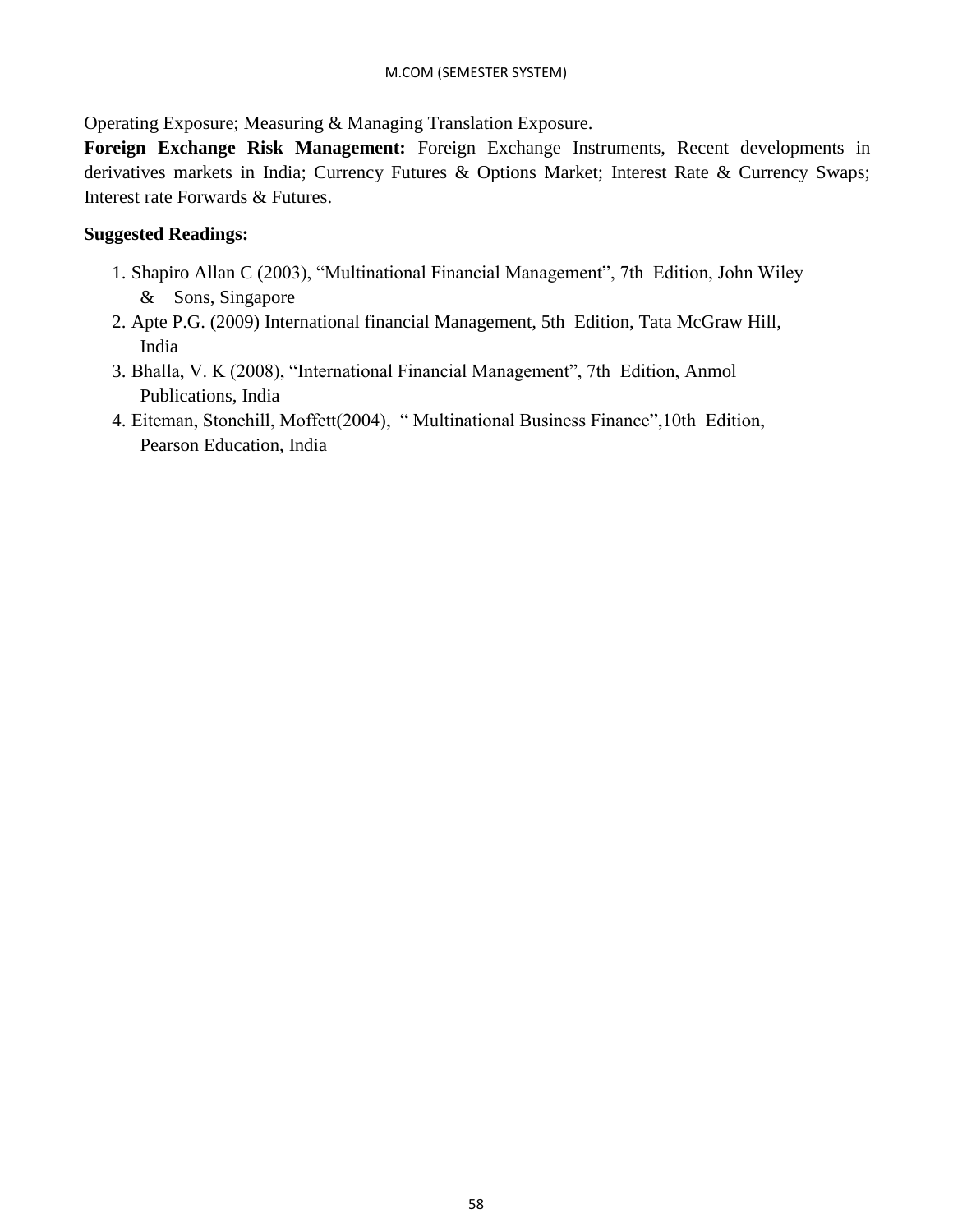#### **GROUP 'A': Accounting & Finance**

## **MC – 412: Financial Markets and Financial Services**

**Time: 3 Hours Max. Marks: 100 Internal Assessment: 25 Theory: 75**

# **Note: The question paper covering the entire course shall be divided into three sections as follows:**

- **Section A:** It will consist of 10 very short answer questions from the entire syllabus with answer to each question upto ten lines in length. Students will attempt 10 questions. Each question will carry 1.5 marks; the total weightage being 15 marks.
- **Section B:** It will consist of essay type/numerical questions with answer to each question upto five pages in length. Four questions will be set by the examiner from Part–I of the syllabus and the candidates will be required to attempt two questions. Each question will carry 15 marks. The total weightage of the section shall be 30 marks.
- **Section C:** It will consist of essay type/numerical questions with answer to each question upto five pages in length. Four questions will be set by the examiner from Part–II of the syllabus and the candidates will be required to attempt two questions. Each question will carry 15 marks. The total weightage of the section shall be 30 marks.

#### **Part** – **I**

**Indian Financial System:** Meaning, Structure, Role and Deficiencies

**Development Banking in India:** Evolution, Structure, Promotional Role, Resource Planning and Mobilisation, Project Evaluation and Follow Up, Performance Evaluation. Recent Developments in Development Banking.

**Reserve Bank of India:** Organization and Management, Monetary Policy, Technique of Monetary control, Liquidity Adjustment Facility.

**NBFCs:** Concepts, RBI Guidelines, Progress, problems and Prospects.

**Banking Sector Reforms in India-Implementation Status.** 

**Factoring Services in India** 

**Venture Capital Financing in India.** 

#### **Part - II**

**CCIL:** Role and Functions.

**Repos:** Concept, Process and Progress in India

**Govt. Securities Market in India** 

**Call Money Market in India** 

**Treasury Bills Market in India** 

**Commercial Paper and Certificate Deposit Market in India.** 

**Securitization: Concept, Process and Progress in India.**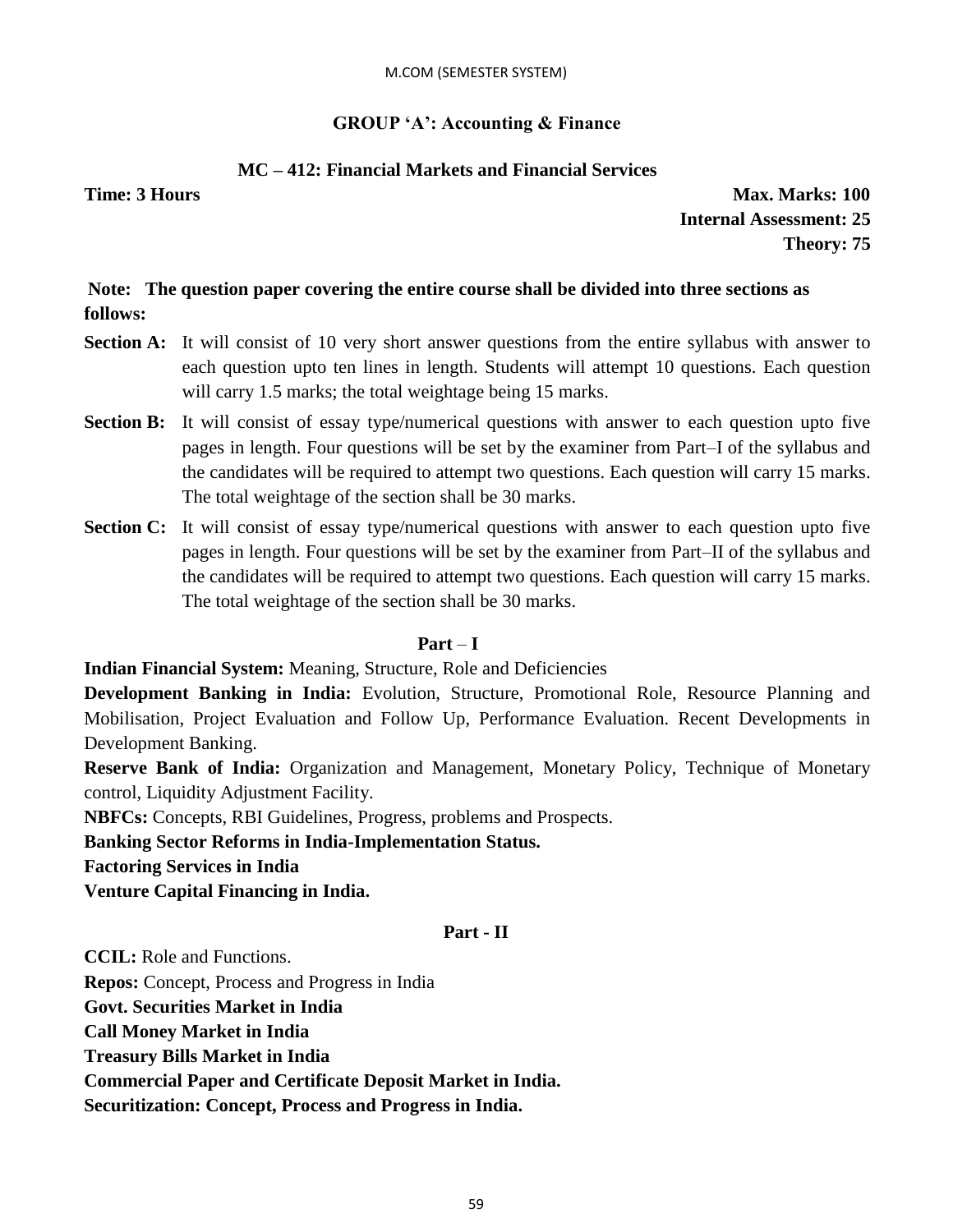## **Suggested Readings:**

- 1. Indian Financial System by H.R. Machiraju, Vikas Publishing House Pvt. Ltd.
- 2. Indian Financial System by Varshney & Mittal, Sultan Chand & Sons.
- 3. Management of Indian Financial Institutions by R.M.Srivastava Himalya Publishing House.
- 4. Managing Indian Banks by Vasant C. Joshi, Sage Publications.
- 5. Indian Financial System by Vasant Desai, Himalya Publising House.
- 6. Financial Institutions & Markets by L.M.Bhole.
- 7. M.Y. Khan, Financial Services, Tata McGraw Hills, New Delhi, 2007.

# **Web Sites: -**

- 1. www.rbi.org.in
- 2. www.nsdl.com
- 3. www.licindia.com
- 4. www.sebi.gov.in
- 5. www.nabard.org
- **6.** www.ifciltd.com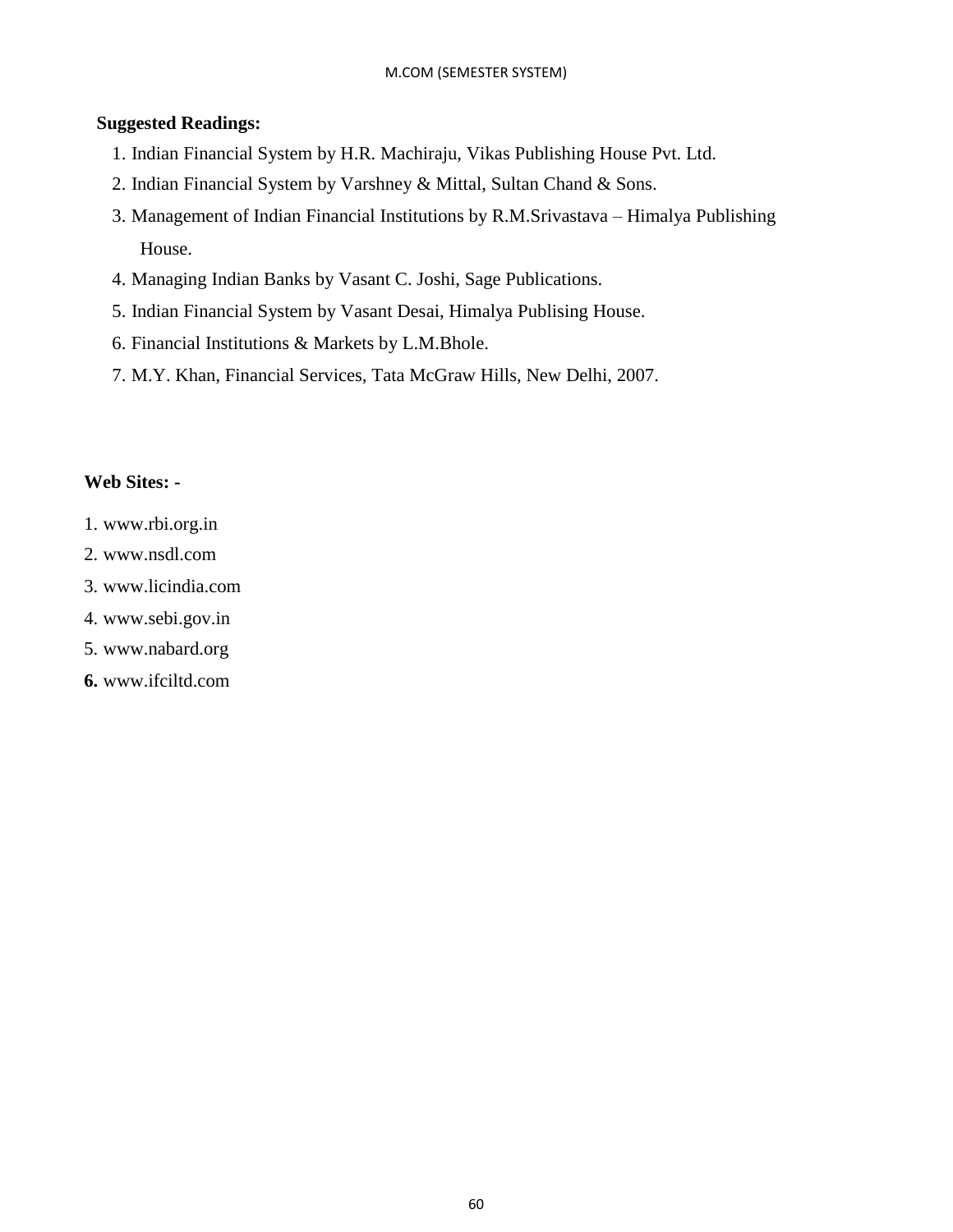## **GROUP 'A': Accounting & Finance**

### **MC – 413: Corporate Tax Law and Planning**

**Time: 3 Hours Max. Marks: 100 Internal Assessment: 25 Theory: 75**

**Note: The question paper covering the entire course shall be divided into three sections as follows:** 

- **Section A:** It will consist of 10 very short answer questions from the entire syllabus with answer to each question upto ten lines in length. Students will attempt 10 questions. Each question will carry 1.5 marks; the total weightage being 15 marks.
- **Section B:** It will consist of essay type/numerical questions with answer to each question upto five pages in length. Four questions will be set by the examiner from Part–I of the syllabus and the candidates will be required to attempt two questions. Each question will carry 15 marks. The total weightage of the section shall be 30 marks.
- **Section C:** It will consist of essay type/numerical questions with answer to each question upto five pages in length. Four questions will be set by the examiner from Part–II of the syllabus and the candidates will be required to attempt two questions. Each question will carry 15 marks. The total weightage of the section shall be 30 marks.

#### **Part – I**

**Tax Planning, Tax Avoidance & Tax Evasion:** Meaning, features and basic differences between tax planning, avoidance and evasion; various tools of tax evasion; Tax Management and its scope. Tax havens.

**Corporate Tax:** Residential status of a company, Computation of total income and tax liability of companies, Minimum alternate tax.

**Deductions from Gross Total Income u/s 80 related to company assesse.** 

**Tax deduction or collection at source, Advance payment of tax.** 

**Tax Planning for New Business with reference to location and type of business.** 

**Tax Planning in relation to Forms of Organisation:** Sole Proprietary; Partnership and Company form of Organisation from tax planning point of view.

## **Part - II**

**Tax incentives to Newly Established Industrial Undertakings:** In Special Economic Zones u/s 10 AA and for exporters.

**Tax planning in respect of Amalgamation or Demerger:** Tax Planning and Financial Management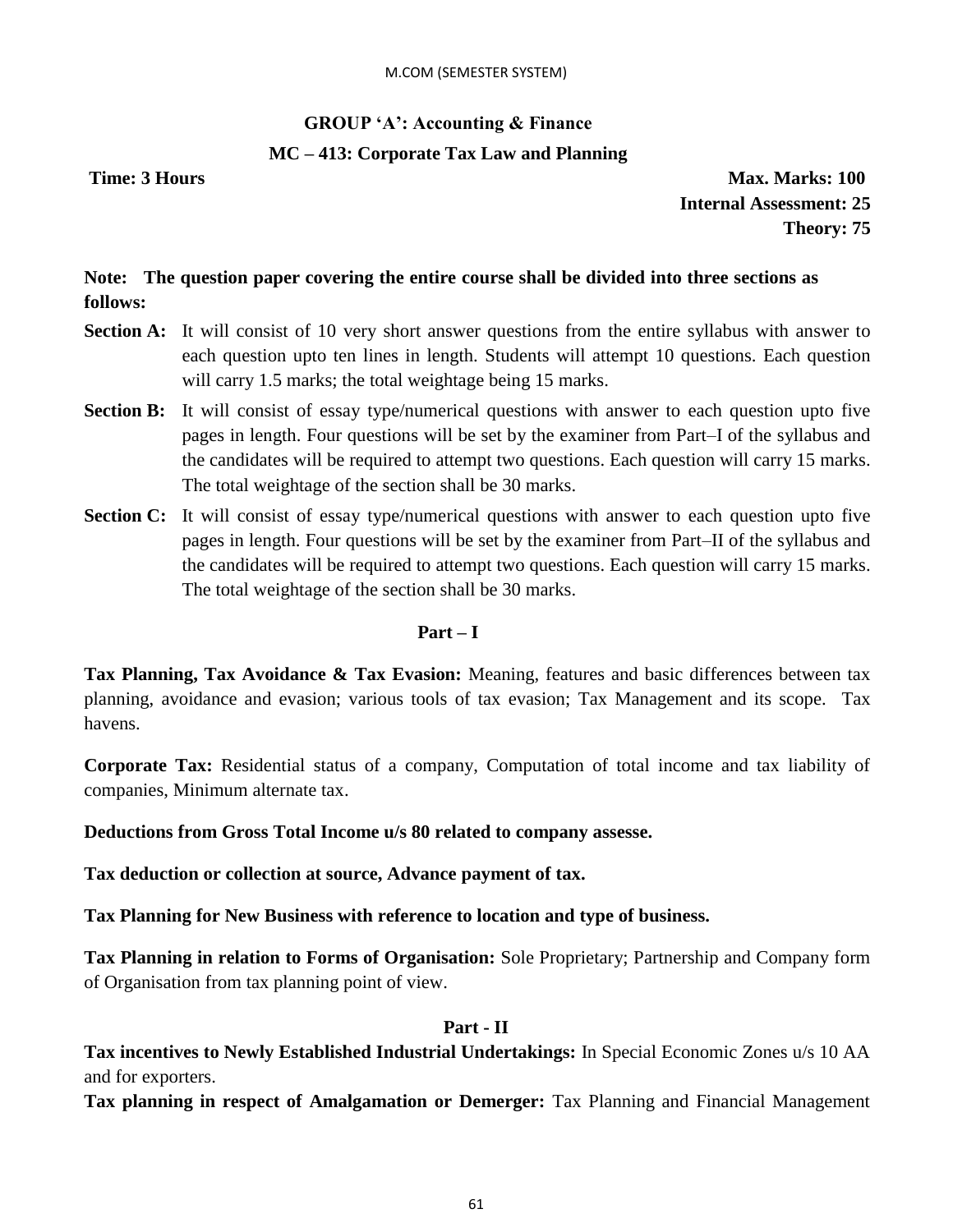Decisions: Tax Planning relating to Capital structure decisions, Dividend Policy, Inter-Corporate Dividend and Bonus shares.

**Tax Planning and Management Decisions:** Own or Lease Decision, Make or Buy Decision, Sale of Asset used for Scientific Research, Decision relating to Repair, Replace, Renovation of an Asset, Shutdown or Continue Decision.

**Taxability of Dividend from Company and investors point of view. Avoidance of Double Taxation**

# **Suggested Readings:**

1. Ahuja Girish, "Systematic Approach to Income Tax", Bharat Law House, New Delhi

2. Gaur, Narang & Puri, "Corporate Tax Planning and Management", Kalyani Publishers, Ludhiana

3. Mehrotra H.C., "Income Tax Law & Practice", Sahitya Bhawan Publications, Agra

4. Singhania . K. Vinod, "Direct Tax Theory & Practice", Taxman Publications (P) Ltd.

Website: www.incometaxindia.gov.in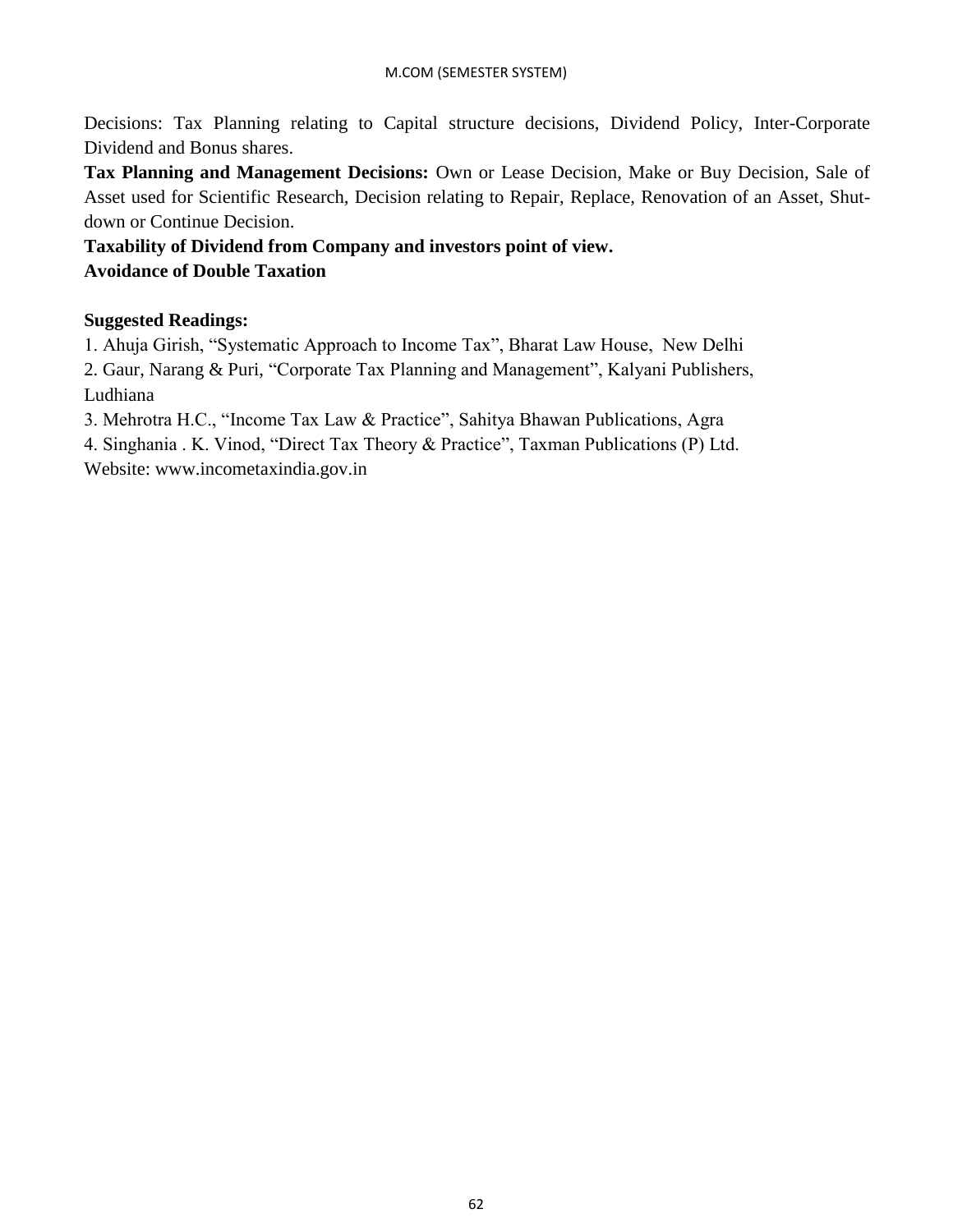# **GROUP 'B': Business Studies MC – 421: GOODS AND SERVICES TAX (GST)**

**Time: 3 Hours Max. Marks: 100 Internal Assessment: 25 Theory: 75**

# **Note: The question paper covering the entire course shall be divided into three sections as follows:**

- **Section A:** It will consist of 10 very short answer questions from the entire syllabus with answer to each question upto ten lines in length. Students will attempt 10 questions. Each question will carry 1.5 marks; the total weightage being 15 marks.
- **Section B:** It will consist of essay type/numerical questions with answer to each question upto five pages in length. Four questions will be set by the examiner from Part–I of the syllabus and the candidates will be required to attempt two questions. Each question will carry 15 marks. The total weightage of the section shall be 30 marks.
- **Section C:** It will consist of essay type/numerical questions with answer to each question upto five pages in length. Four questions will be set by the examiner from Part–II of the syllabus and the candidates will be required to attempt two questions. Each question will carry 15 marks. The total weightage of the section shall be 30 marks.

#### **Part – I**

**GST Act 2017:** Overview, Constitutional aspects, Implementation, Liability of Tax Payer, GST Council, Brief Introduction to IGST, CGST, SGST and UGST. Concept of IGST, CGST, SGST and UGST with its practical application. Levy and collection.

**Exemption from GST:** Introduction, Composition Scheme and remission of Tax.

**Registration:** Introduction, Registration Procedure, Special Persons, Amendments / Cancellation.

**Supply**: Concept, including composite supply, mixed supply, interstate supply, intra-state supply, supply in territorial waters, place and time of supply.

#### **Part – II**

**Input Tax Credit**: Introduction, Tax Invoice Credit & Debit notes, e-way bill. Computation of GST Liability and Payment including time, method of making payment, challan generation, CPIN, TDS &TCS. Reverse charge.

**Returns:** various returns to be filed by the assesses.

**GST Portal**: Introduction, GST Eco-system, GST Suvidha Provider (GSP), Uploading Invoices.

Comparison of GST with earlier indirect taxes (CST, VAT, Excise duty, Custom Duty).

#### **Suggested Readings:**

1. Taxmann: Taxmann's GST Manual 2017. Taxman, Publications (P) Ltd.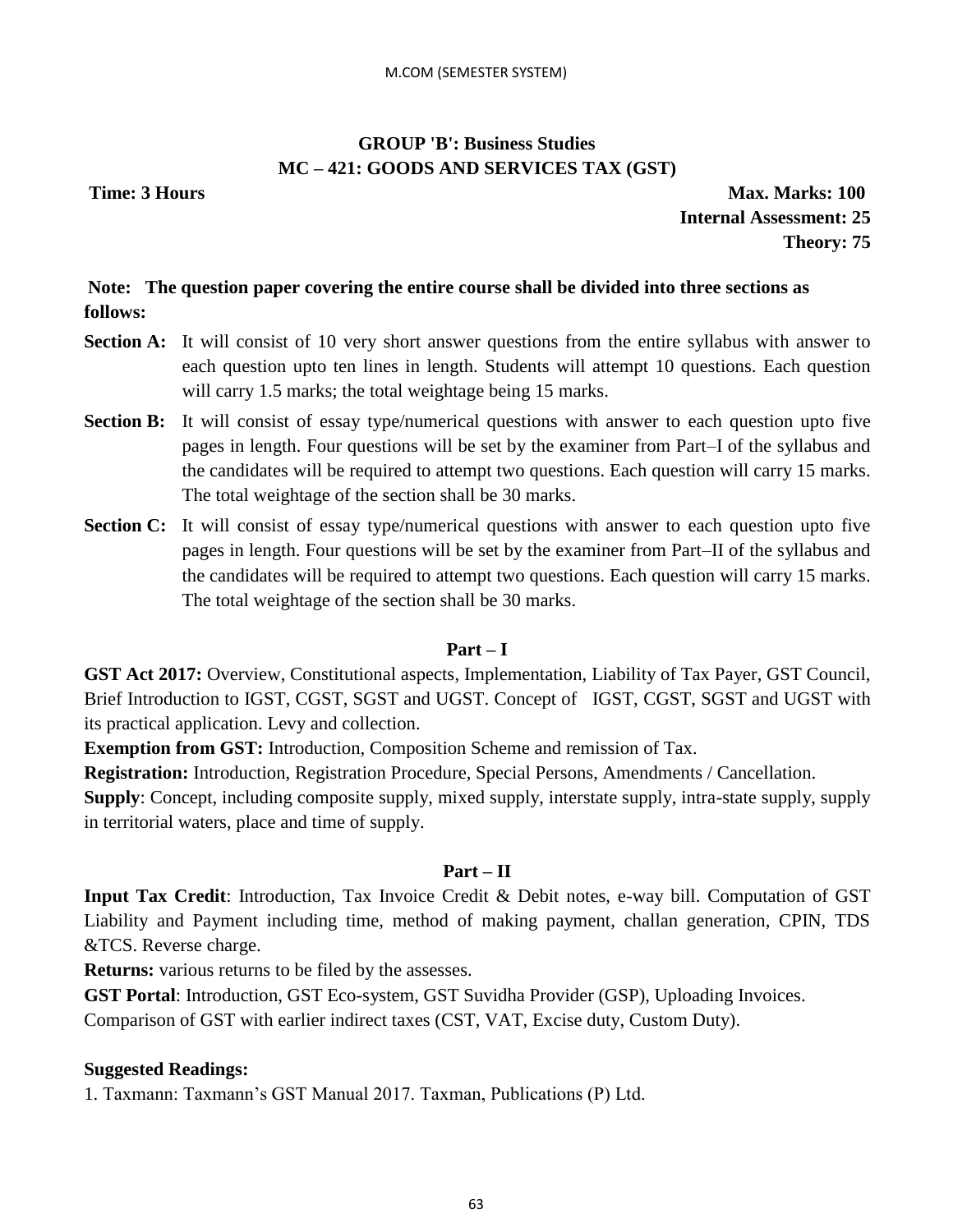2. Datey V.S., Taxmann's GST Ready Reckoner Taxman, Publications (P) Ltd.

3. Gupta S.S., GST-How to meet your obligations 2017. Taxman, Publications (P) Ltd.

4. Rakesh Garg and Sandeep Garg, "GST Laws Manual: Acts, Rules and Forms" Bloomsbury India Professional.

5. Ashok Gupta CA " Gst Acts, Rules and Forms" Wolters Kluwer.

6. Rakesh Garg and Sandeep Garg, "Handbook of GST in India" Bloomsbury India Professional.

7. www.idtc.icai.org>gst

8. [www.cbec.gov.in](http://www.cbec.gov.in/)

9. idtc.icai.org>publications

10. Dr. Awdesh Singh, "GST made simple- A Complete Guide to Goods and Service Tax in India" Centax publications.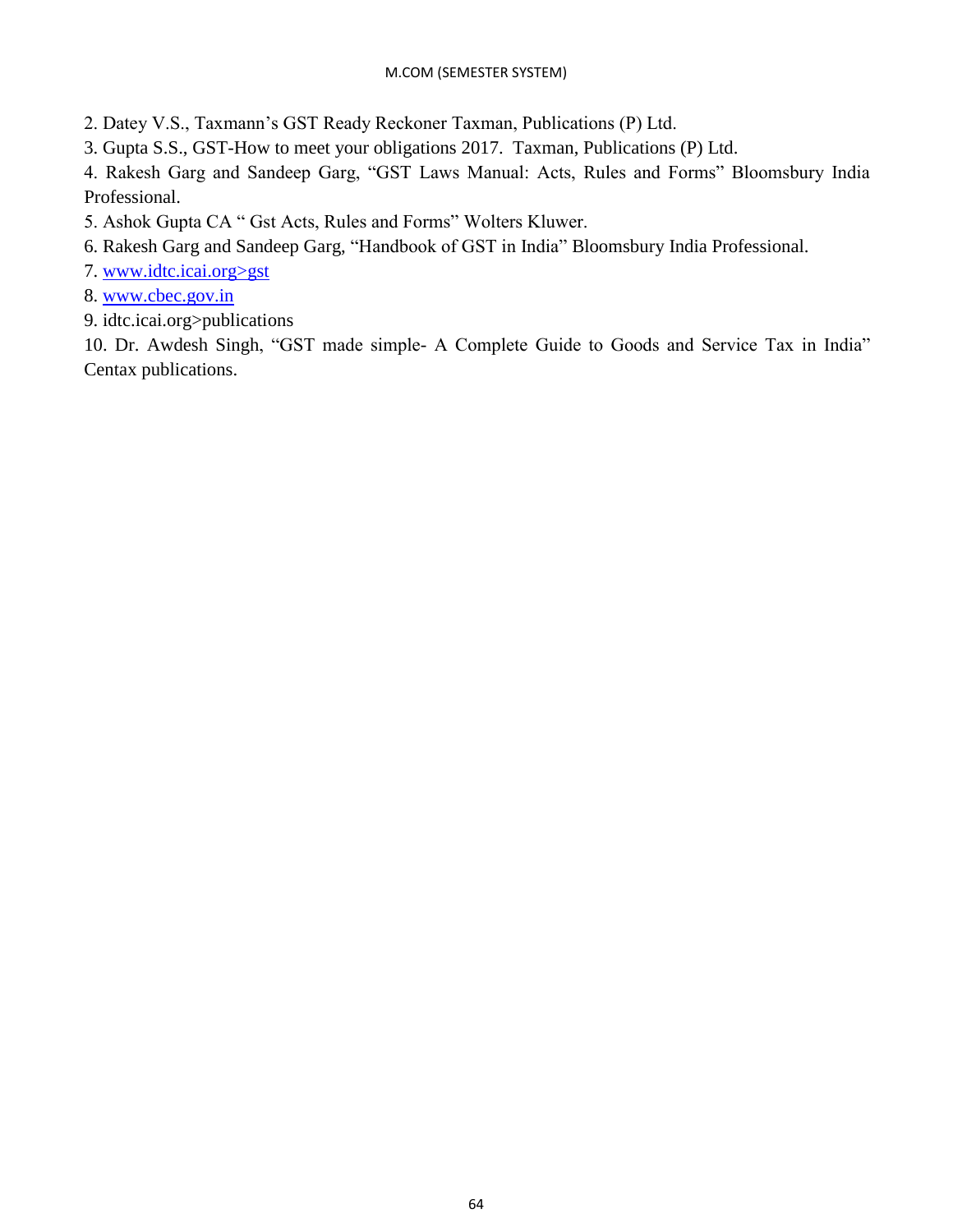# **GROUP 'B': Business Studies MC – 422: Entrepreneurship Development and Project Management**

**Time: 3 Hours Max. Marks: 100 Internal Assessment: 25 Theory: 75**

# **Note: The question paper covering the entire course shall be divided into three sections as follows:**

- **Section A:** It will consist of 10 very short answer questions from the entire syllabus with answer to each question upto ten lines in length. Students will attempt 10 questions. Each question will carry 1.5 marks; the total weightage being 15 marks.
- **Section B:** It will consist of essay type/numerical questions with answer to each question upto five pages in length. Four questions will be set by the examiner from Part–I of the syllabus and the candidates will be required to attempt two questions. Each question will carry 15 marks. The total weightage of the section shall be 30 marks.
- **Section C:** It will consist of essay type/numerical questions with answer to each question upto five pages in length. Four questions will be set by the examiner from Part–II of the syllabus and the candidates will be required to attempt two questions. Each question will carry 15 marks. The total weightage of the section shall be 30 marks.

# **Part – I**

**Entrepreneurship:** Concepts, Traits, types, characteristics, classification and types, nature and functions. Theory of Entrepreneurship.

**Entrepreneurship:** Developing corporate entrepreneurship.

**Understanding Entrepreneurship perspective**: Entrepreneurship motivation. Developing Creativity and Understanding Innovation. Ethics and Social Responsibility of an Entrepreneur. Entrepreneurial Skills.

**Role of Entrepreneurship in Economic Development.**

**Entrepreneurial Decision Process.**

# **Part - II**

**Environmental Assessment:** Macro and Micro View.

**Project Management Concept:** Generation and screening of project ideas: Sources and Methods. Feasibility Study. Managing Risk in Project Network Technique for Project Management, Time and Cost Overrun.

**Market and Demand Analysis**: Technical Analysis. Financial Analysis, Local Cost Benefit Analysis, Developing an Effective Business Plan.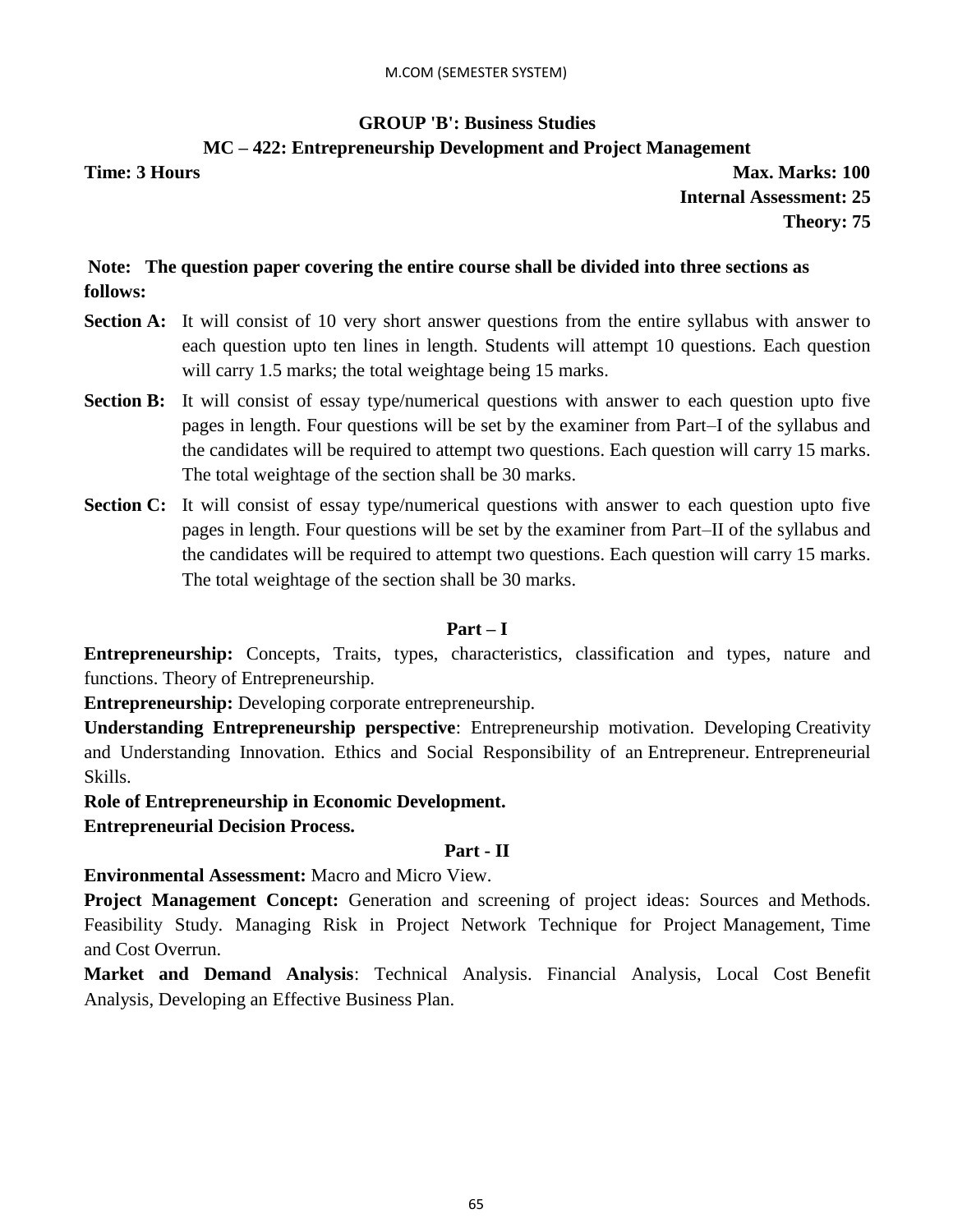## **Suggested Readings:**

1. Hisrich, Robert D and Peters, Michael P, Entrepreneurship, Delhi, Tata McGraw Hill, 2002.

2. Holt, David H, Entrepreneurship: New Venture Creation, Delhi, Prentice Hall of India, 2001

3. Cliffton, Davis S. and Syflie, David E, "Project Feasibility Analysis" , 1977 John Wiley,

New York.

4. Chandra, Prasanna, Projects : Preparation, Appraisal, Budgeting and Implementation., New Delhi Tata McGraw Hill.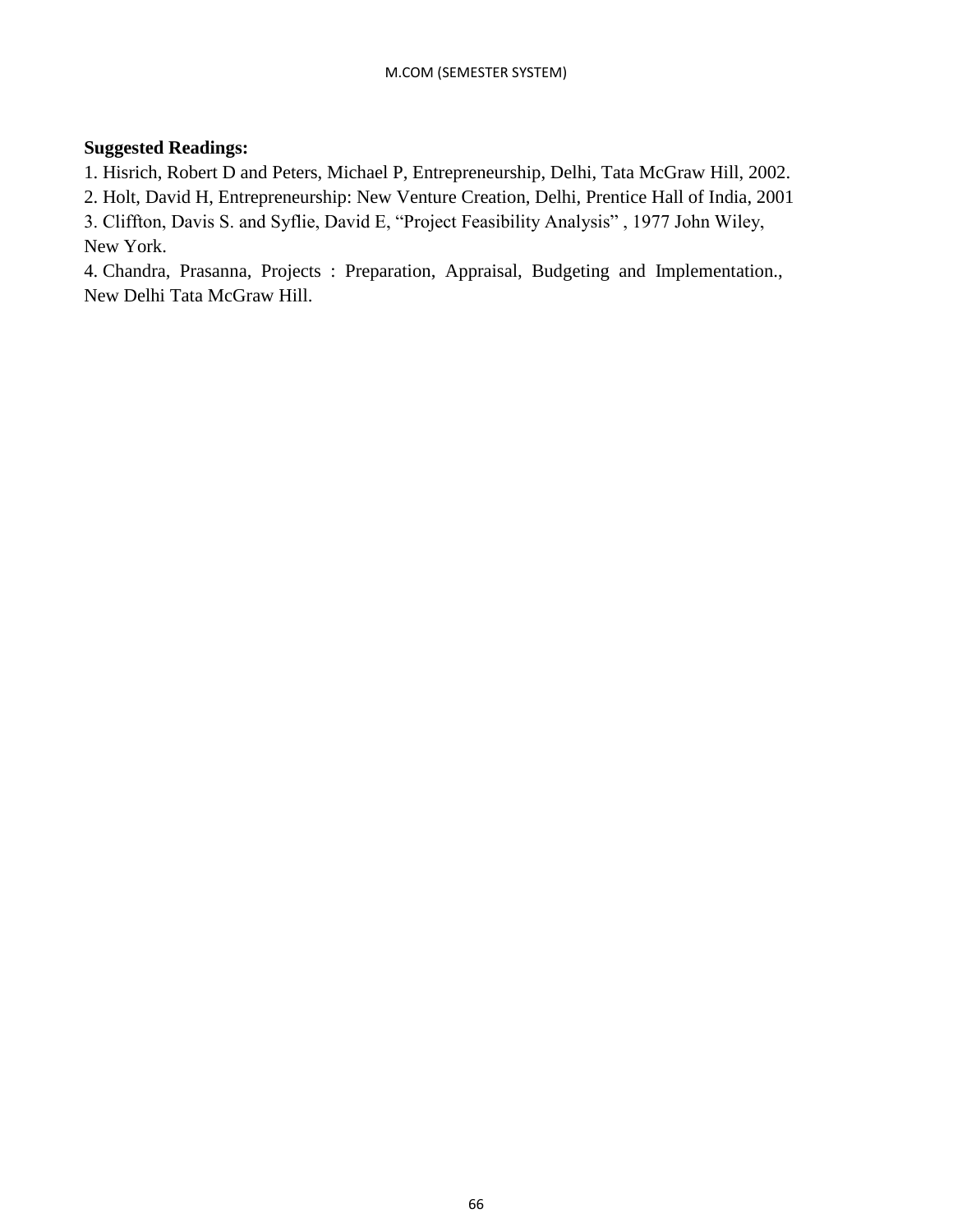# **GROUP 'B': Business Studies MC – 423: Business Ethics & Environment Management**

**Time: 3 Hours Max. Marks: 100 Internal Assessment: 25 Theory: 75**

# **Note: The question paper covering the entire course shall be divided into three sections as follows:**

- **Section A:** It will consist of 10 very short answer questions from the entire syllabus with answer to each question upto ten lines in length. Students will attempt 10 questions. Each question will carry 1.5 marks; the total weightage being 15 marks.
- **Section B:** It will consist of essay type/numerical questions with answer to each question upto five pages in length. Four questions will be set by the examiner from Part–I of the syllabus and the candidates will be required to attempt two questions. Each question will carry 15 marks. The total weightage of the section shall be 30 marks.
- **Section C:** It will consist of essay type/numerical questions with answer to each question upto five pages in length. Four questions will be set by the examiner from Part–II of the syllabus and the candidates will be required to attempt two questions. Each question will carry 15 marks. The total weightage of the section shall be 30 marks.

#### **Part – I**

**Model of Management in the Indian Socio-Political Environment:** Work Ethos, Indian Heritage in Production and Consumption; Indian Insight into TQM ; Problems Relating to Stress in Corporate Management-Indian Perspective, Teaching Ethics.

**Environment Management:** Fundamentals-Sustainable Development, Implications of human population growth, Limits to growth, Environmental and Business Schools.

**Trans-cultural Human Values in Management Education**, Relevance of Values in Management, Need for Values in Global Change-Indian Perspective, Values for Managers, Holistic Approach for Managers in Decision Making, Secular Versus Spiritual Values in Management, Personal Growth and Lessons from Ancient Indian Educational System, Science and Human Values.

#### **Part - II**

**Energy Management:** Fundamentals-Fossil Fuels use, Energy production and trade, Energy, Balance ; Ecosystem Concepts, Basic Concepts and their application in Business, Industry Ecology and Recycling Industry, Environmental Management System, EMS Standards, ISO 14000

**Environmental Auditing:** Clearance / Permissions for establishing industry, Environmental Management & Valuation. Environmental Accounting, Economics-Environmental Taxes Shifts, Green Funding, Corporate Mergers, Environmental Ethics, Environmental Management Trade and Environmental Management, Debt and Environment, GATT/WTO Provisions, Environmental Laws. Acts, Patents, IPRS, Role of NGO'S PIL ; Pollution & Waste Management-Air, Water, Dams and their

67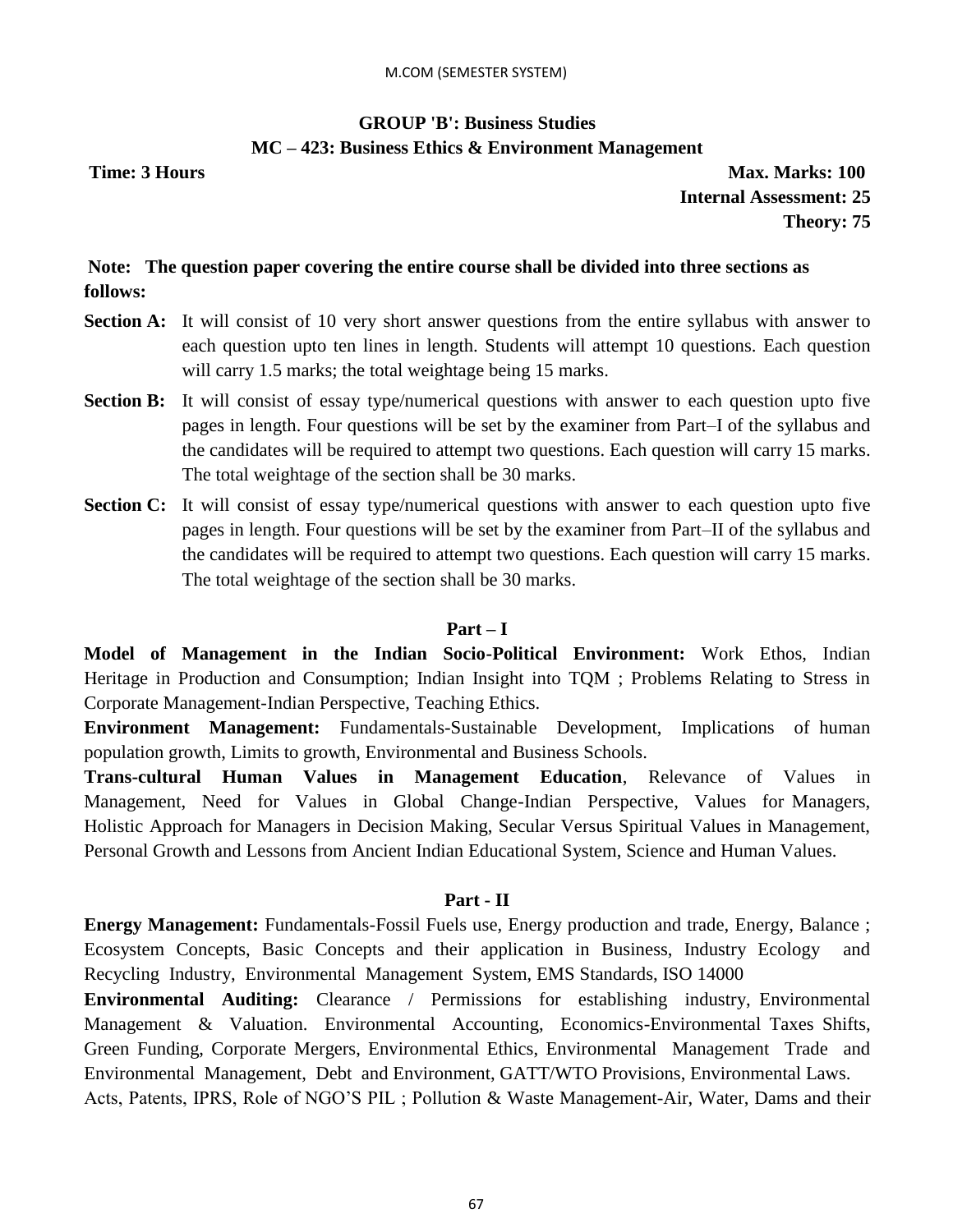role ; Forest products and Trade, Role of Biodiversity in International Trade, Approaches to Corporate Ethics, Bio-ethics.

# **Suggested Readings :**

1. Uberoi, N.K.; Environmental Management, Excel Books, A-5, Naraina Phase-I, New Delhi, 2000.

2. Pandey, G.N.: Environmental Management, Vikas Publishing House, New Delhi, 1997.

3. Gupta, N. Dass: Environmental Accounting, Wheeler Publishing, 19, K.G.Marg, New Delhi, 1997.

4. Mohanty, S.K.: Environment & Pollution Law Manual, Universal Law Publishing, G.T.Karnal Road, New Delhi, 1996.

5. Harley, Nick: Environmental Economics, MacMillan India Ltd., Ansari Road, New Delhi, 1997.

6. Kolstad, Charles D.: Environmental Economics, Oxford University Press 2000.

7. Chakraborty, S.K.: Foundations of Managerial Work-Contributions from Indian Thought, Himalaya Publishing House, Delhi, 1998.

8. Management Effectiveness and Quality of Work-life-Indian Insights, Tata McGraw Hill Publishing Company, New Delhi, 1987.

9. Management by Values, Oxford University Press, 1991.

10. Drucker, P: Managing in Turbulent Times, Pan Books London, 1983.

11. Kumar, S and N.K. Uneroi: Managing Secularism in the New Millennium, Excel Books 2000.

12. Grifths, B. The Marriage of East and West, Colling, London 1985.

13. Gandhi, M.K.: The Story of My Experience with Truth, Navjivan Publishing House, Ahmedabad, 1972.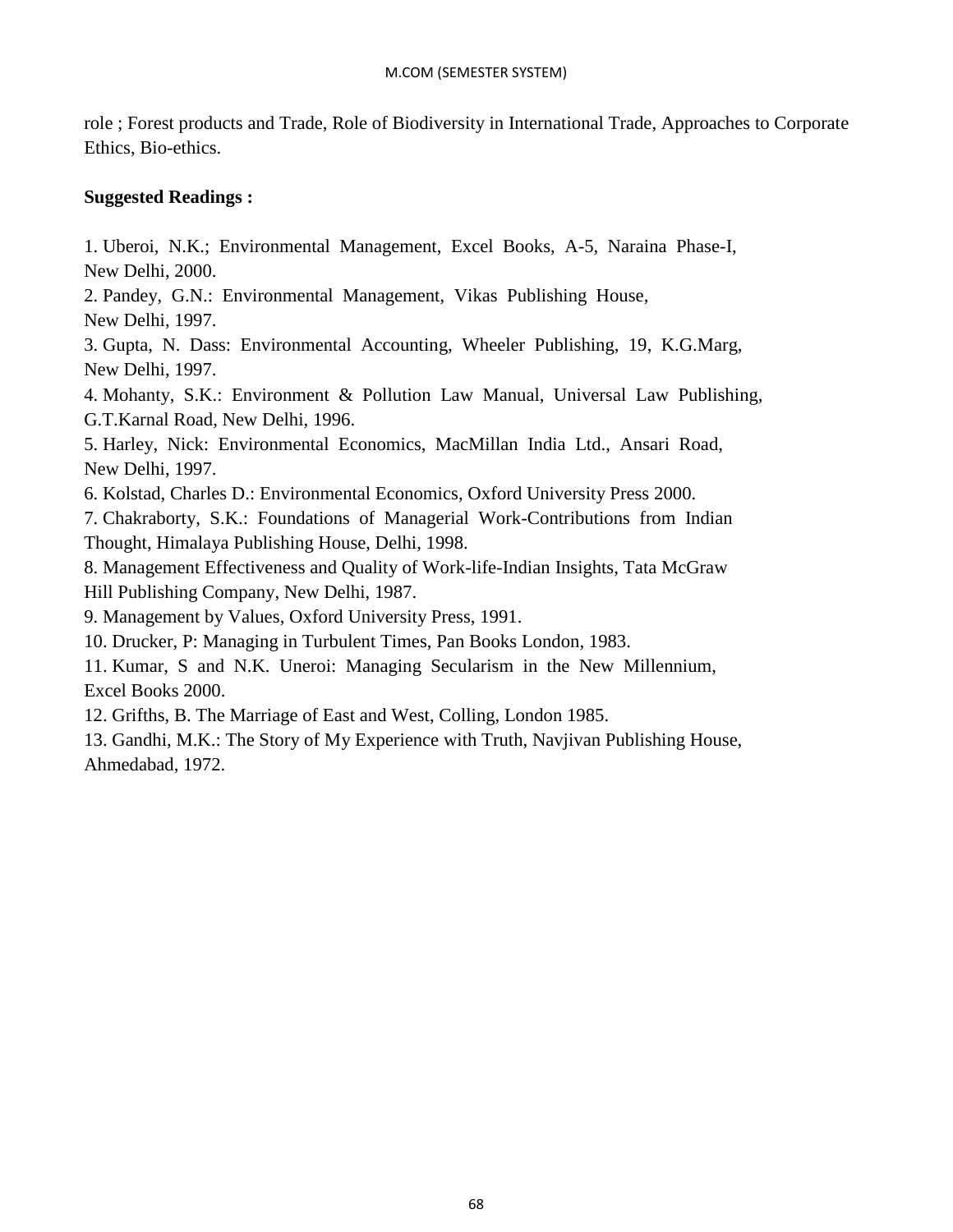## **GROUP 'C': International Business MC – 431: International Financial Markets and Foreign Exchange**

**Time: 3 Hours Max. Marks: 100 Internal Assessment: 25 Theory: 75**

# **Note: The question paper covering the entire course shall be divided into three sections as follows:**

- **Section A:** It will consist of 10 very short answer questions from the entire syllabus with answer to each question upto ten lines in length. Students will attempt 10 questions. Each question will carry 1.5 marks; the total weightage being 15 marks.
- **Section B:** It will consist of essay type/numerical questions with answer to each question upto five pages in length. Four questions will be set by the examiner from Part–I of the syllabus and the candidates will be required to attempt two questions. Each question will carry 15 marks. The total weightage of the section shall be 30 marks.
- **Section C:** It will consist of essay type/numerical questions with answer to each question upto five pages in length. Four questions will be set by the examiner from Part–II of the syllabus and the candidates will be required to attempt two questions. Each question will carry 15 marks. The total weightage of the section shall be 30 marks.

#### **Part – I**

**History of the International Financial System** -The rise and Fall of Bretton Woods, Globalisation and the Growth of Derivatives, The Crash of 1994-96 and Beyond, Euro-currency Market , Euro-banking and Euro-currency Centers, Deposit Dealing and the Term Structure of Eurocurrency Rates, Euro-currency Futures and Options, Syndicated Euro-credits, International Bond Markets-Introduction, New Issue Procedures in the Eurobond Markets, Eurobond Valuation and Hedging, Interest Rates and Currency Swaps, Pricing Option, Features of International Bonds, Forecasting and the Image of the Future-Central Banks and the Balance of Payments,

**The European Monetary System and Other Regional Artificial Currency Areas**, New Instruments in International Capital Markets, International Banking and Country RISK ,International Portfolio Diversification, International Transfer Pricing.

#### **Part – II**

**Types of Foreign Exchange Markets and Transactions:** Quoting Foreign Exchange Rates, Spread, Official and Free Market Rates, Cross Rates, Forward Rates, Quoting Forward Rates; Organisation of the Foreign Exchange Markets; Currency Futures; Currency Options; Currency Swaps; Corporate Exposure Management: Alternative Definitions of Foreign Exchange Risk, Exposure Information System, Alternative Strategies for Exposure Management.

**Exposure Management Techniques:** Organisation of the Exposure Management Function;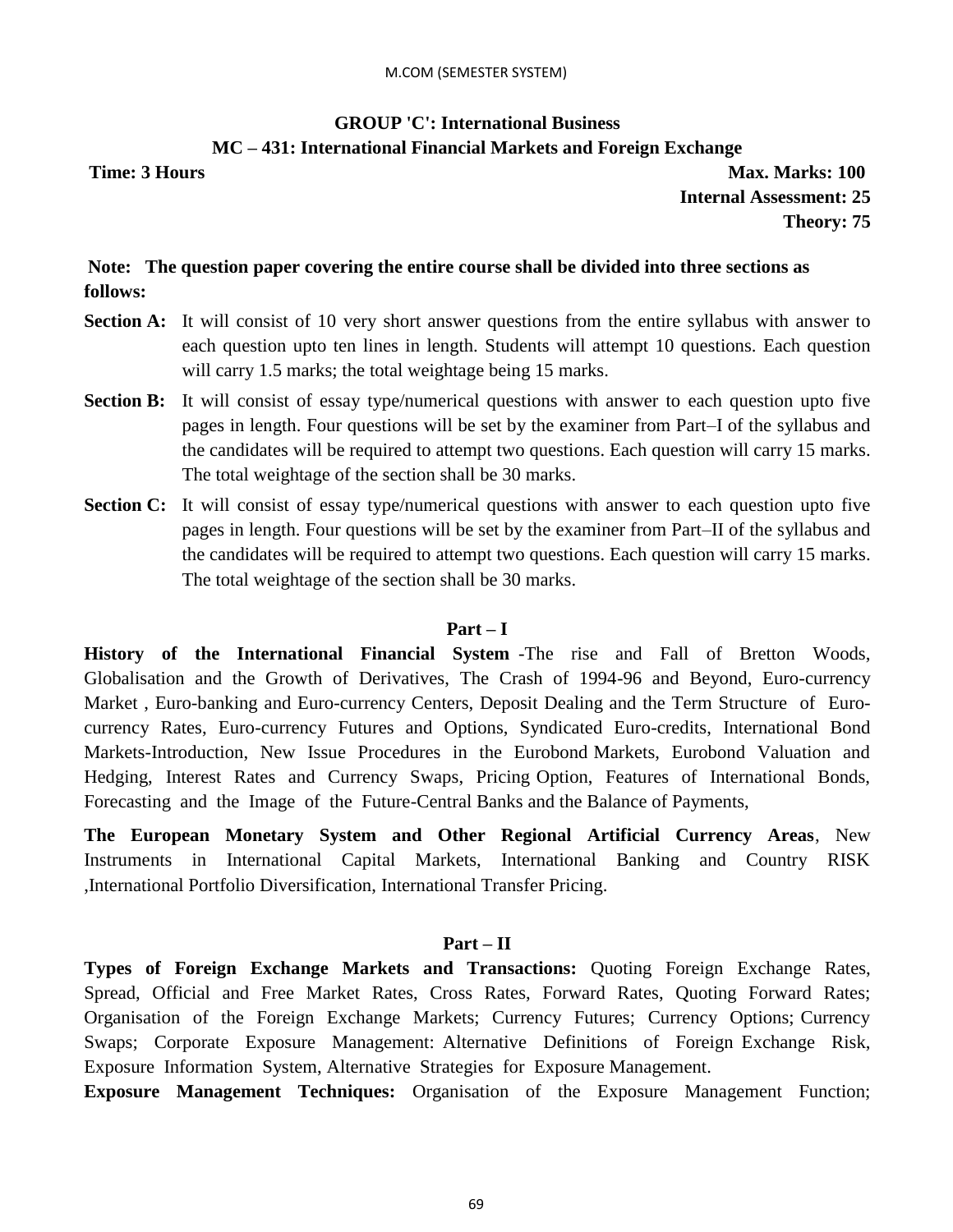Parameters and Constraints on Exposure Management: Theory and practice of Forecasting Exchange Rates-Economic Fundamentals, Financial and Socio-Political Factors, Technical Analysis; Tax Treatment of Foreign Exchange Gains and Losses; FEMA.

## **Suggested Readings:**

- 1. Aliber, R.Z., Exchange Risk and Corporate International Finance, London. Macmillan,1978
- 2. Bhalla,V.K., International Financial Management. 2nd Ed., New Delhi, Anmol, 2001.
- 3. Luca Cornelius, Trading in the Global Currency Markets. NJ, Prentice Hall,1995
- 4. Shapiro, A.C. International Financial Management. Boston.Allyn and Bacon.1979
- 5. Sutton.W.H., Trading in Currency Options, New York Institute of Finance.1987
- 6. Buckley, Adrian. Multinational Finance. 3rd Ed., Englewood Cliffs, Prentice Hall Inc., 1996.
- 7 Eiteman. David K and Stonehill. Arthur I., Multinational Business Finance. California, Addiso- Wesley. 1988.
- 8. Johnson and Giaccotto, Options and Futures. St. Paul. West, 1995
- 9. Kim, Suk and Kim. Seung, Global Corporate Finance: Text and Cases. 2nd Ed. Miami, Florida. 1993.
- 10 Shapiro, Alan C, Multinational Financial Management. New Delhi, Prentice Hall of India. 1995.65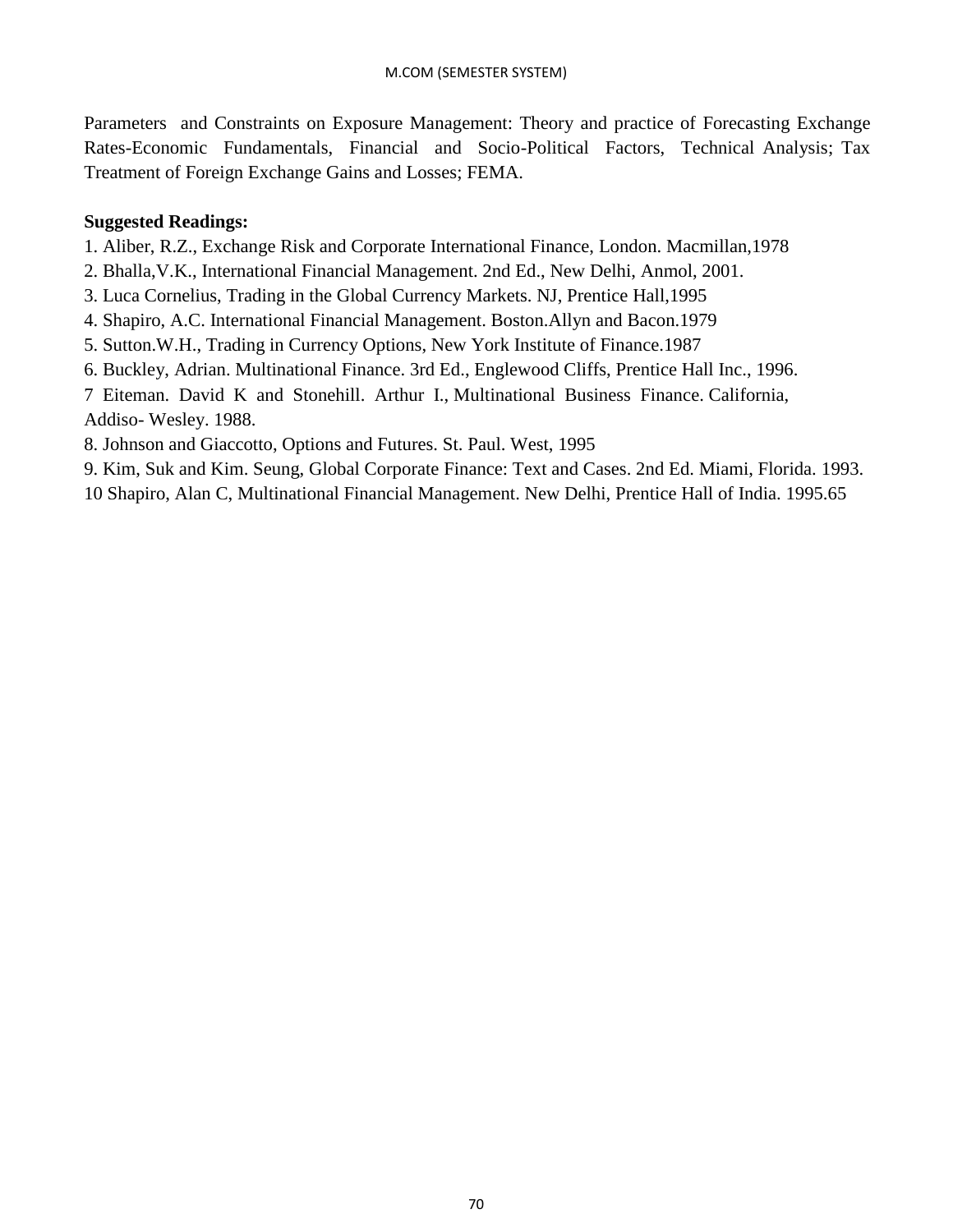# **GROUP 'C': International Business MC – 432: International Financial Management**

**Time: 3 Hours Max. Marks: 100 Internal Assessment: 25 Theory: 75**

# **Note: The question paper covering the entire course shall be divided into three sections as follows:**

- **Section A:** It will consist of 10 very short answer questions from the entire syllabus with answer to each question upto ten lines in length. Students will attempt 10 questions. Each question will carry 1.5 marks; the total weightage being 15 marks.
- **Section B:** It will consist of essay type/numerical questions with answer to each question upto five pages in length. Four questions will be set by the examiner from Part–I of the syllabus and the candidates will be required to attempt two questions. Each question will carry 15 marks. The total weightage of the section shall be 30 marks.
- **Section C:** It will consist of essay type/numerical questions with answer to each question upto five pages in length. Four questions will be set by the examiner from Part–II of the syllabus and the candidates will be required to attempt two questions. Each question will carry 15 marks. The total weightage of the section shall be 30 marks.

#### **Part – I**

**Foreign Exchange System:** The Internationalization of Business and Finance, Alternative Exchange Rate Systems; International monetary system, The European Monetary System.

**Foreign Exchange Rate Determination:** Introduction to spot market and Forward Market; Setting the Equilibrium Spot Exchange Rate; Factors affecting Currency Value: BOP Approach & Asset Market Approach; Role of Central Bank in Determination of Exchange Rates; Parity conditions in International Finance: Arbitrage and Law of One Price; Purchasing Power Parity; Fisher Effect; Fisher Effect in International Context.

**Currency Forecasting:** Interest Rate Parity Theory, The relationship between forward and future spot rate ,Currency Forecasting;

**Balance of payments:** Balance of Payment Categories: Current Account, Capital Account, Official Reserves Account; Balance of Payment: The International flow of goods, services and capital, Coping with current account deficit.

#### **Part – II**

**Country Risk Analysis:** Country Risk Analysis, Measuring & Managing Political Risk, Firm Specific Risks; Country Risk Analysis: Study of Economic & Political Factors Posing Risk, Country Risk Analysis in International Banking.

**Measuring & Managing Various Exposures:** Alternative measures of foreign exchange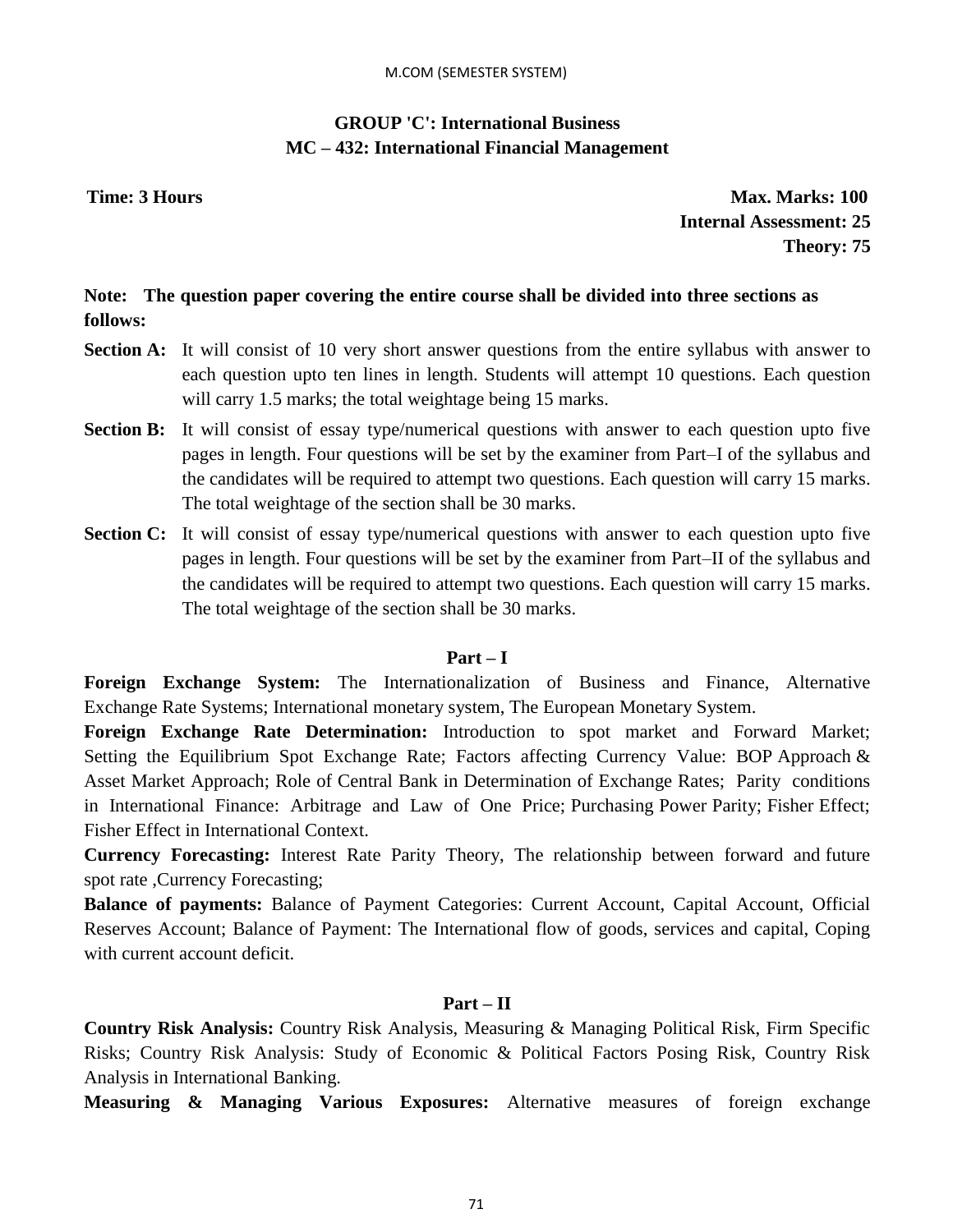exposure, Risk Hedging-An Introduction; Measuring & Managing Transaction Exposure

**Measuring & Managing Operating Exposure:** Measuring & Managing Translation Exposure.

**Foreign Exchange Risk Management:** Foreign Exchange Instruments, Recent developments in derivatives markets in India; Currency Futures & Options Market; Interest Rate & Currency Swaps; Interest rate Forwards & Futures.

#### **Suggested Readings:**

1. Shapiro Allan C (2003), "Multinational Financial Management", 7 th Edition, John Wiley & Sons, Singapore

2. Apte P.G. (2009) International Financial Management, 5 th Edition, Tata McGraw Hill, India

3. Bhalla, V. K (2008), "International Financial Management", 7 th Edition, Anmol Publications, India

4. Eiteman, Stonehill, Moffett(2004), " Multinational Business Finance",10 th Edition, Pearson Education, India67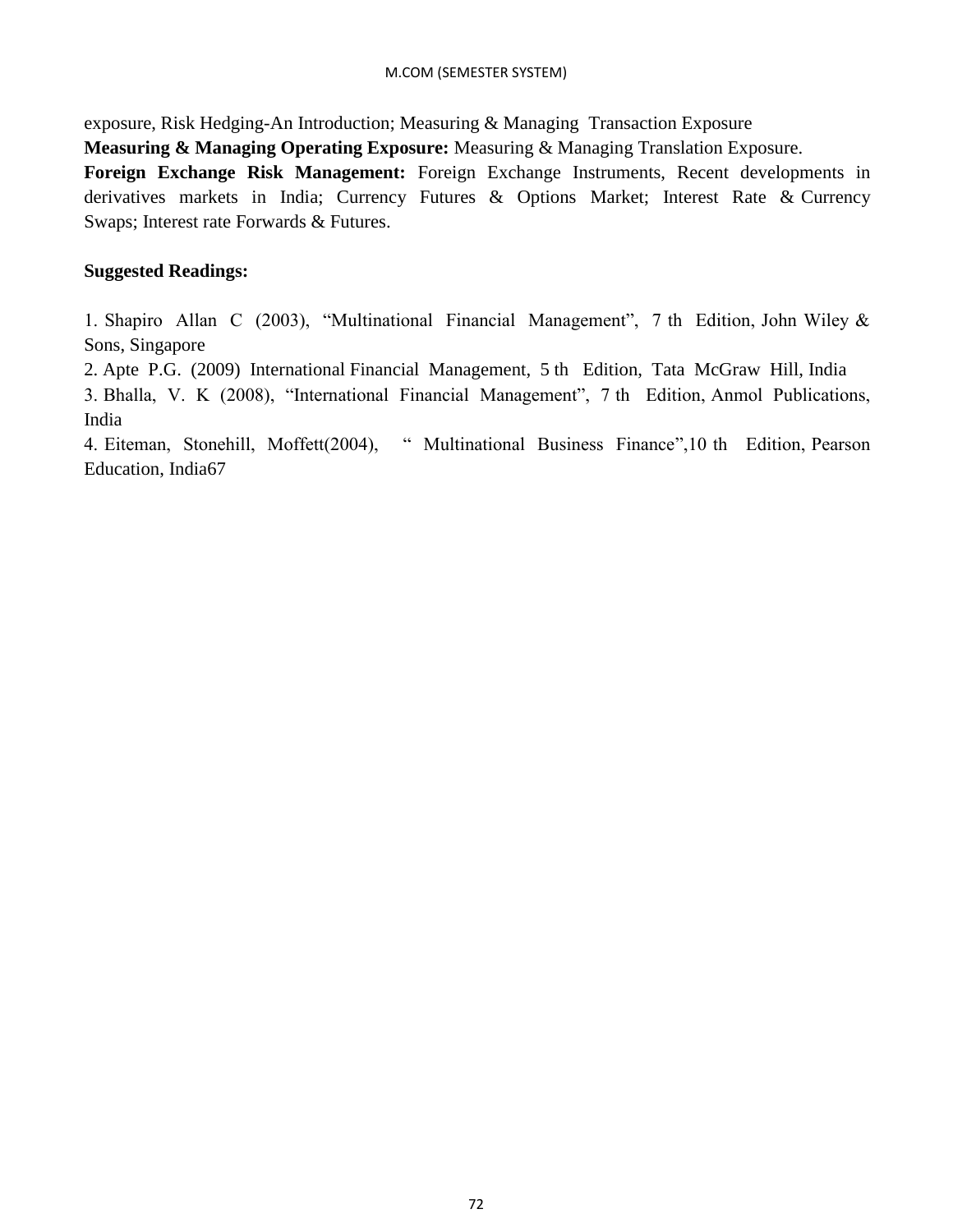# **GROUP 'C': International Business MC – 433: International Marketing**

**Time: 3 Hours Max. Marks: 100 Internal Assessment: 25 Theory: 75**

# **Note: The question paper covering the entire course shall be divided into three sections as follows:**

- **Section A:** It will consist of 10 very short answer questions from the entire syllabus with answer to each question upto ten lines in length. Students will attempt 10 questions. Each question will carry 1.5 marks; the total weightage being 15 marks.
- **Section B:** It will consist of essay type/numerical questions with answer to each question upto five pages in length. Four questions will be set by the examiner from Part–I of the syllabus and the candidates will be required to attempt two questions. Each question will carry 15 marks. The total weightage of the section shall be 30 marks.
- **Section C:** It will consist of essay type/numerical questions with answer to each question upto five pages in length. Four questions will be set by the examiner from Part–II of the syllabus and the candidates will be required to attempt two questions. Each question will carry 15 marks. The total weightage of the section shall be 30 marks.

# **Part – I**

**International Marketing**-Definition, Concept And Setting; Distinctions between International Trade, Marketing and Business; Economic Environment of International Marketing; International Institutions-World Bank, IMF, UNCTAD, GATT, Customs Union, Common Markets, Free Trade Zones, Economic Communities; Constraints on International Marketing -Fiscal and Non-fiscal Barriers, Non-tariff Barriers; Trading Partners.

**Bilateral Trade Agreements**, Commodity Agreements and GSP; India and World Trade, Import And Export Policy, Direction and Quantum of India's Exports; Institutional Infrastructure for Export Promotion; Export Promotion Councils.

#### **Part – II**

**Public Sector Trading Agencies**, ECGC, Commodity Boards etc.; Procedure and Documents-Registration of Exporters, Export Quotations, Production and Clearance of Goods for Exports.

**Shipping and Transportation**, Insurance, Negotiation of Documents; Instruments of Payments-Open Account, Bills of Exchange; Letter of Credit -Export Finance; International Marketing Mix-Identification of Markets, Product Policy, International Product Life Cycle, Promotion Strategy, Pricing Strategy and Distribution Strategy; Various Forms of International Business; Marketing of Joint Ventures and Turnkey Projects.

# **Suggested Readings:**

1. Bhattacharya, B., Export Marketing: Strategies for Success. New Delhi, Global Business Press, 1991.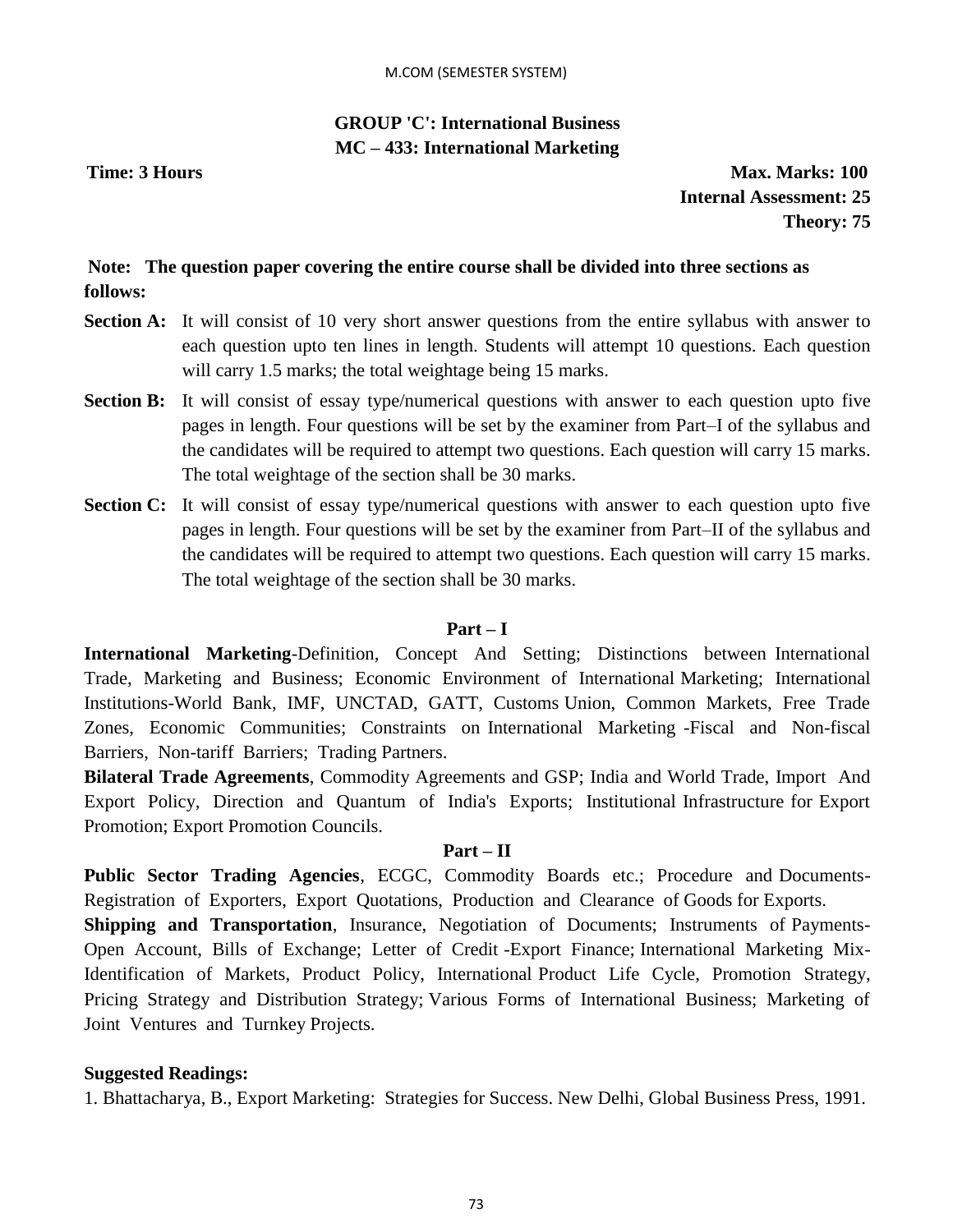2. Johri. Lalit M., International Marketing: Strategies for Success. University of Delhi, Faculty of Management Studies, 1980.

3. Keegan, Warren, Global Marketing Management, Englewood Cliffs, New Jersey, Prentice Hall Inc., 1995.

4. Onkvisit, Sak and Shaw, J J. International Marketing: Analysis and Strategy. New Delhi, Prentice Hall of India, 1995.

5. Terpstra, Vern and Sarathy. R., International Marketing. Orlando, Dryden Press, 1991.

6. Walter, I and Murray, T., Handbook of International Business. New York, John Wiley, 1988.

The list of cases and specific references including recent articles and reports will be announced in the class at the time of launching of the course.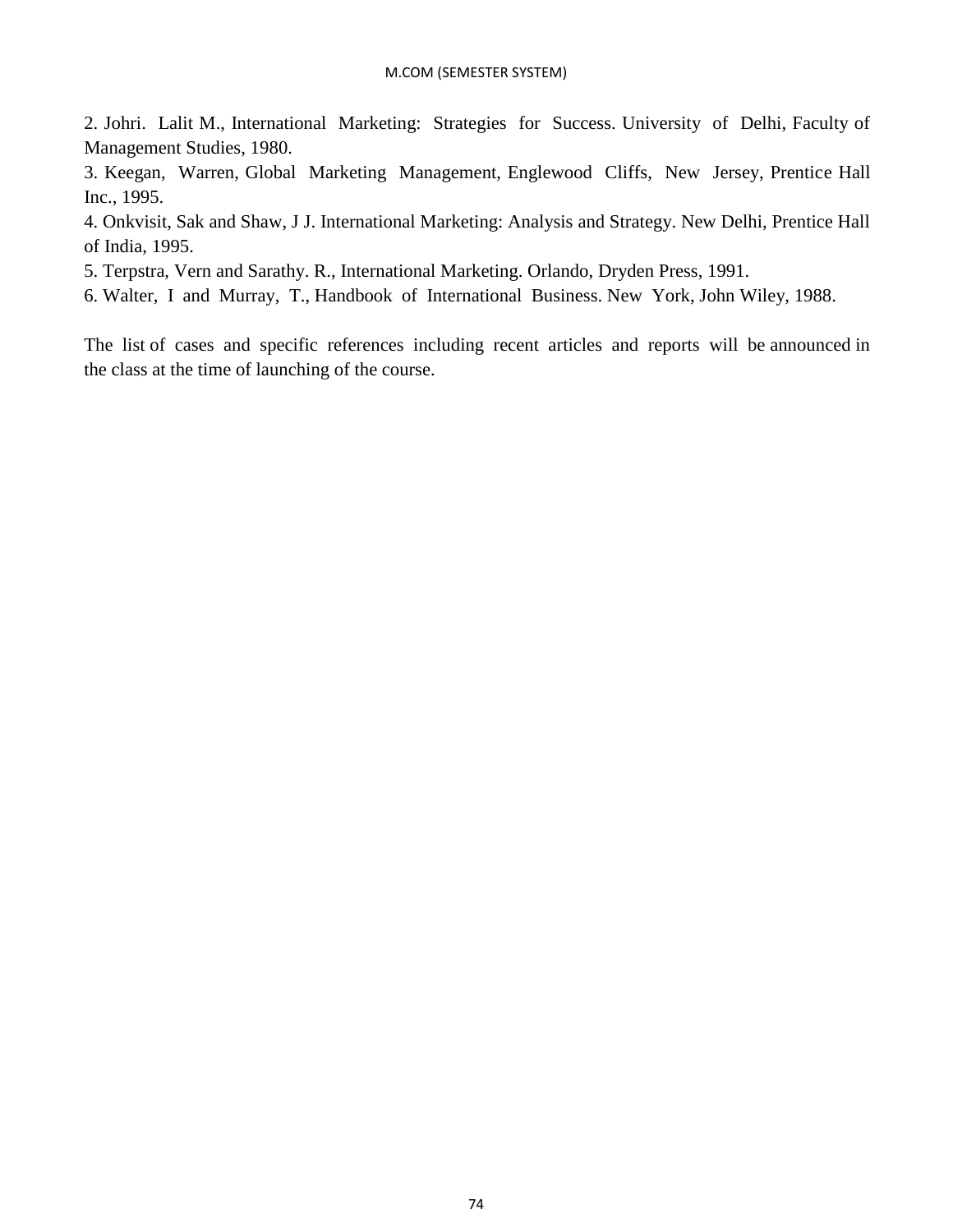#### M.COM (SEMESTER SYSTEM)

# **GROUP 'D': Marketing Management**

# **MC** *–* **451: Advertising and Sales Managements**

**Time: 3 Hours Max. Marks: 100 Internal Assessment: 25 Theory: 75**

# **Note: The question paper covering the entire course shall be divided into three sections as follows:**

- **Section A:** It will consist of 10 very short answer questions from the entire syllabus with answer to each question upto ten lines in length. Students will attempt 10 questions. Each question will carry 1.5 marks; the total weightage being 15 marks.
- **Section B:** It will consist of essay type/numerical questions with answer to each question upto five pages in length. Four questions will be set by the examiner from Part–I of the syllabus and the candidates will be required to attempt two questions. Each question will carry 15 marks. The total weightage of the section shall be 30 marks.
- **Section C:** It will consist of essay type/numerical questions with answer to each question upto five pages in length. Four questions will be set by the examiner from Part–II of the syllabus and the candidates will be required to attempt two questions. Each question will carry 15 marks. The total weightage of the section shall be 30 marks.

#### **Part – I**

#### **Introduction to Advertising**

**Nature and scope and functions of Advertising:** Classification of Advertising**,** Advertising as an element of Marketing Mix, Advertising as a Tool of Communication, Setting Advertising Objectives **Behavioral Dynamics**: The DAGMAR Approach, Hierarchy of Effects Model, New Adopter Model, AIDA Model

**Developing Segmentation and Positioning Strategies for Advertising**: Segmenting on the Basis of Usage Patterns and Commitment Level, Segmenting Business Markets, Formulating Positioning Strategy, Benefit Positioning, User Positioning and Competitive Positioning; Advertising and Product Life Cycle.

**Ethical Aspects of Advertising:** Misleading Advertising, Deceptive Advertising and Shock Advertising; **Economic** Effects and Legal Aspects of Advertising;

# **Part – II**

# **Managing an Advertising Program:**

Message Structure: Appeals, Copy, Layout;

Advertising Media – Media Planning, Media Selection and Scheduling;

Measuring Advertising Effectiveness – Pre-testing and Post-testing copy;

Advertising Budget – Top Down Methods: Affordable Method, Percentage of Sales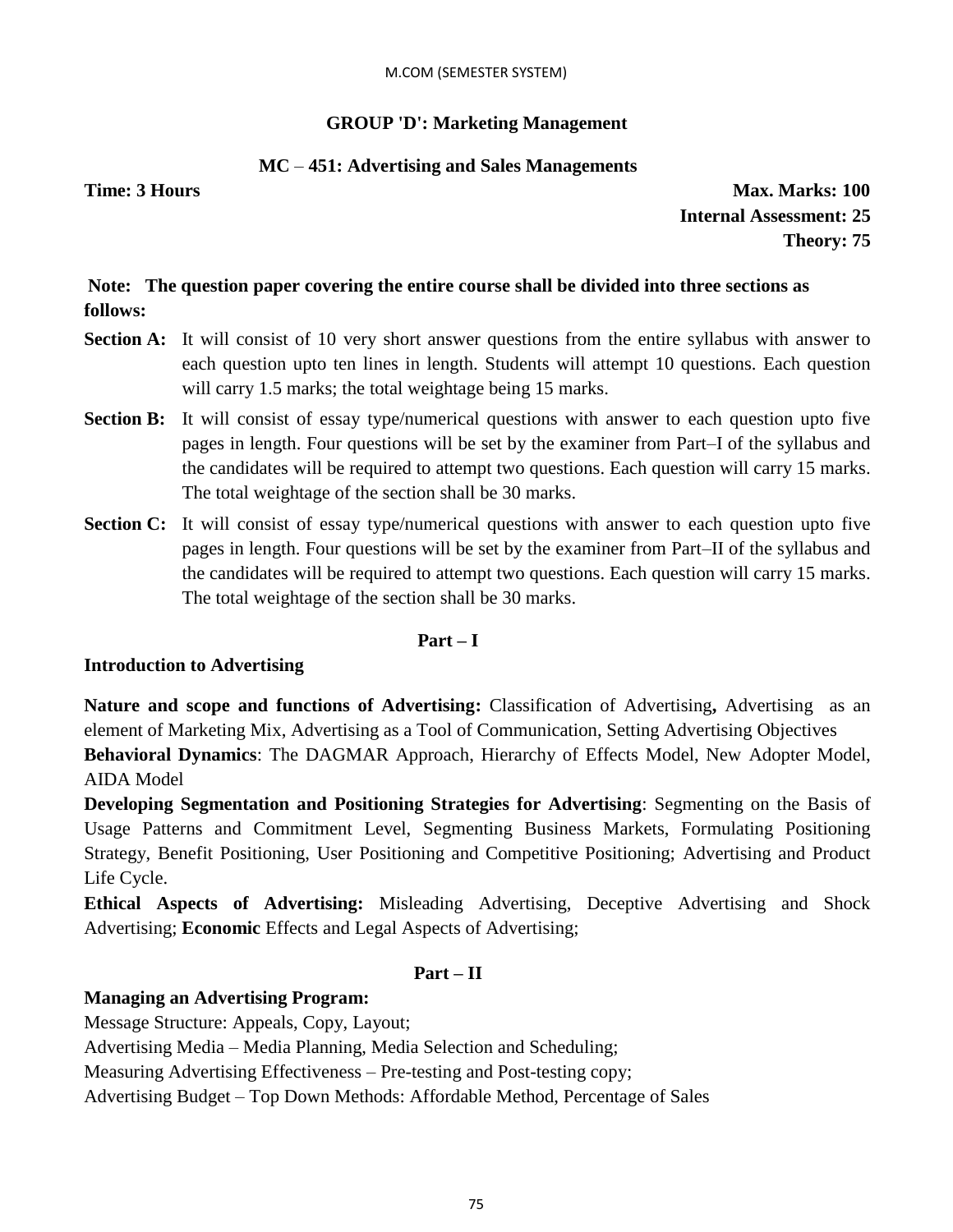#### M.COM (SEMESTER SYSTEM)

Method, Competitive Parity Method; Build-up Approach: Objective and Task Method; Advertising Agencies – Types, Role and Functions; Social and Cultural Consequences of Advertising – Advertising and Stereotyping;

### **Sales Management:**

Nature and Scope of Sales Management, Personal Selling Objectives;

Sales Force Organization – Nature and Types; Sales Force Recruitment – Process and Sources; Sales Force Selection Process; Managing Sales Training Programs – Need and Objectives; Motivating Sales Personnel – Significance, Financial and Non-Financial Reward System, Sales Meetings and Sales Contests; Designing Sales Territories and Sales Quotas – Objectives and Types; Developing and Managing Sales Evaluation Program.

# **Suggested Readings:**

- 1. Belch, George E. and Belch, Michael A. "Advertising and Promotion", Tata McGraw Hill, 6th Edition
- 2. Guinn, Allen, Chris T., Semenik, Richard J. "Advertising & Integrated Brand Promotion", Thomson – South Western, 4th Edition.
- 3. Batra, Rajeev, Mayers, John G., and Aaker, David A. "Advertising Management", Pearson Education, 5th Edition
- 4. Spiro, Stanton and Rich "Management of a Salesforce", Tata McGraw Hill; 11th Edition
- 5. Richard R Still, Cundiff W Edward Govoni A P Norman, "Sales Management: Decision Strategy and Cases", Pearson Education; 5th Edition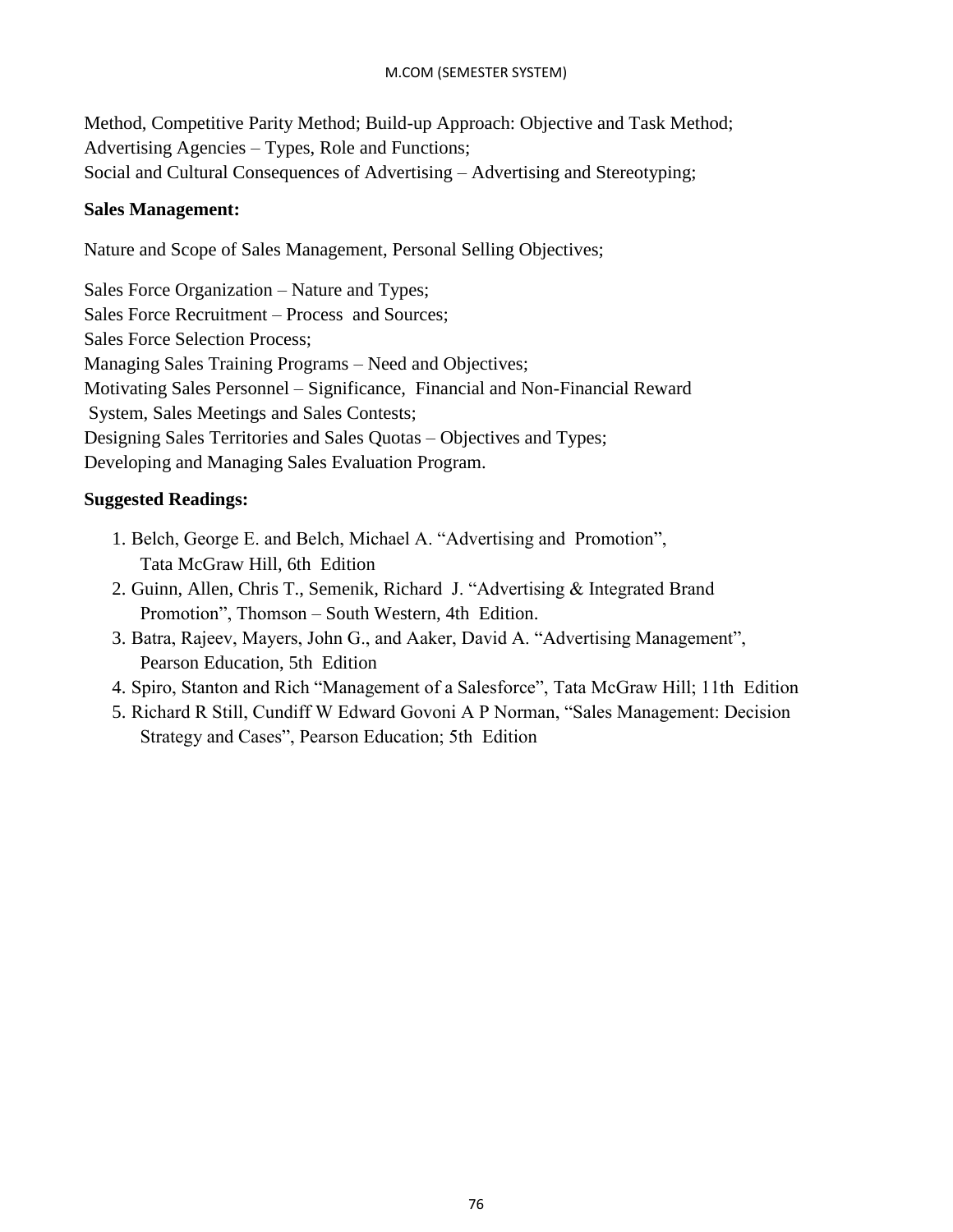# **GROUP 'D': Marketing Management MC – 452: Brand and Distribution Management**

**Time: 3 Hours Max. Marks: 100 Internal Assessment: 25 Theory: 75**

# **Note: The question paper covering the entire course shall be divided into three sections as follows:**

- **Section A:** It will consist of 10 very short answer questions from the entire syllabus with answer to each question upto ten lines in length. Students will attempt 10 questions. Each question will carry 1.5 marks; the total weightage being 15 marks.
- **Section B:** It will consist of essay type/numerical questions with answer to each question upto five pages in length. Four questions will be set by the examiner from Part–I of the syllabus and the candidates will be required to attempt two questions. Each question will carry 15 marks. The total weightage of the section shall be 30 marks.
- **Section C:** It will consist of essay type/numerical questions with answer to each question upto five pages in length. Four questions will be set by the examiner from Part–II of the syllabus and the candidates will be required to attempt two questions. Each question will carry 15 marks. The total weightage of the section shall be 30 marks.

# **Part – I**

# **Brand Management:**

**Brands and Brand Management:** Meaning, Importance of brands; Concept of Brand Equity.

**Brand Loyalty:** Meaning and Measuring, Brand Loyalty; Strategic Value of Brand Loyalty; Maintaining and Enhancing Brand Loyalty.

**Customer Based Brand Equity:** Defining Customer based Brand Equity; Brand Knowledge; Sources of Brand Equity – Brand Awareness, Brand Image; Building a Strong Brand – Brand Building Blocks, Brand Salience, Brand Performance, Brand Imagery, Brand Judgments, Brand Feelings, Brand Resonance.

**Brand Positioning:** Identifying and Establishing Brand Positioning; Concept of brand personality

**Brand Associations:** Product Attributes, Intangibles, Customer Benefits, Relative Price,Use/Application, User/Customer Leveraging Secondary Brand Association: Country of Origin, Cobranding, Licensing Celebrity Endorsement.

**Designing and Implementing Branding Strategies:** Brand-Product Matrix; Brand Hierarchy; Brand Extensions.

**Measuring and Interpreting Brand Performance:** Measuring sources of brand equity; Qualitative Research Techniques: Free association, Projective Techniques; Quantitative Research Techniques: Awareness, Image.

# **Brand Valuation Methods.**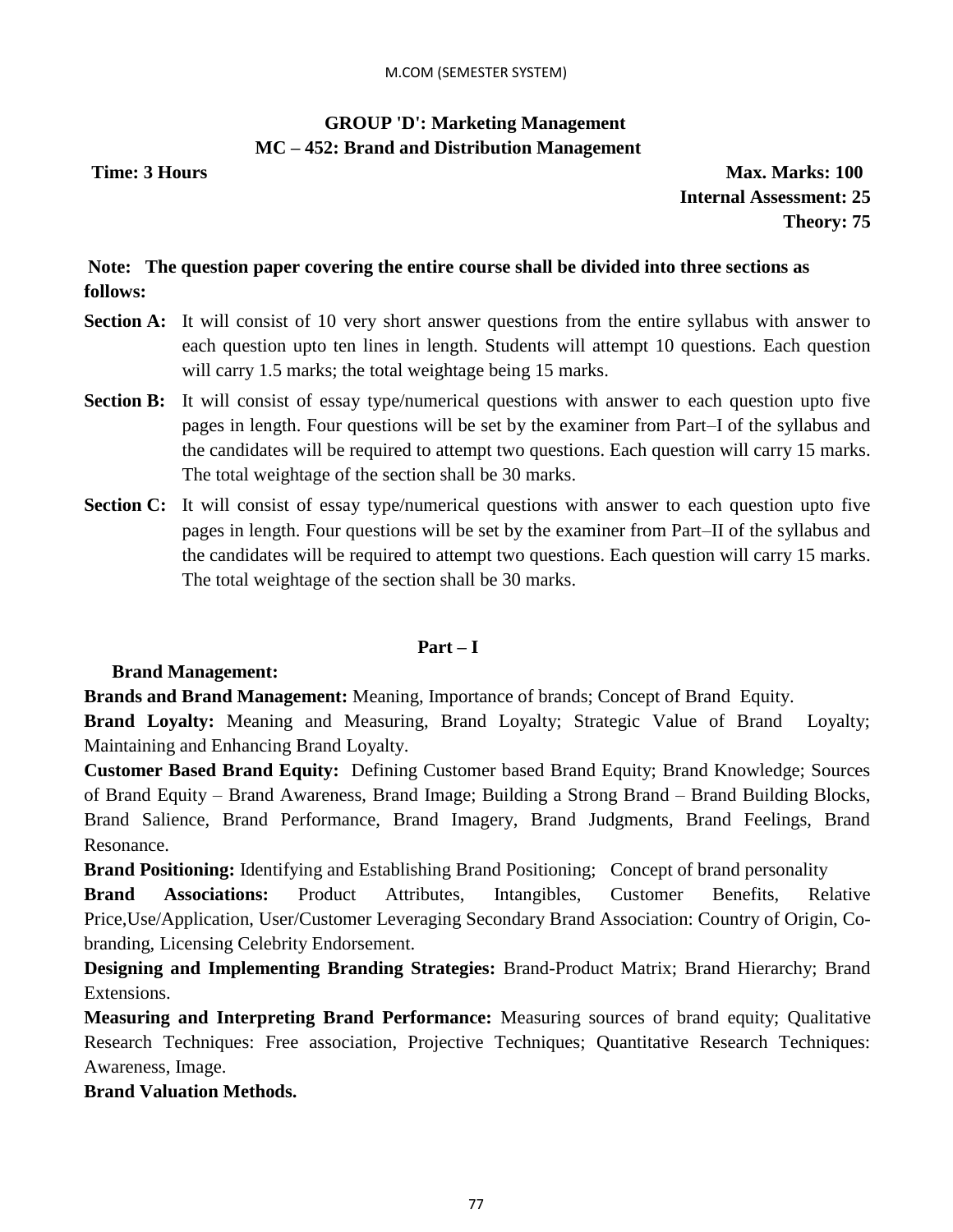# **Part – II**

# **Retail Management:**

**Introduction to Retailing:** Nature and Scope of Retailing, Types of Retail Formats, Retail Franchising: Concept, Types, Advantages and Disadvantages.

**Retail Locations**: Types of Retail Locations; Steps involved in choosing a Retail Location; Methods of Evaluating a Trading Area.

**Retail Merchandising:** Concept of Merchandising; Planning Merchandising assortments.

**Servicing the Retail Customer:** Concept of Customer Service; Importance of Service in Retail; Customer Service as a part of Retail Strategy;

**Retail Store Design and Visual Merchandising:** Importance of Store Design; Exterior Store Design; Interior Store Design; Visual Merchandising.

**Supply Chain Management:** Concept of Supply Chain Management with reference to Retailing; Supply Chain Integration.

# **Suggested Readings:**

- 1. Keller, Kevin Lane: Strategic Brand Management: Building, Measuring and Managing Brand Equity (Prentice Hall India: New Delhi), Third Edition (2008).
- 2. Aaker, David: Managing Brand Equity (Free Press: New York) (1991)
- 3. Swapna Pradhan: Retailing Management (Tata McGraw Hill: New Delhi) Third Edition, (2009)
- 4. Levy, Michael and Weitz, Barton A.: Retailing Management (Tata McGraw Hill: New Delhi)
- 5. Dunne, Patrick M; Lusch, Robert F. and Griffith David A.: Retailing (Cengage, New Delhi)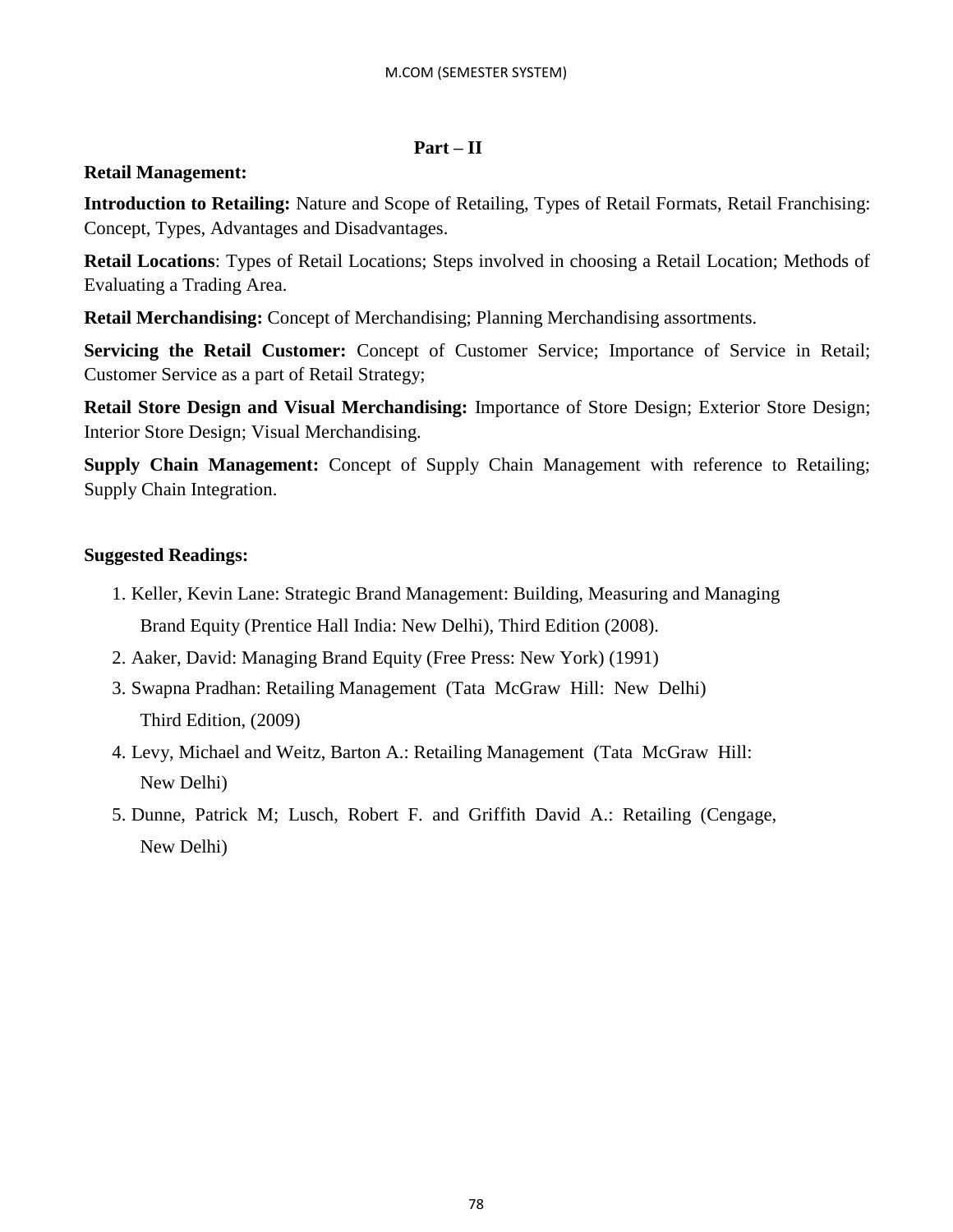# **GROUP 'D': Marketing Management**

# **MC – 453: Services Marketing**

**Time: 3 Hours Max. Marks: 100 Internal Assessment: 25 Theory: 75**

# **Note: The question paper covering the entire course shall be divided into three sections as follows:**

- **Section A:** It will consist of 10 very short answer questions from the entire syllabus with answer to each question upto ten lines in length. Students will attempt 10 questions. Each question will carry 1.5 marks; the total weightage being 15 marks.
- **Section B:** It will consist of essay type/numerical questions with answer to each question upto five pages in length. Four questions will be set by the examiner from Part–I of the syllabus and the candidates will be required to attempt two questions. Each question will carry 15 marks. The total weightage of the section shall be 30 marks.
- **Section C:** It will consist of essay type/numerical questions with answer to each question upto five pages in length. Four questions will be set by the examiner from Part–II of the syllabus and the candidates will be required to attempt two questions. Each question will carry 15 marks. The total weightage of the section shall be 30 marks.

### **Part – I**

**Introduction to services:** Meaning and need for services marketing, Service and technology, Differences in goods versus services marketing, Service marketing mix.

**Customer Expectations of Services:** Meaning and types of services expectations, Factors that influence customer expectations of services, Model of customer service.

**Customer Perceptions of Services:** Customer satisfaction, Service quality, Service encounters, Strategies for influencing Customer perceptions.

**Understanding customer Expectations & Perceptions through Marketing Research:** Using marketing research to understand customer expectation, Elements in effective services marketing research program, Analyzing and interpreting marketing research findings, using marketing research information.

**Service Recovery:** Impact of service failure and recovery, Service recovery paradox, How customer respond to service failures? Why do/don't people complain, Customer expectation after complain, Switching versus staying post service recovery, Service recovery strategies.

**Service Development & Design:** Challenges of service design, Service redesign, Stages in new service development, Service blueprinting, High performance service innovations.

**Physical Evidences and Servicescape:** Types of servicescapes, Role of servicescape, Framework for understanding servicescape effects on behavior, Approaches for understanding servicescape effects, Guidelines for physical evidence strategy.

# **Part – II**